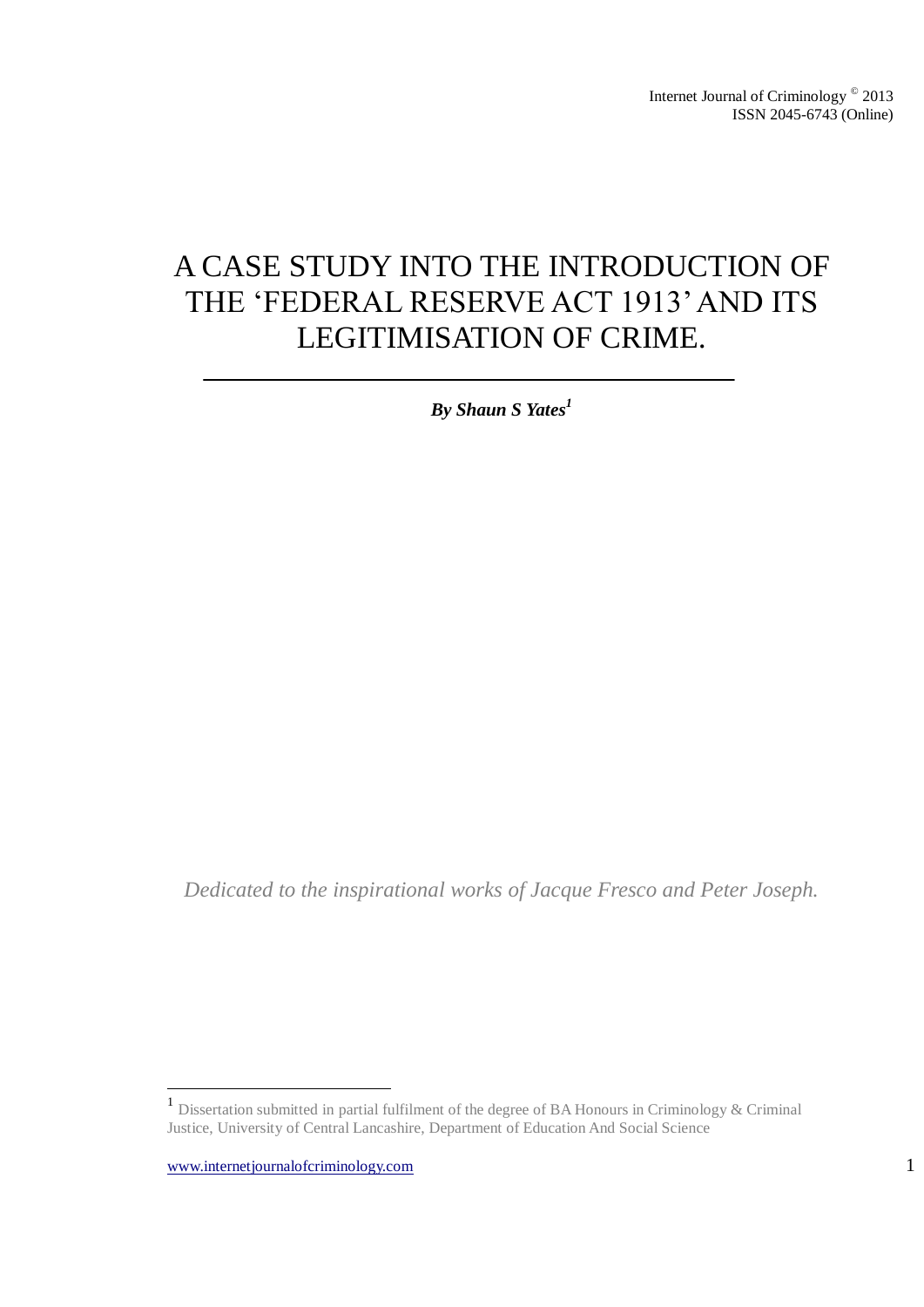### *Contents*

| - What is a fractional reserve banking system?<br>- Details of a Fractional Reserve Banking System.<br>-Why, When, Where, by Whom was the Federal Reserve Act created?                                                                  |
|-----------------------------------------------------------------------------------------------------------------------------------------------------------------------------------------------------------------------------------------|
|                                                                                                                                                                                                                                         |
| Chapter 4: Fixing the problem: A multiple-choice questionPage 31.<br>- A Recourse Based Economy?<br>- Bring back the gold standard?<br><b>Nationalise the Federal Reserve?</b><br>- Let nature take its course?<br>- The perfect answer |
|                                                                                                                                                                                                                                         |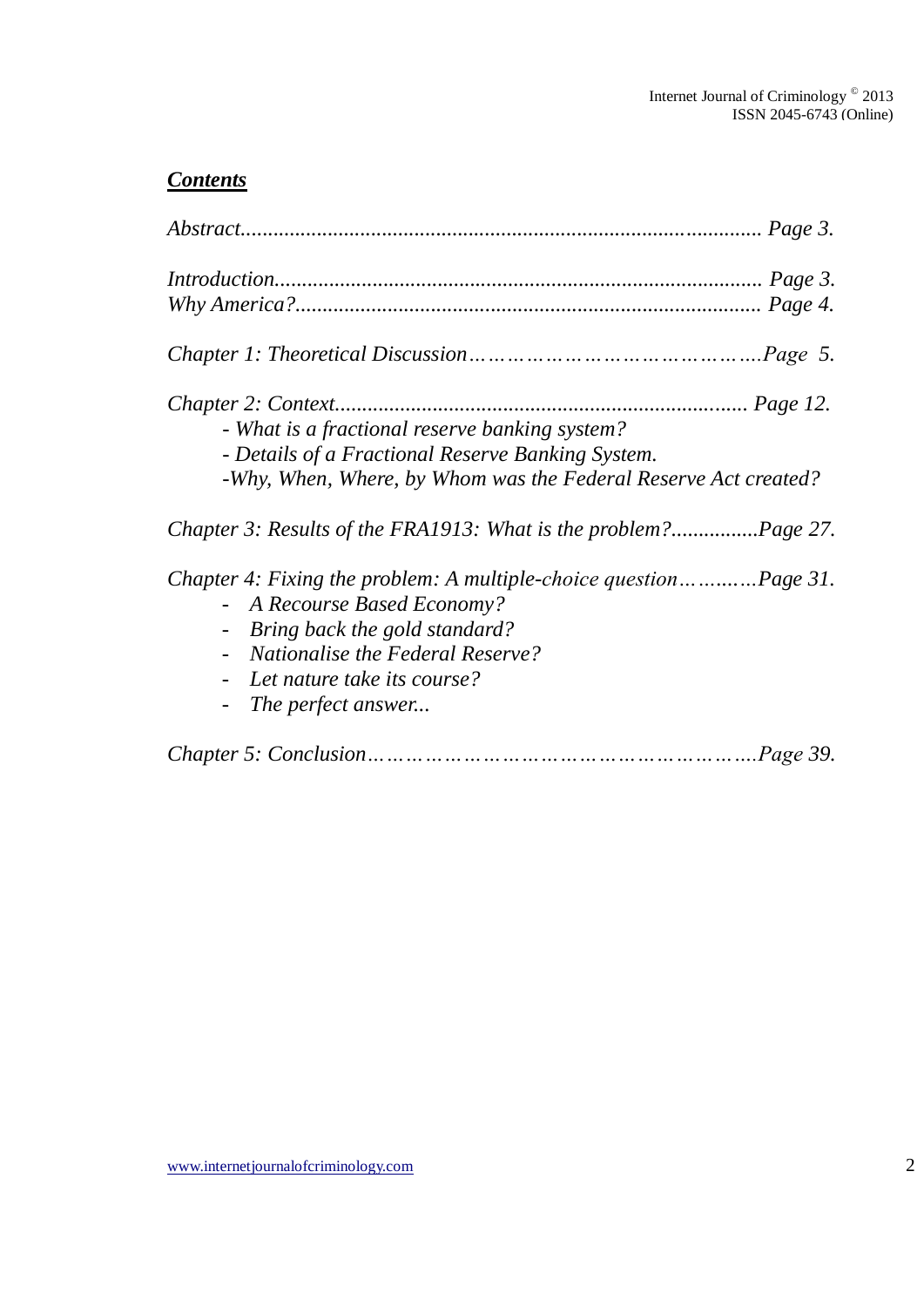#### **Abstract**

The purpose of this study is to distinguish the useful and harmful aspects of Fractional Reserve Act 1913 is. This study concludes by stating that the act is destructive in nature and needs to be readdressed.

This study analyses the Act, questioning its moral legitimacy and practicality. It analyses how the Act was created, who published it, why it was created and how useful it is for society. As a result of this research, the harms this Act has created are exposed. An investigation into the act's history is also conducted raising questions over the legitimacy of the Acts original creation. The authors and publishers of the Act are criticised for manipulating policy in order to achieve private agendas.

The Act's function is also detailed, showing clearly how the US government does not have control over their national debt. This study demonstrates in detail how private banks have dominant control over the national debt and money making process, not the US government.

It is concluded that the Act is predominantly harmful and needs to be amended. Finally, a number of solutions are presented, offering a possible solution to the Fractional Reserve Act 1913 problem. This model revises Jacque Fresco's Resource Based Economy theory and encourages further research.

#### *Introduction*.

The Fractional Reserve Act 1913 was a policy written in America by a committee of banking executives and government officials in 1913 (Joseph, 2007). The committee's purpose was to legalise new acts to enable banks to create a stronger economy for the US state (Nichols & Gonczy, 1992). One element of the Act was to legalise a bank's ability to print fiat currency (Joseph, 2008; Nichols & Gonczy, 1992). This is the ability to print money out of thin air without any resource or 'gold standard' backing (Joseph 2007; Nichols and Gonczy, 1992). It is proposed that since the publication of the act there have been disastrous consequences ranging from institutionalising global racism (Reilly, 2010) to mass robbery and illegitimate wars (Joseph 2007). In short, it is argued that this Act has intensified the criminogenic capitalist system and legally legitimised it (Joseph, 2007, 2008; Fresco, 2008.). This study aims to investigate the moral and practical use of the act and the claims made against it. Specifically, this study aims to investigate the arguments that this Act is intentionally misleading, morally devious and criminogenic in nature as proposed by Peter Joseph (2007, 2008). From this, suggestions will be given as to how best amend such problems.

This case study will examine the actions and policies of the US government from 1910 to modern times. In this narrative, the actions taken by the American state to preserve their monetary system in 1913 will be critically scrutinised. Specifically, this narrative aims to investigate the claims made by Peter Joseph (2007, 2008) that the US government is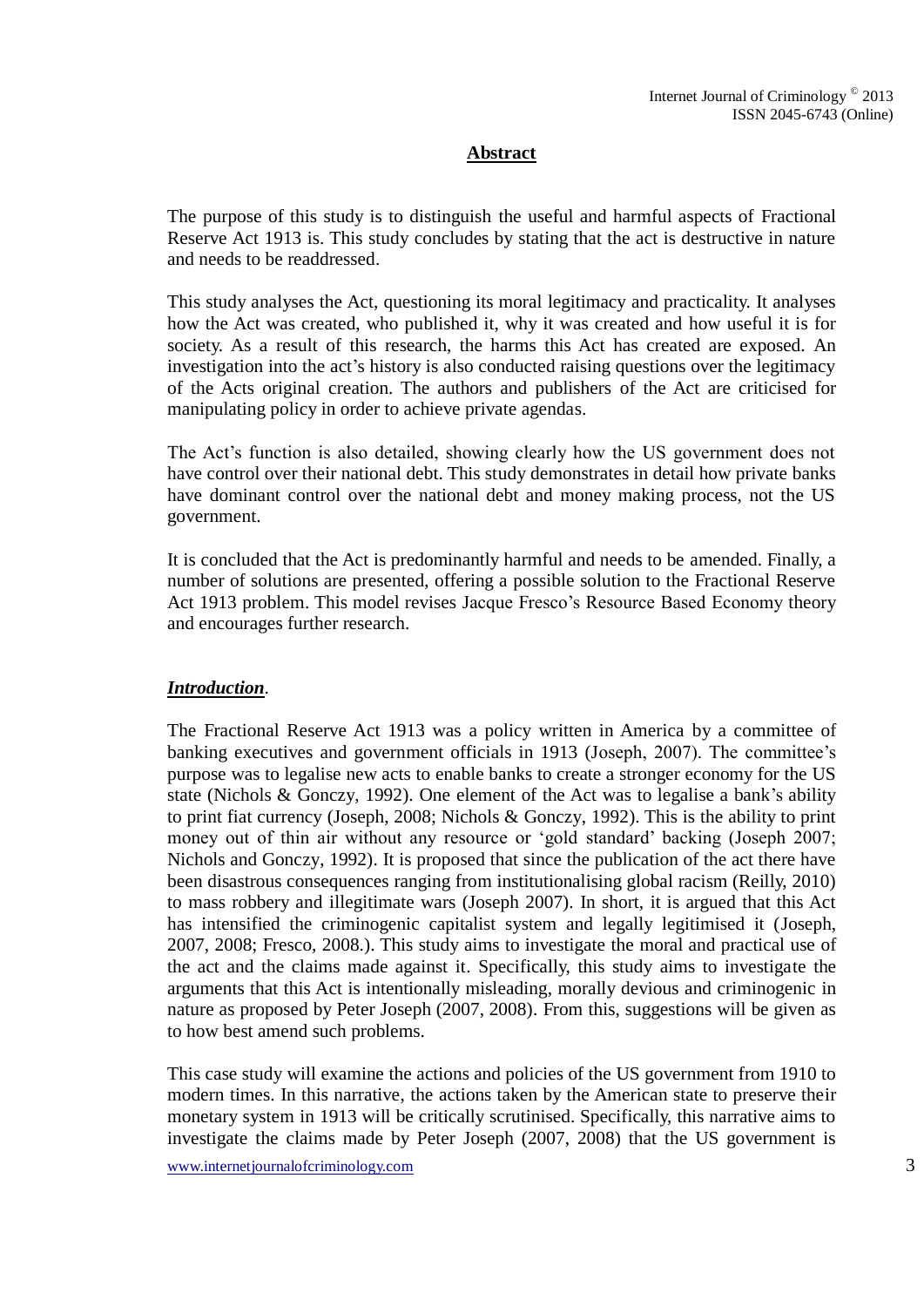responsible for encouraging and engaging in massively, morally criminal acts. This narrative will consist of two parts. The first part will scrutinise the development and installation of the fractional reserve banking method. A discussion will be held to distinguish whether the Acts operation is in favour of public or private interests. Specifically, the investigation will gravitate around the creation and publication of the Federal Reserve Act 1913 (FRA1913). This investigation will also include the subsequent amendments made to the act and explore the reasons why the act required change. Consequently, the first part of this narrative will also compare the acts intentions in with its application demonstrating its inadequacies. From this investigation, a deeper ethical argument will be presented, discussing the moral legitimacy of such an act. The second part of this narrative will be focused on American monetary policies and its external, non-domestic influences. Including whether or not the FRA1913 and its sister policies have had a causal influence on major global events such as war, international recession and the re-defining of human rights.

Succeeding this historical narrative, this research aims to investigate the claim that the fractional reserve banking system is criminogenic in function (Joseph, 2007). Specifically, this case study aims to explore the FRA1913 capacity for legitimising, institutionalising and normalising harmful and morally criminal state/corporate activities. Finally, as a result of this investigation recommendations for positive change will be presented.

#### *Why America?*

It should be noted that America is not the only country with a fractional reserve banking system. Therefore an explanation should be given to explain why America has been specifically selected for this study rather than any country using a fractional reserve system.

Although the first fractional reserve banking system was developed and employed in England in 1700AD (The Money Masters, 1996: 28-30:00min), the US is currently the dominant global economic force (International Monetary Fund, 2010: 117). As a result, all other fractional reserve banking systems across the world are influenced by the current US system (Choa, 2008: 1, Berwick, 2011: 1). To demonstrate how influential the US central banking is, need not look further than countries around the world that use the US dollar as a source of backing for their own central bank (Edwards 2001: 1, 6, 17). This practice has become so standardised it has even been formulated, resulting in the coined term for the procedure; 'Dollarization' (Savastano, 1996). This means that the countries that have been subject to Dollarization, now have their currencies buyingpower directly dictated by how strong the US dollar is. In short, the US currency defines how valuable the currency is of other Dollarizes countries. Some examples of these Dollarized states include the Bahamas, Barbados, Hong Kong, Lebanon, Saudi Arabia (Choa, 2008: 1) as well as Ecuador, Federated States of Micronesia, Palau and Panama (Edwards 2001: 1, 6, 17). Therefore, this research can be used in part to explain some of the financial shortcomings of other states due to this expansive Dollarization concept. Specifically, the research will be used to explain the failures in those counties which have adopted a US model of the fractional reserve banking system or those which are reliant upon such a system.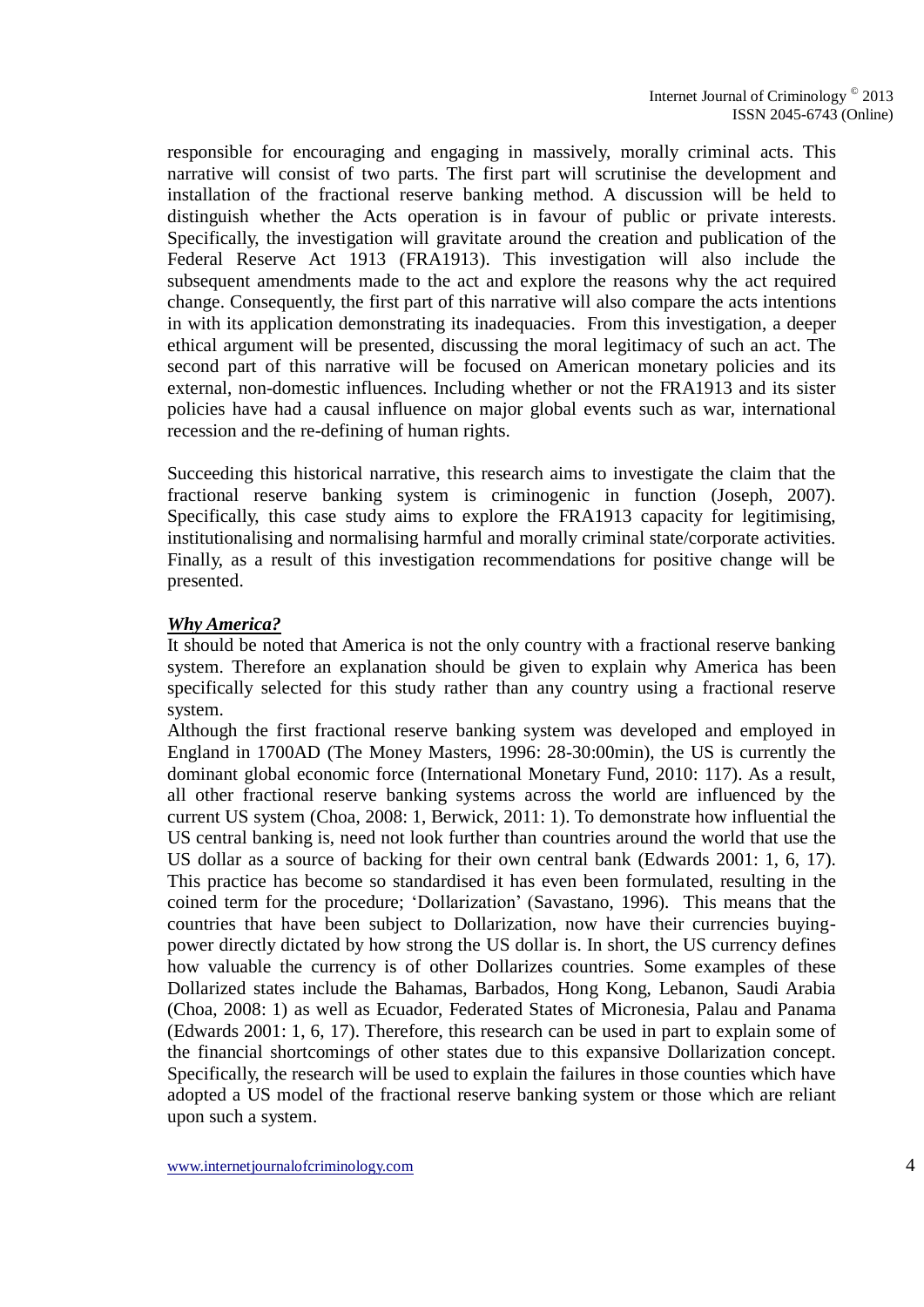Due to the US being the strongest economy force in the current world, wide spectrums of economically driven markets are open to investigation (Fresco, Meadow and Joseph, 2009: 1-77). This is helpful as the harm created by the banking system such as reckless amoral pursuit of profit and premeditated criminal salesmanship (Tombs & Whyte, 2002, 2009; Sutherland 1940: 3-6), are easier and clearer to see when there is a large variety of sources available. By comparing and contrasting these diverse sources, common elements arise and a consistent pattern of events is able to form. This will allow for a more comprehensive understanding of this harmful phenomenon. Due to this abundance of information, the American fractional reserve system is chosen above all others for this investigation.

Moreover, this study finds America to be a convenient subject as the US has a single founding policy which encompasses all the required principles for a country to create fiat currency. It also possesses the core elements necessary for installing a fractional reserve banking system, (Joseph, 2007, 2008; Nichols and Gonczy, 1992). This will allow examination of the system to be more comprehensive by analysing a single piece of legislation rather than a series of intertwined, inter-reliant pieces of legislation which would be more likely to cause convolution. In short, the American policy is favourable due its comprehensiveness and encompassing nature.

#### *Chapter 1: A Theoretical Discussion.*

To begin this study into the Federal Reserve Act 1913 (FRA), a focused theoretical lens should first be established. This idea of creating a metaphorical 'lens' is adopted from Owen (2007). It was demonstrated by Owen, using this analogy, that a deeper, clearer more supported discussion was able to be communicated to the reader. Hence, an element of importance is placed on establishing this theoretical lens. This chapter will be a key component in this study for engaging with the FRA1913 in a critical, academic manner. Further still, the theoretical issues that are raised in this section will not only define the theoretical stance of this study but also its scope and goals. In short, what is discussed in this section will define and under-pin all arguments that are later made in this study.

A Marxist critique will be utilised in this study. This is in acknowledgement of Chambliss's (1971: 3) identification that "the shape and character of the legal system in complex societies can be understood as deriving from the conflicts inherent in the structure of these societies, which are stratified economically and politically". It would seem appropriate therefore, that the FRA1913 should engage with a Marxist critique as it is in essence, an economic-criminological analysis. In turn, a critical understanding will be gained through a form of backward engineering, by comparing the act's effects against its intentions. As Marxism is able to associate economic relationships to 'criminal' activity, it becomes appropriate to adopt such a critique when analysing a piece of economic legislation. Accepting that economic conditions in-part, define criminal activity, a deeper understanding of the effects of the act on society can be mapped out. Therefore an investigation will be conducted into what the act is claiming to do in comparison to what it actually causes in reality; displaying the character of the legal system as possibly conflictual, problematic and ultimately in need of change (Chambliss,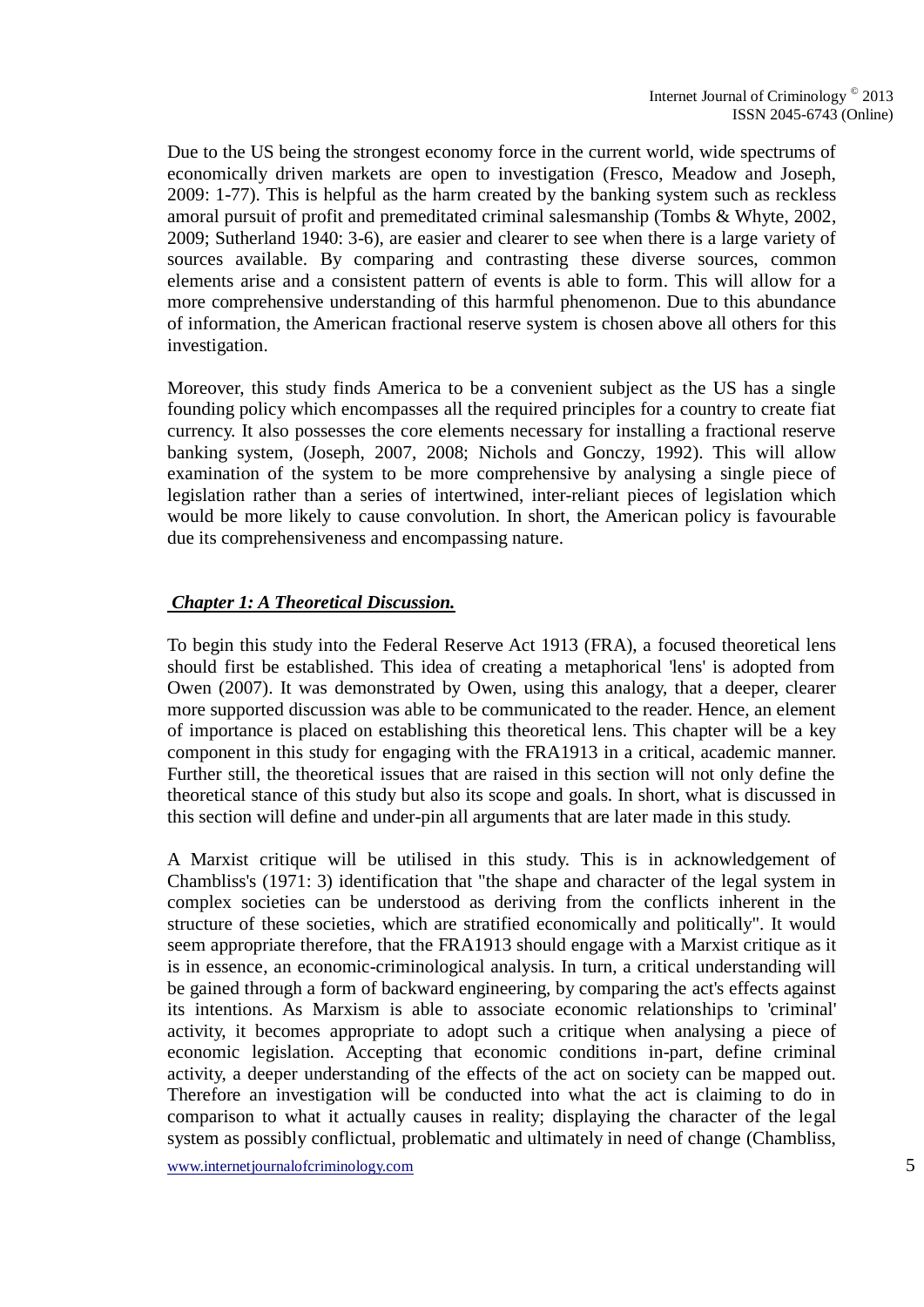1971; Joseph, 2007, 2008, 2011).

This adaptation of Marx will allow for an emphasis to be placed on the benefits of a socialist method of governing. Specifically, this Marxian element of this study's analytical lens will allow for a moral discussion over legislation and the moral rights of society. Therefore the effects of the FRA1913 will be compared to what Socialism and the US constitution defined as morally legitimate (Jordan 1999). This study promotes the concept therefore that government bodies should act in the interests of its people over private organisations. In engaging a left-wing socialist critique with a right-realist piece of legislation such as the FRA1913, it is thought that a rich, diverse, enlightening spectrum of criticism will emerge. This will show how the FRA1913 legislation may be legal but also morally criminal regarding society's vested interests (Baken 2004, Moore, 2010, Joseph, 2007, 2008, 2011).

However, it should be stressed that only these select parts of Marx, concerning that of economic structures and class crime alongside that of moral legitimacy will be used in this study. This is highlighted in order to clarify that this study does not desire the abolition of capitalism. To rephrase this point, this study does not hold a positivist agenda which Marx clearly makes in his work as he explains that "...Capitalism and Judaism share their fate. They will triumph together, and they shall perish together" (Bauman, 1989: 48). In this sense, it can be argued that this study adopts a realist perspective as it condemns the leadership of a few select individuals to be morally criminal and it does not aim to eradicate an establishment. This studies aim is to make an academic contribution but to primarily provide a practical answer on the basis of legislative reform.

Furthering this idea, Mill's (1998) work on the 'power elite' and Foucault's (1995) work on power relationships will also be integrated into this studies analytical lens. This will allow for a broader understanding of crimes of the powerful to be revealed, displaying which organisation and individual roles are associatively involved. At the same time this will display the relationship of power between the two elements. This mapping will therefore allow for the amoral interests of such institutions to be revealed and understood. Without such an examination, such types of institutional crime would be harder to identify, such as institutional racism (Phillips & Bowling, 2003: 269-290; Macpherson 1999). This mapping of power and relationships regarding institutions is important to this study because it can allow for an explanation to arise with regards to the oddities of the FRA that expand further than the Act's direct effects. It could be detected using this knowledge that there may have been individuals during the creation of the act that may have had a hidden vested interest within the act, for example.

Expanding this Marxist integration, the theoretical idea that 'harm matters more than crime' (Dorling et al, 2008) will also be adopted. In doing so, a broader definition of criminality can be established; showing that it is not just capitalist law that should be questioned but the universal concept of law defining what is criminal (Dorling et al, 2008, Baken 2004, Moore, 2010, Joseph, 2007, 2008, 2011). To clarify this idea, it should be made apparent that although an action may be legal, it may also be ultimately extremely harmful. One only needs to look at the holocaust to see how legality provides an inadequate definition of crime and criminal behaviour (Bauman, 1989: 1-56, Arendt :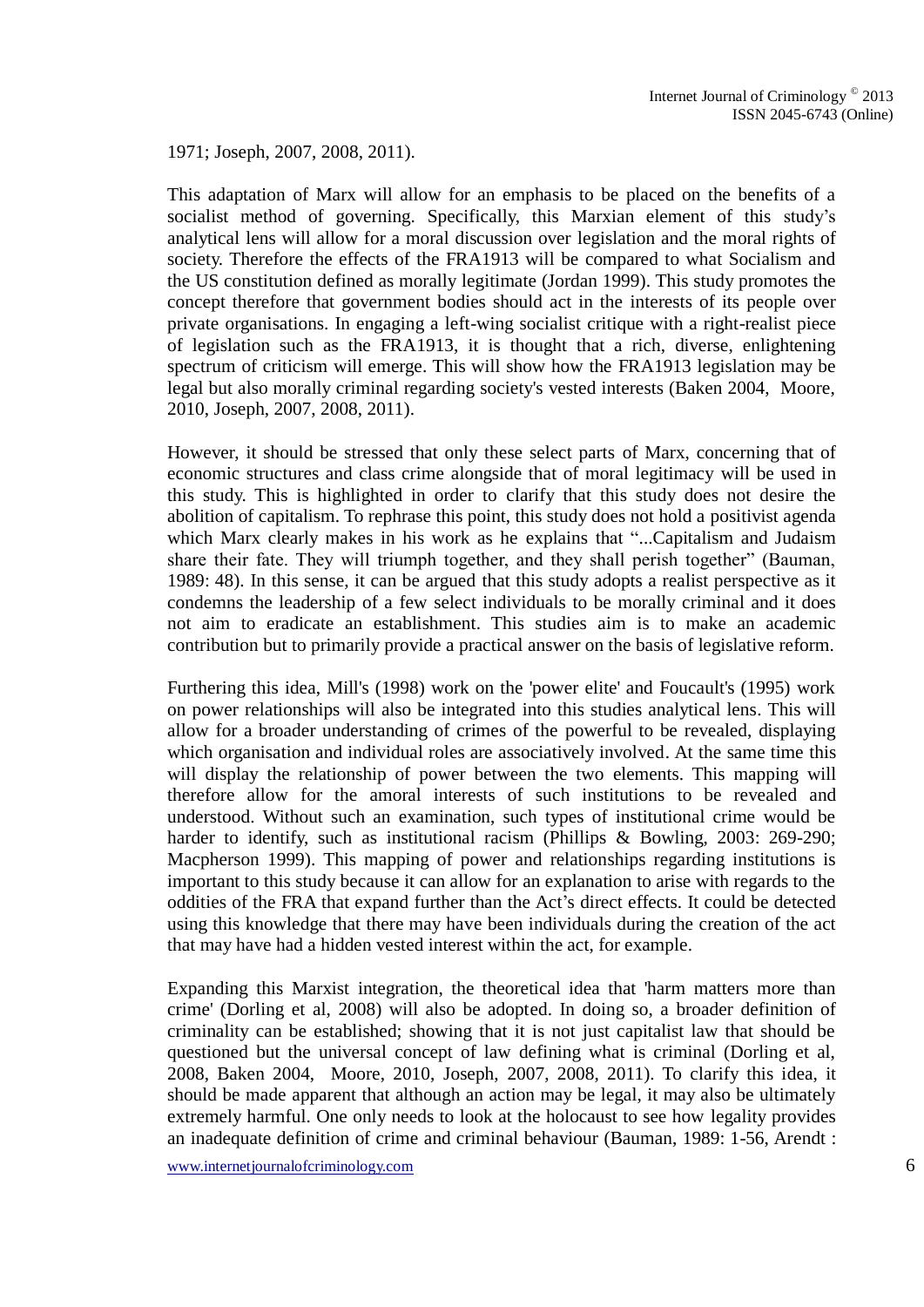1964 294-295 Taylor, Walton & Young 1973: 19). By identifying this, it can also be recognised that 'white-collar' crime can be entirely legal and yet massively harmful (Sutherland, 1985) and vice versa (Taylor, Walton & Young 1973).

By establishing that legality does not encompass or define crime, a wider, more diverse chain of thought can be established. This study will not adopt the ideas of Durkhiem (1973), who suggests that society defines morality. In contrast to this, it is more relevant to believe that morality is something preternatural (Bauman, 1989: 169-198). In turn, this combination of understanding regarding morality and what it is to be criminal allows for an even wider understanding to be installed into this study. It is no longer limited to the understanding of the law but the wider, humanist understanding which is inherently more encompassing (Taylor, Walton & Young 1973). This point can be supported further with the Davis's (1997: 131-32) quote; 'it is almost impossible to think of a crime that has not been committed in the name of human reason... humanism remains on many occasions the only available alternative to bigotry and persecution. The freedom to speak and write, to organize and campaign in defence of individual or collective interests, to protest and disobey: all these can only be articulated in humanist terms'.

However, when considering the perspective of the humanist approach, that proposes individuals are essentially 'good' (O'Hara: 1989), and Bauman who believes that morals are 'preternatural' (1989: 24, 188), paradoxes arise. How can an individual be good and immoral at the same time? At first glance it would appear that these two theories are not capable of collaboration, however this is untrue. This study recognises that Bauman's explanation of holocaust is able to resolve this seemingly conflictual paradox. Bauman explains that the two theories, his own and the humanistic approach, work harmoniously. It is agreed that both theories see humans in general as naturally morally good. However, Bauman explains that the sociological and physical environment of these morally sound individuals is capable of persuading these individuals to engage in morally heinous acts (1989: 188). This theory does not adopt the classical Durkheimian approach that believes all criminal acts are socially constructed, but argues that morality is naturally imbedded in individuals (Bauman 1989, Taylor, Walton & Young 1973). It is this external factor that allows for instinctual morals to be overwritten due to factors such as moral distancing which is inevitable with the advancements of modernity (Bauman 1989). In short, the morally criminal behaviours of most individuals are the result of existential factors overwhelming intrinsic natural values. In conclusion therefore, this study will adopt a Bauman critique on morality as this theory seems to be the most encompassing and explanatory for understanding criminal behaviour. Within this adaptation of the Bauman critique, a critical humanistic-Marxist approach is adopted that understands the roles of an environment on an individual's behaviour.

Expanding the Marxist-zemological idea that individuals in power should be questioned, this text will adopt the works of Stan Cohen (1996: 1-21, 2001) as well as Tombs and Pearce (1993) to gain a more specific understanding of 'crimes of the powerful', (Sutherland, 1985). By adopting these understandings of how criminal behaviour can work in the higher circles, a more informed, coherent and enlightening critique can form when analysing the events surrounding the FRA1913. Such scholars are especially useful in this study as the application of their work reveals trends within criminal activity that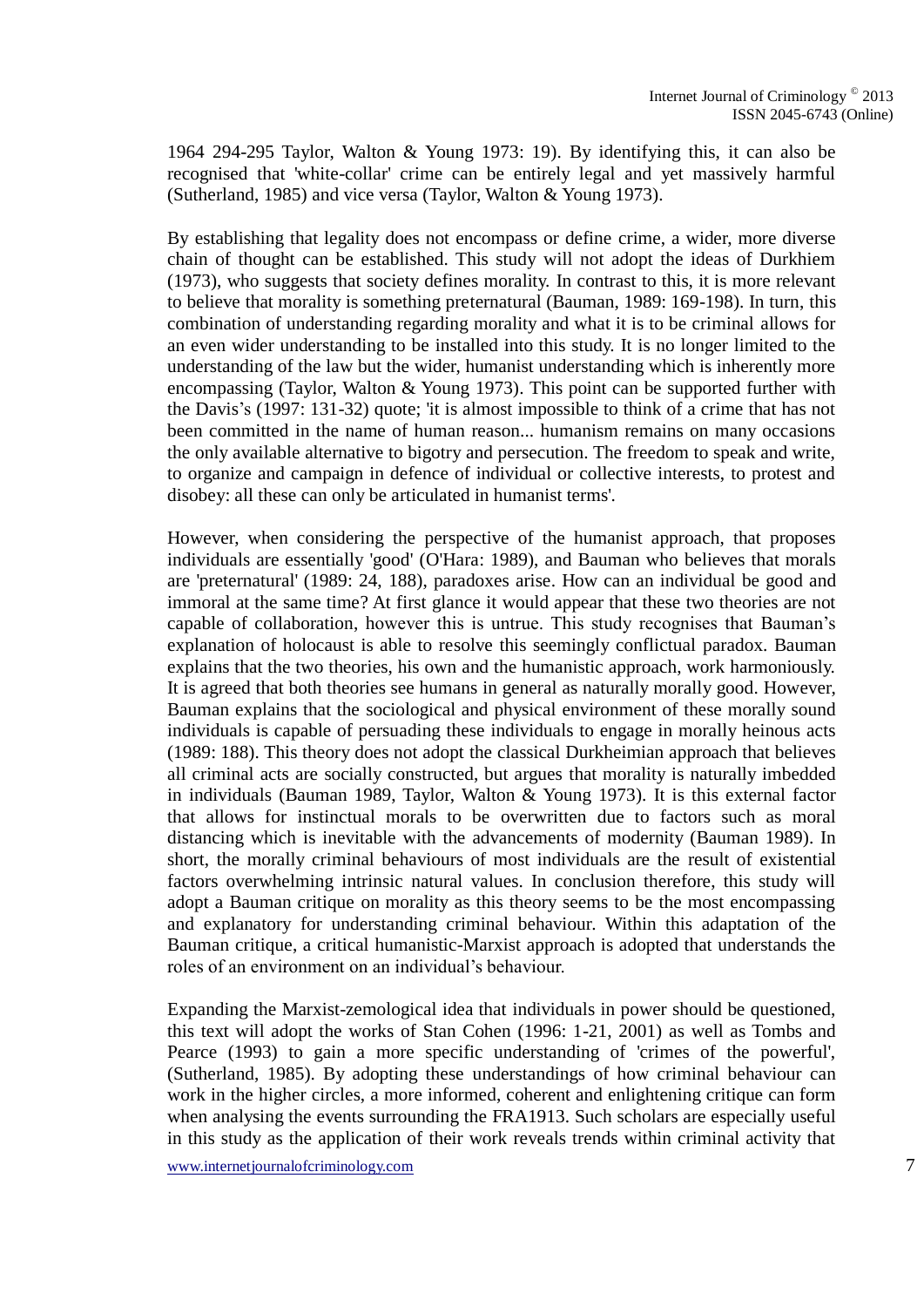traditional criminology, which typically focuses on the working class, struggles to explain (Matza, 1990; Young et al, 1973). This acknowledgement of Sutherlands, Cohens, Tombs and Pearce's work on institutional, corporate and 'white collar' crime will allow for an understanding to be gained about the hidden harms within bureaucracy. Harms that would have gone unnoticed, overlooked or simply misunderstood. Ardent's 1964 work on bureaucracy and how it has an ability to create great moral failings will also be used to some extent here. Specifically, Ardent's work will be used to stress the importance of why seemingly harmless legislations should receive intense scrutiny in order to prevent these great moral failing.

To finalise this concept of being able to refer to foreign bureaucratic material, the work of Nichols and Gonczy (1992) will be employed due to their expansive, area specific knowledge of the practical applications of the FRA1913. This crucial application of new understandings will allow for a deeper rationale of the FRA1913 events to be achieved, showing how and why individuals and institutions benefit from otherwise alien bureaucratic interactions. By combining all of these scholars in a fusion of broader understandings concerning the nature of corporate and white-collar crime as well as the topic-intensive understandings of Nichols and Gonczy, a more insightful, layered investigation will be achieved. In conclusion, it can be confidently stated that the lens this study adopts will be able to communicate the complicated monetary jargon of the FRA1913 into a more coherent way than the FRA1913 is able to by itself. Further still, with the contribution of many critical minds, it is thought that previously undisclosed criminal activities concerning the act will be exposed.

Using this new knowledge, alongside that of the external, political awareness provided by adopting the Mills approach, it becomes possible to highlight how there may be hidden vested interests in the legislation. Through gaining this understanding, a discussion regarding whether the FRA1913 has been used as a 'hegemonic' tool can be explored, drawing parallels to the work of Morton (2007). In conclusion to this point, the metaphorical lens of this study is now able to identify relationships and power between the institutions which have interests in the continuance of the FRA1913 with academic conviction. This lens is therefore able to connect the interests and political position of the institutions and by extensions its figure head members or 'controlling minds' (Cohen: 2001). As a result, a more fruitful explanation of any criminal activity regarding the FRA1913 will be exposed.

By adopting all of these major theorists, a type of analytical lens is created, allowing for the rest of this investigation into the events of the Federal Reserve Act 1913 to unfold. In conclusion, this study will be dominated by a critical humanist approach with a Marxist critique alongside an adaptation of the Bauman morality model. Sutherland and Tombs et al will act as a knowledge library for identifying trends and causality in crimes of the powerful. Nichols and Gonczy will be used to intensely scrutinise the workings of the act as their work is specifically focused on the act. The final element in this analytical lens is the broader awareness of institutional actors and their interests as provided by Mills and Foucault. Through this lens, an understanding of the history, application and ramifications of the FRA1913 can be derived, demonstrating its legitimatisation of crime that would have previously gone undetected. This lens will be encapsulated in a strong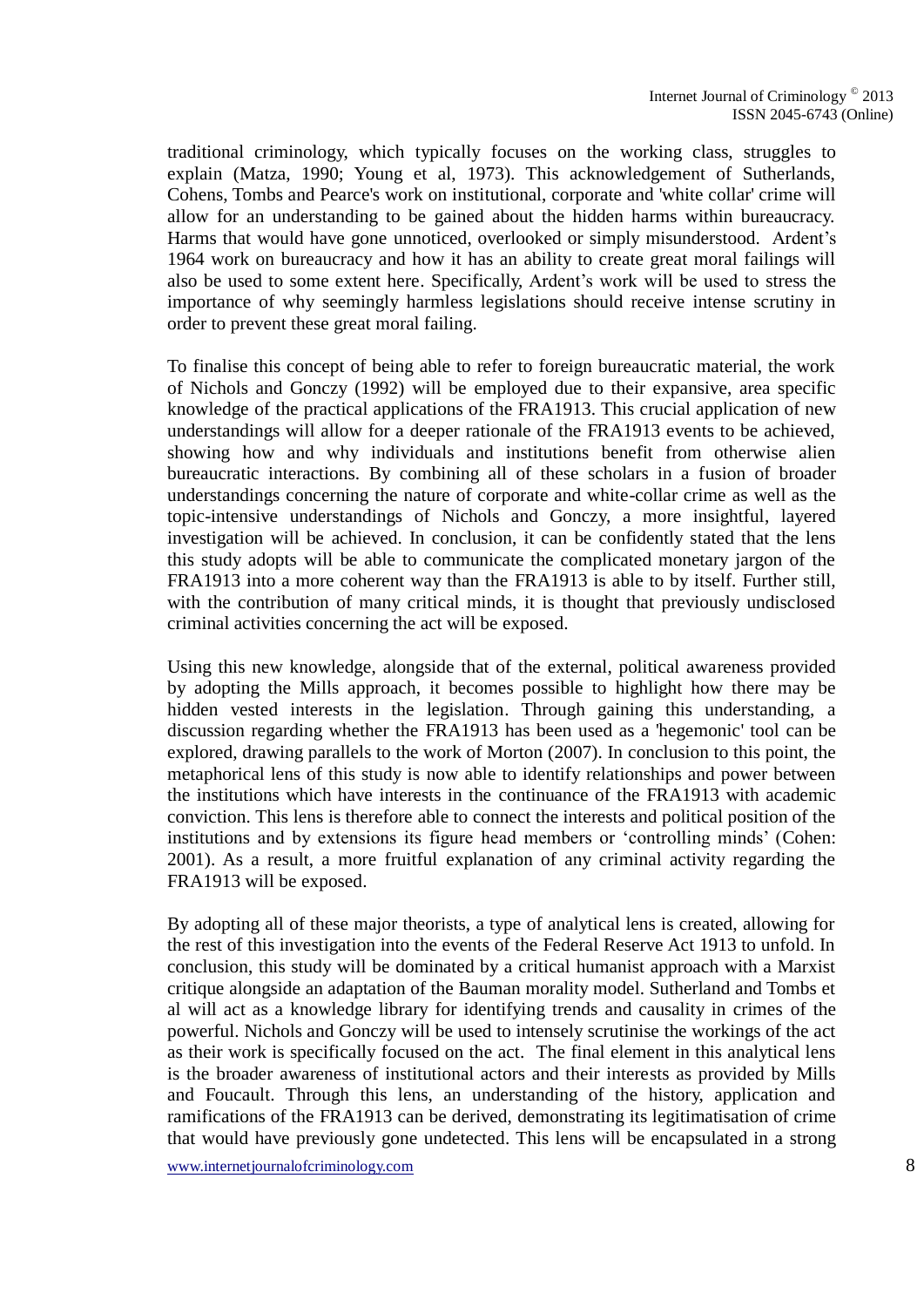scientific approach, basing its legitimacy within the schools of the social and political science's and within that of the economic law. Although elements of philosophy are mentioned in the construction of this lens, it is thought that its application will be appropriately applied. For example, it can be seen that philosophy is an appropriate school for exploring the moral and judicial paradigms of this study. This study aims to not only make a contribution academically but also to be used as a practical influence for shaping future legislation regarding the monetary system. Specifically, the US fractional reserve banking system.

www.internetjournalofcriminology.com 9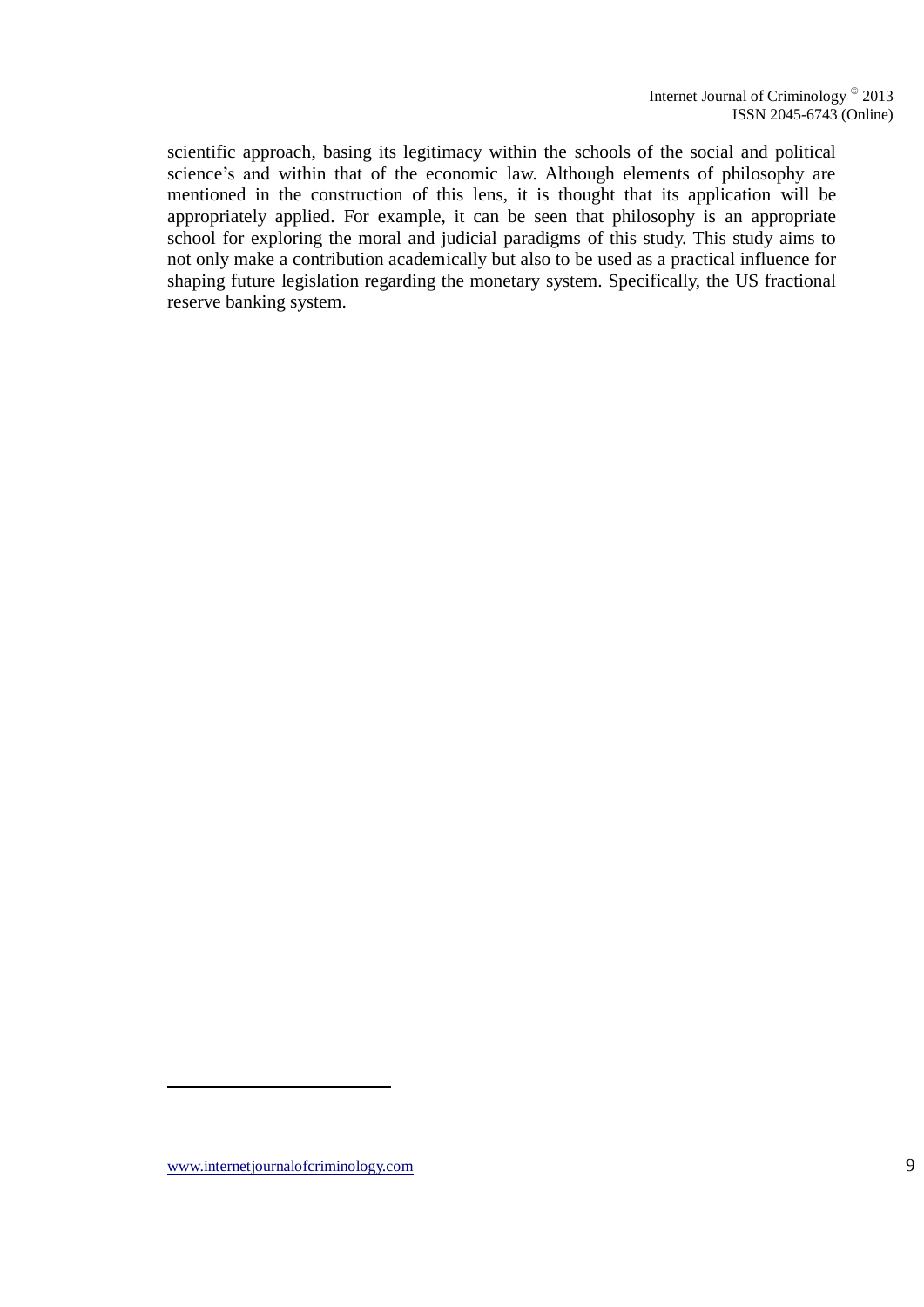### *References*

Bakan, J. (2004). *The Corporation: The Pathological Pursuit of Profit and Power*. USA: Free Press.

Bauman, Z. (1989). *Modernity and the Holocaust*. Polity Press: USA. p1-56, 169-198.

Berwick, J. (2011). *Canada is No Haven from US Dollar Collapse*. Available: http://www.resourceinvestor.com/2011/06/03/canada-is-no-haven-from-us-dollarcollapse. Last accessed 5th Feb 2012.

Board of Governers of the Federal Reserve System. (1913). *The Federal reserve Act.*  Available: http://www.federalreserve.gov/aboutthefed/fract.htm. Last accessed 20th Nov 2011

Chambliss, W. (1973). *Sociological Readings in the Conflict Perspective*. USA: Longman Higher Education . p3.

Choa, T. (2008). *Countries Using U. S. Dollar as Legal Tender*. Available: http://nutmegcollector.blogspot.com/2008/03/countries-using-u-s-dollar-as-legal.html. Last accessed 5th Feb 2012.

Cohen, S.. (1996). 'Crime and Politics: Spot the Difference'. *The British Journal of Sociology* . 47 (1), p1-21.

Cohen, S. (2000). *States of Denial: Knowing About Atrocities and Suffering*. USA: Polity Press.

Coretta, P. & Bowling, B. (2003). *Racism, ethnicity and criminology*: developing minority perspectives. British journal of criminology, 43 (2). p269-290.

Cohen, S. (2001) *States of Denial: Knowing about Atrocities and Suffering*, Polity Press

Davis, T. (2008). *Humanism* . 2nd ed. USA: Routledge. P131-132.

Durkhiem, E. (1973). *Emile Durkheim on Morality and Society*. USA: University Of Chicago Press.

Edwards, S. (2001). *Dollarization and Economic Performance*: An Empirical Investigation. USA: NBER WORKING PAPER SERIES. P1-27.

Fresco, J. (2008). *The Future and Beyond.* Available: http://projectavalon.net/forum/showthread.php?t=5977. Last accessed 21 Nov 2011.

Foucault, M. (2005). *Discipline & Punish: The Birth of the Prison*. 2nd ed. USA: Vintage.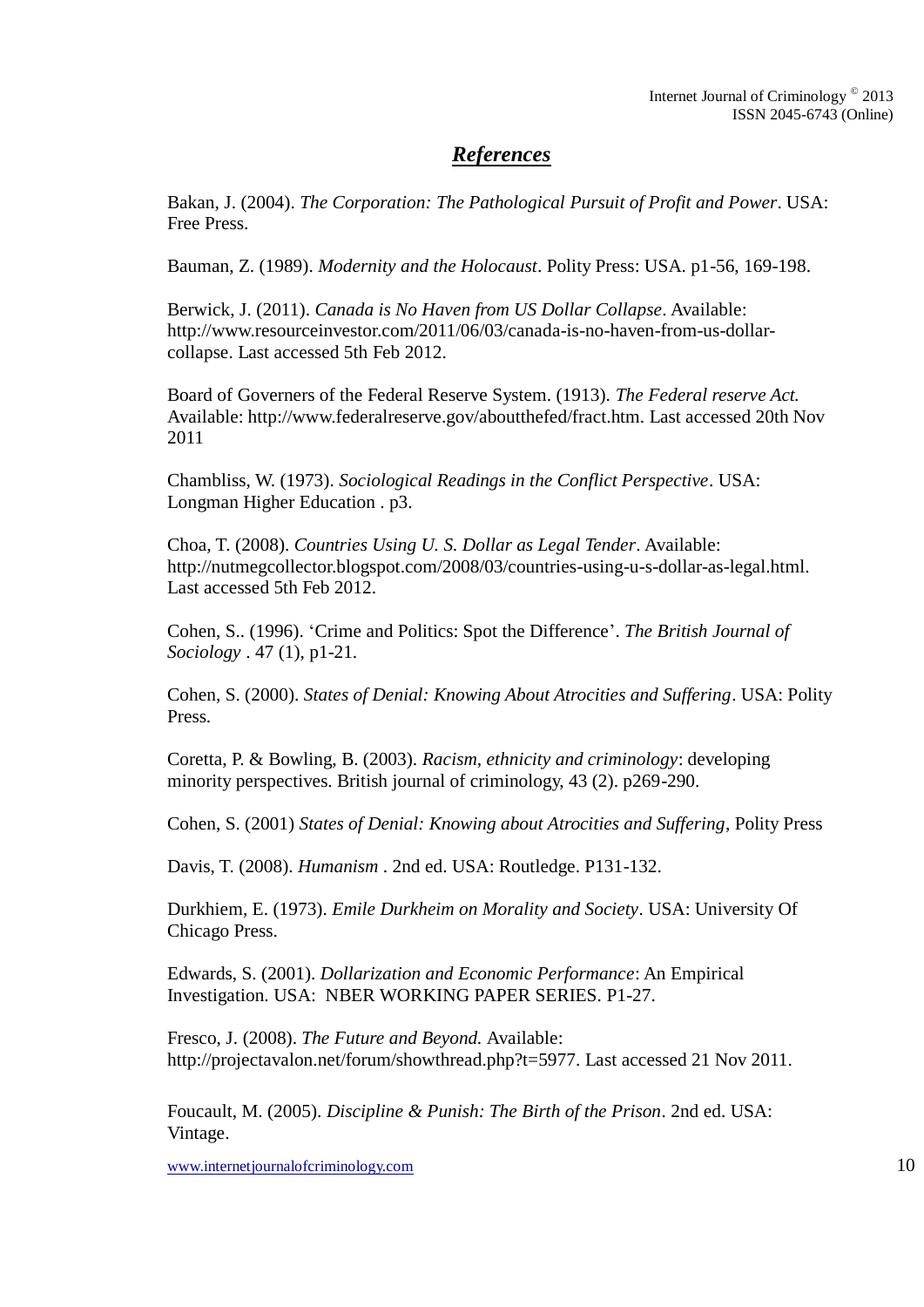Jordan, T. (1999). *The U.S. Constitution: And Fascinating Facts About It*. USA: Oak Hill Publishing Co.

Joseph, P. (2007). *ZEITGEIST: The Movie Companion Source Guide*. USA: Creative Commons. P151-220.

Joseph, P. (2008). *ZEITGEIST: Addendum.* Available: http://vimeo.com/13770061. Last accessed 31st Mar 2011.

Matza, D. (1990). *Delinquency and Drift*. 2nd ed. USA: Transaction Publishers.

Martin, G. (2011). A fish rots from the head down. Available: http://www.phrases.org.uk/meanings/fish-rot-from-the-head-down.html . Last accessed 5th Feb 2012.

Mills, W. (2008). *The Power Elite*. USA: OUP USA.

Morton, A. (2007). *Unravelling Gramsci: Hegemony and Passive Revolution in the Global Political Economy* . USA: Pluto Press.

Nichols, D. & Gonczy, A. (1992). *Modern Money Mechanics* . USA: Public Information Center. P1-38.

O'Hara, M. (1989). 'Person-centered approach as conscientização: The works of Carl Rogers and Paulo Freire', *Journal of Humanistic Psychology*, 29(1), 11-35.

Owen, T. (2007). 'Culture of Crime Control: Through a Post-Foucaultian Lens', *Internet Journal of Criminology*. 1 (1), p1-13.

Pearce, F. & Tombs, S. (1993). "US Capital versus the Third World: Union Carbide and Bhopal" in *Global Crime Connections: Dynamics and Control*. (Frank Pearce & Michael Woodiwiss eds.)

Savastano, M. (1996), *Dollarization in Latin America: Recent Evidence and Some Policy Issues*. USA: International Monetary Fund

Sutherland, E. (1985). *White Collar Crime: The Uncut Version*. USA: Yale University Press.

Taylor, I., Walton, P. & Young, J. (1973). *The New Criminology: For a Social Theory of Deviance* . UK: Routledge. p19.

The Money Masters, 1996. Film. Directed by William T. STILL. USA: Side 3 Studios. 28:00-30:00min

Zietguiest: Moving Forward. (2011). Directed by Peter Joseph. USA, Free Lance Documentary. [Film].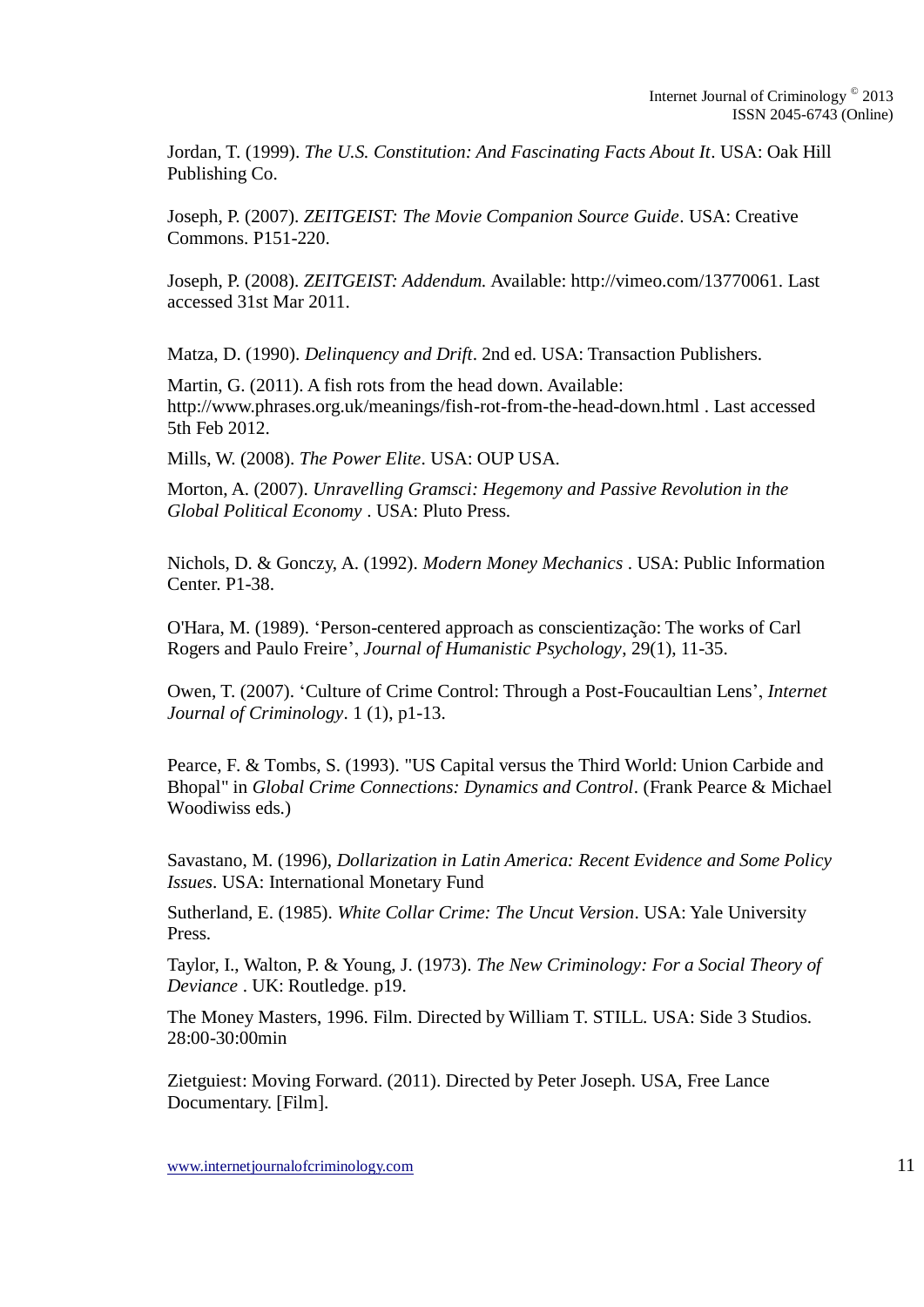### *Chapter 2: Context*

Although this study has mentioned many times the idea of a 'fractional reserve banking system' (FRBS), there has been very little explanation for what the terms actually means. It is crucial that this term is to be understood in order to make sense of arguments later made in this study. Therefore, a description of the FRBS will be presented below. It could be argued here, that this chapter focuses predominantly on economic and not criminological concerns. This criticism is acknowledged. However, it should be highlighted that this study, as mentioned in the previous chapter, adopts the critical criminological approach described by Young et al (1973). It is with this in mind, that the adoption and integration of other previously unrelated topics surrounding criminology is justified. As mentioned earlier, the goal of this study is to introduce new, original knowledge into the criminological academic community.

In the second half of this chapter a criminological outlook will be presented, making use of the theoretical lens mentioned in the previous chapter. It is in this second half that a critical criminological analysis will be provided.

#### *What is a fractional reserve banking system?*

In order to accurately communicate the function of fractional reserve banking system (FRBS) it is best to start at the heart of the banking system and expand outwards. As this study is concerned with the US, all examples made in this study will illustrate the realities of the US fractional reserve bank. Therefore and firstly, it is necessary to ask 'what is the dollar?'.

Prior to 1933, a dollar was representative of 'x' amount of gold in the government vault (Joseph 2008, Amadeo, 2008: 1). This is what gave the dollar its value or 'buying power' (Joseph 2008). This system worked well because it acted as a stabiliser for maintaining mean value of the dollar (Joseph 2008, Amadeo, 2008: 1). Although inflation and deflation were not eradicated they were regulated in a generally consistent fashion. This regularity was later coined as the inelasticity effect (Schlichter, 2011). Later in that same year, 1933, the gold standard was removed. This resulted in the dollar no longer being proportionally valued against the US gold reserves (Joseph, 2008). It was now valued by how much money was in circulation (Joseph 2008, Schlichter 2011, Nichols &Gonczy 1992). This literally meant that the dollar was worth nothing beyond the resource of which it consisted (Joseph 2008). The reason why this currency was able to exist was due to peoples' faith in its value and the power of its current circulation (Joseph 2008, Schlichter 2011). Whereas previously, an individual could enter a US bank and demand to redeem their paper money for gold; after 1933 this was no longer the case (Joseph 2008). The US dollar was stamped with the words "This note is legal tender.." removing the previous message of "Redeemable in gold on demand at the United States treasury" (Joseph 2008, Champeau 2005).

Although the significance of this change is not immediately apparent, when it is considered as part of the larger operation of the banking system, its relevance becomes clearer. Therefore, it is important to note here that the banks from 1933 no longer use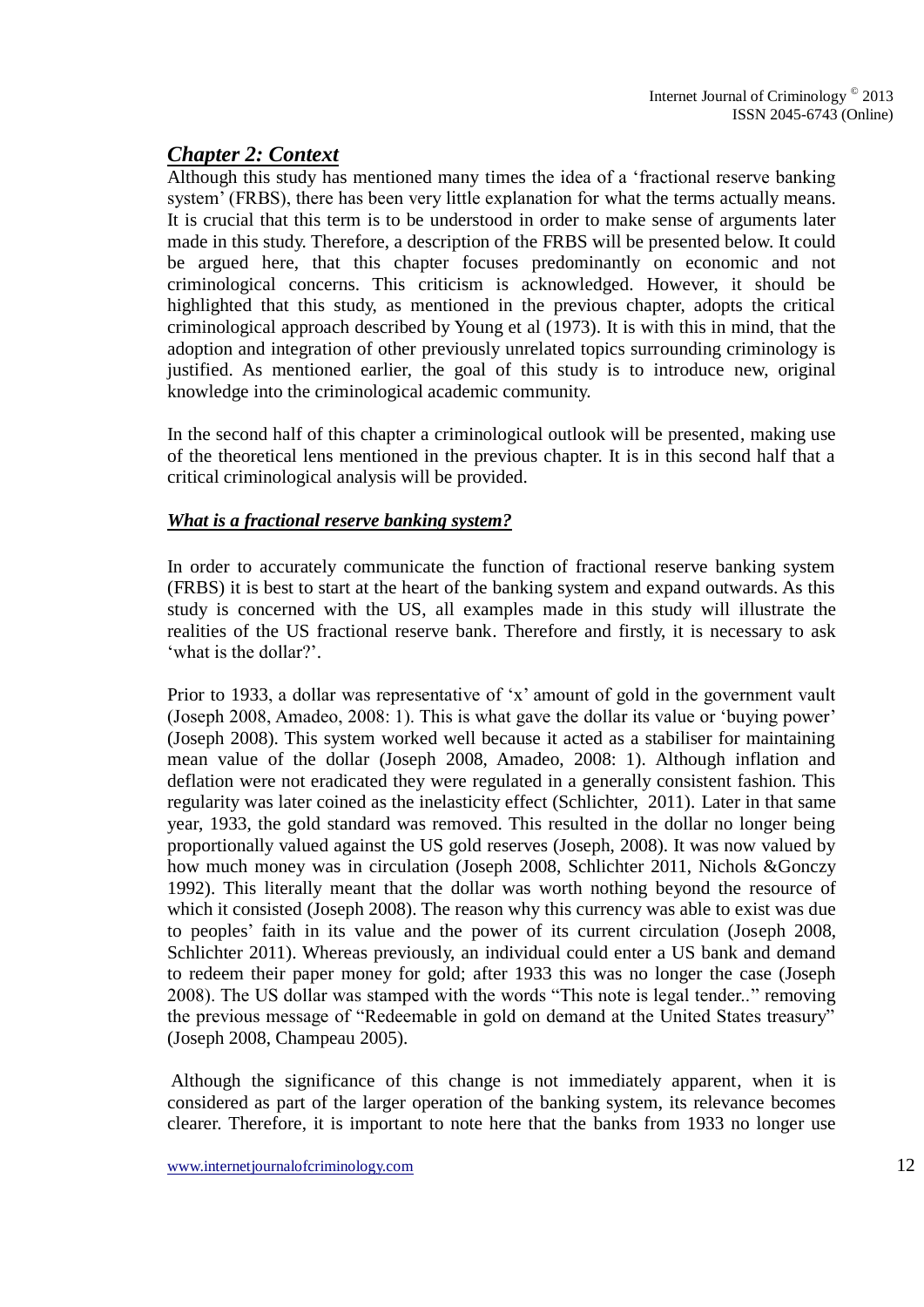gold to regulate the US money supply but instead rely on the money that is already in circulation.

This next major question is "what is the purpose of a government bank?". From 1913 onwards, the US central bank was privatised. This meant that the Federal Bank of America, the US central bank, became "..just about as federal as federal express!" (Joespeh 2008: 11:30min). The US government no longer had legislative authority over its central bank (Joespeh 2008). The US central bank was now effectively its own private corporation (Joespeh, 2007, 2008). It could write its own policies and lend money at interest to its government with little to no regulation from the state (Joespeh, 2007, 2008, Nichols &Gonczy 1992).

Coupling these two concepts it should be recognised that the modern US money system has no gold standard for its currency and that the US Federal Reserve (also known as the US central bank) is a privatised corporation. This means that the US Federal Reserve does not share the same interests as the US government. Instead, as a corporation the US Federal Reserve seeks private profits, not national state benefits. Furthermore, it should be recognised that the Federal Reserve has been deregulated to the point where they can literally create their own cashable money. Considering that any given country is reliant on regulating and carefully controlling their money supply it becomes a matter of curiosity as to why the US state has passed this power down to a private corporation. Understanding this, the question must be asked, how is the economy able to function under such policies and what are its effects?

It should be made clear that the US government and the current US central bank are two different organisations. They do not share the same interests or agenda (Joespeh, 2007, 2008). Therefore, when an event arises that demands a high financial price, such as war or a natural disaster, the US government will need to request a loan (Joespeh, 2008). It requests this money from the US Federal Reserve Bank (Joespeh, 2008, Nichols &Gonczy 1992). The Federal Reserve loans 'n' amount of money to its government plus interest  $(i)$  (Joespeh, 2008, Nichols &Gonczy 1992, Khan 2008). This immediately puts the US government into debt as they now owe the bank 'n +  $i$ ' (Joespeh, 2008, Nichols &Gonczy 1992, Khan 2008). Again, it should be noted that this money has no gold backing. Therefore, the US government can never pay back the  $i$  as it literally does not exist (Joespeh, 2008, Nichols &Gonczy 1992, Schlichter 2011). This means that the US government will always be in debt to the Federal Reserve as it is a mathematical impossibility to pay back the debt owed to the bank (Joespeh, 2008). Regardless of how much income the US government generates, the value of the dollar and thus the  $i$  tends to fluctuate upwards. This results in more money needing to be printed for loans to repay the original debt and so inflation is generated. This results in the repayment figure of debt to be constantly changed. This changing of the debt figure means that the debt can never be totally paid back; it is a mathematical fact (Joespeh, 2008). As a result, the US state treasury will always be in debt to the private Federal Reserve central bank. The US government will be eternally indebt to the Federal Reserve Bank.

Interestingly, it should be noted that the British state has also been in this situation since the foundation of the Bank of England by its lenders (Kynaston, 1995). When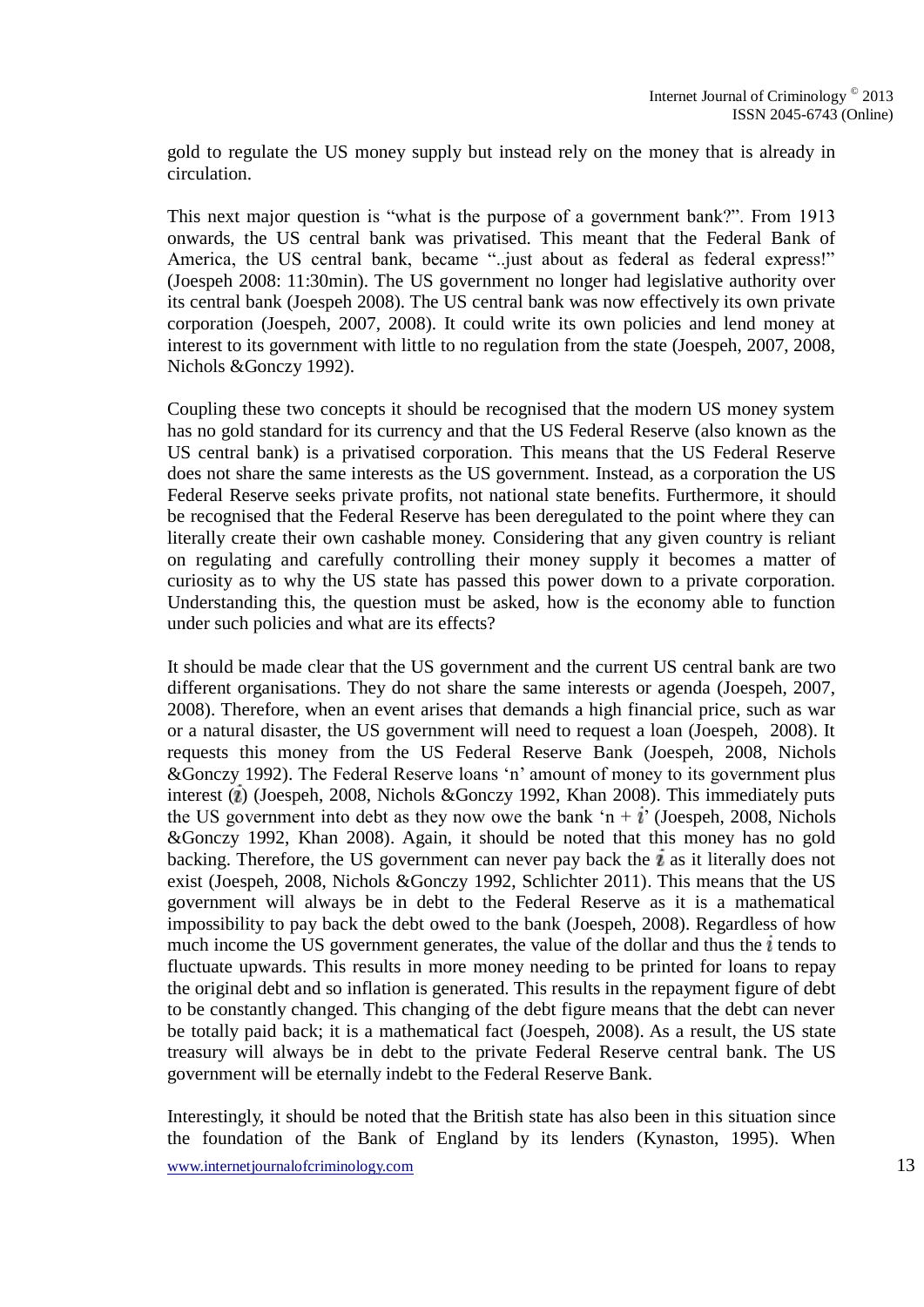recognising that the US War of Independence and Constitution was a predominantly caused by this rejection of the British banking system, it becomes even more difficult to understand why the US state later adopted the same system (Joseph 2007, 2008).

When addressing the effects of such a paradigm some interesting paradoxes arise. Firstly, it should be noted that this system has only been in use since 1933. It should also be acknowledged therefore that the US government has had to take out massive loans in order to fuel major events such as the gulf wars, the Vietnamese war and to assist in the recovery of natural disasters such as hurricane Katrina (Cooper & Story 2011, Jackson 2008, Kessler 2011, 2012, Joseph, 2008). Therefore, it can be clearly understood that the US government has to take out gradually more and more loans in order to pay off its debt as well as to tackle these other major global events (Joseph, 2008, Nichols &Gonczy 1992). In conclusion, it can be recognised that the US state has gradually been creating more and more debt. The next obvious question is to ask whether this system is sustainable. In order to answer this question a deeper economical understanding should be developed.

#### *Details of a Fractional Reserve Banking System*

This is where the function of a fractional reserve banking system can be defined. Whenever the US government requests a loan from the Federal Reserve, new money is created by the US Federal Reserve Bank in exchange for official government bonds (Joseph 2008, Nichols & Gonczy 1992). These bonds are essentially a promissory note to the bank that they, the state, will pay the bank back (Joseph 2008). The government then deposits that new money ('n') into another bank. It is at this point that the government disperses the new money around the state for roads and schools, etc. However, the large proportion of 'n' is kept in other domestic banking establishments. These bank realise that the government is unlikely to withdraw all of that credit at once, so it reserves 10% of 'n' and loans the other 90% ('Y') to other business's or investors. This is how the banks make profits through loans.

'Y' is considered to be a product of the multiplier effect ('m'), It is considered to be part of this effect because this money is seemly made out of 'thin air' as it does not exist in any real, physical format (Khan 2008). It exists only in the form of 'assets' to the bank, however to the recipient of the loan, the money is in its physical format. This is because the recipient is taking the physical money that was deposited by the state, 'n' (Khan 2008, Nichols &Gonczy 1992). These recipients of the new loan ('Y') use this loan in whichever way they see fit. 'Y' is usually dispensed in the form of salaries, buying factories, buying new property, etc. The new people who receive 'Y' will usually deposit their loan in a bank before spending. Here, the bank once again reserves 10% and offers the 90% of 'Y' as a loan for other recipients. This cycle happens many, many times over. On average, for any deposit given into a bank, 9 times that amount is created out of thin air (Nichols &Gonczy 1992, Joseph 2008). Technically, this process can go on forever but doesn't due to the futility of lending such a small amount (as every time 'y' is created it becomes smaller and smaller each time it is deposited) (Joseph 2008).

www.internetjournalofcriminology.com 14 Of course all of this money that is loaned out is loaned out at interest  $(i')$ . When this is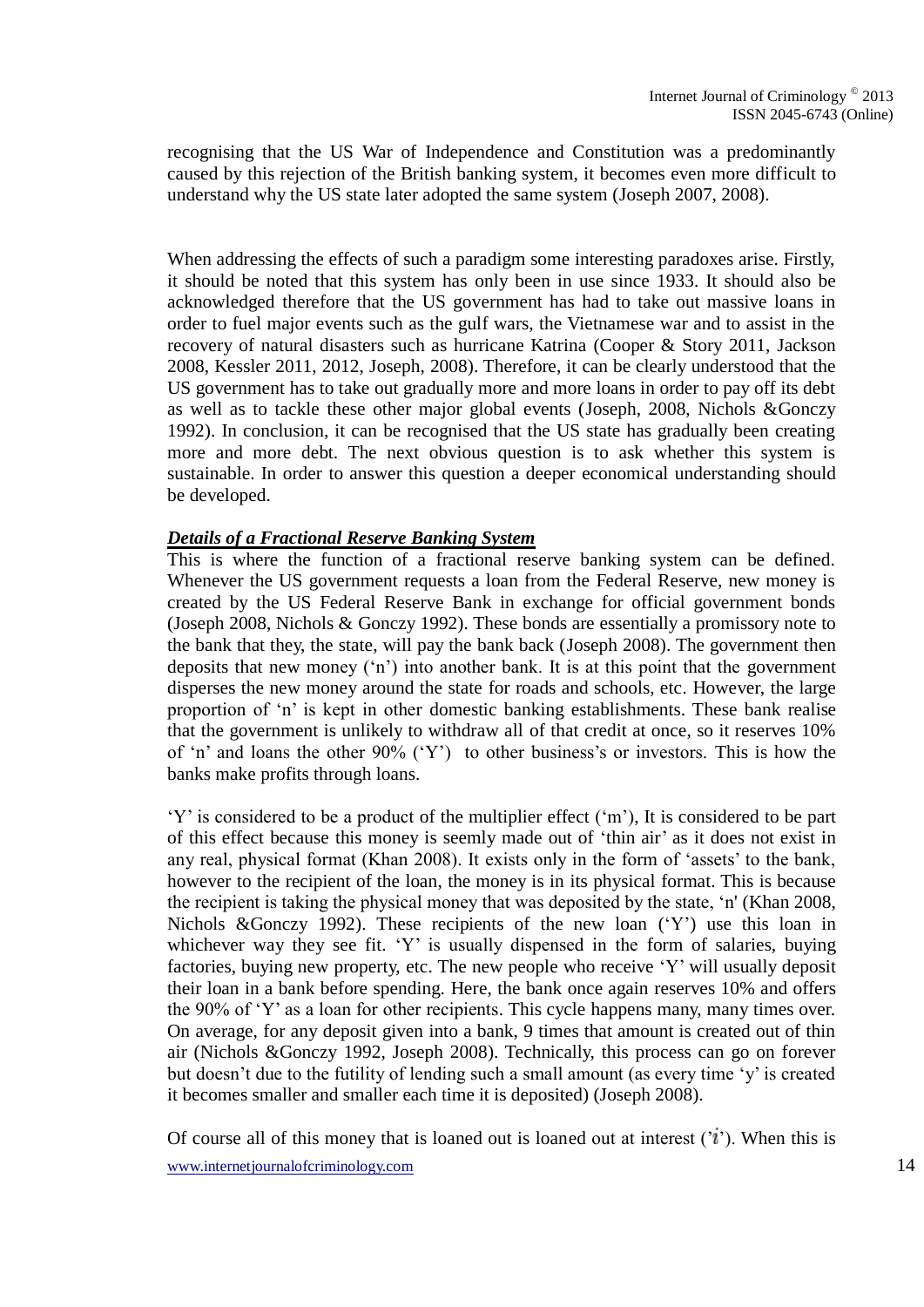recognised an interesting conclusion can be made. The usual conception made by the mass public is that the amount of money in society ('n') is the amount of dollars in society (Khan 2008, Joseph 2008). Or to put it another way, the money supply is equal to the amount of dollars created, which seems logical. This definition is called 'M0' (Khan 2008). However, the accurate definition for describing the true money supply ('M') is 'M  $= n + Y + i'$ , this is defined as 'M1' (Khan 2008). In this instance, there is more money in circulation due to it taking the form of debt than what there actually is in physical circulation (Khan 2008). This is the fractional reserve system.

### *Why, When, and By Who was the Federal Reserve Act created?*

#### *Why?*

It is logical to assume that the creation of the FRA1913 was to solve some sort of preexisting problem within the state and its economy. Therefore, this section will investigate the reasons why such an act was created. Specifically, this section will look at the rationale of the act in regard to its historical context in order to explain its legitimacy. Later in this investigation, the actors who played a part in creating the act will also be analysed. A critical insight will be applied here, exposing the deeper motives of such actors. Following this analysis, an application of the theoretical lens will be applied. Using this lens, connections between actors will be made in relation to power and role. In conclusion, a critique will be presented over the morality of the acts creation, questioning whether its publication is a product of a democratic state or one of private organisations. Succeeding this, a further analysis will be provided explaining the intention of the act and how these intentions compare to the actual results of the FRA1913.

The full title of the Federal Reserve Act 1913 (FRA1913) is stated as follows; "An Act to provide for the establishment of Federal reserve banks, to furnish an elastic currency, to afford means of rediscounting commercial paper, to establish a more effective supervision of banking in the United States, and for other purposes." (Law Librarians' Society of Washington, D.C., 2011). Firstly, a legal critique needs to be presented here to state that although the act is still in use, its original full title is severely out of date. It initially states that the FRA1913 is to "furnish an elastic currency". This typically means in economics, to establish a healthy inflation/deflation rate around the money supply (Fox et al: 133) (M0). However it can be clearly seen, with the analysis given in previous section of this study, that the accurate description of the money supply is actually M1. It must be understood therefore that the FRA1913 cannot create an 'elastic currency'. The implementation of the FRA1913 with the intention of creating an 'elastic currency' is a plan that has failed in both the theoretical and practical arenas; this point has even been expressed by economist and financial scholar McCracken 2007. Instead, what is actually created is an increasingly debt based currency (Joseph 2008). This point has even been cited by other economists, financial scholars and politicians (Earl of Caithness 1997, Feldstein 1983, Frieden 1992, Dove 2011). This point can be expressed by comparing the graph's below as provided by the 'US Department of the Treasury, Financial management Service' (2012) and 'The Chris Martenson Organisation' (CMAL LLC, 2010).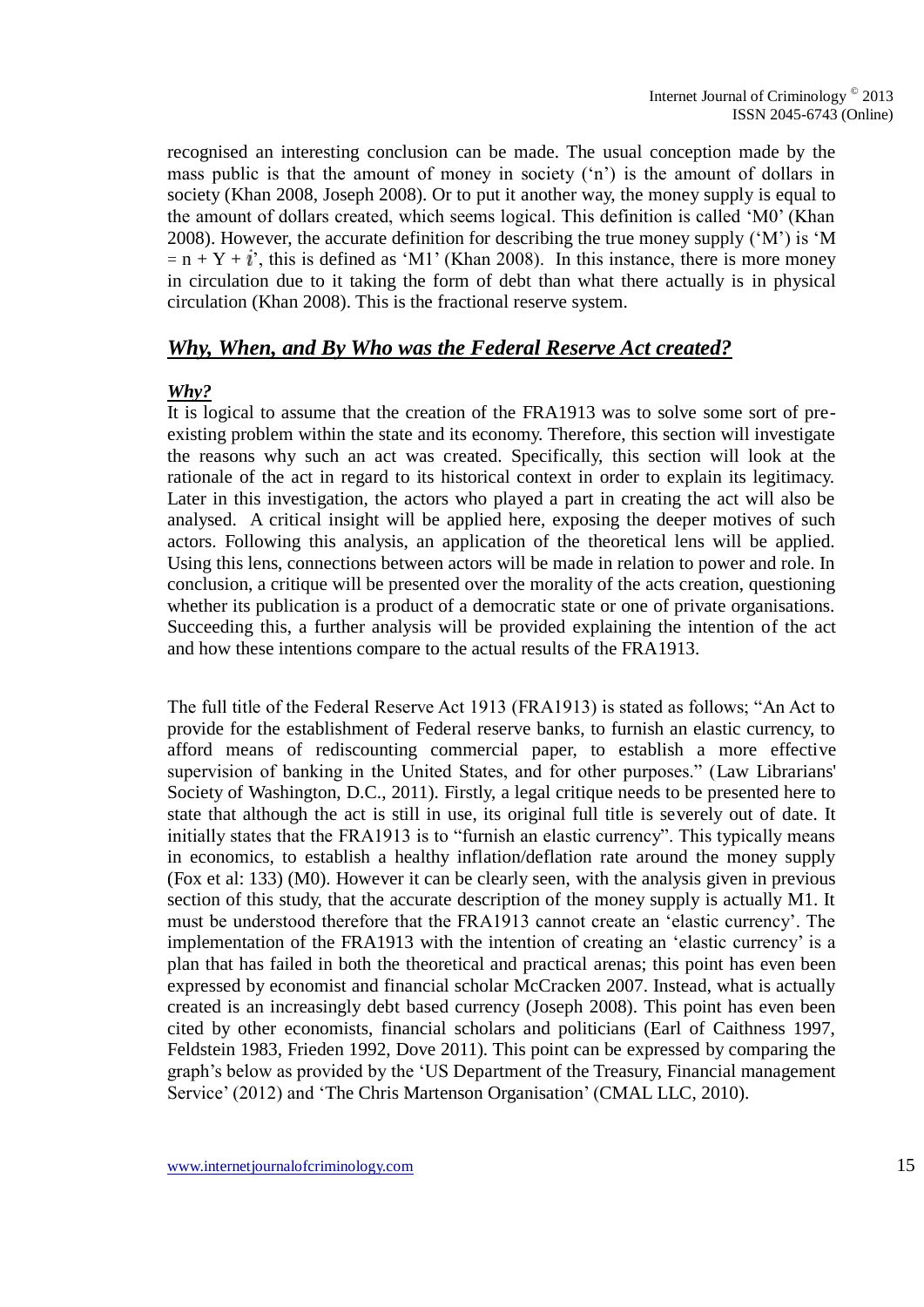

Department of the Treasury, Financial Management Service' 2012).

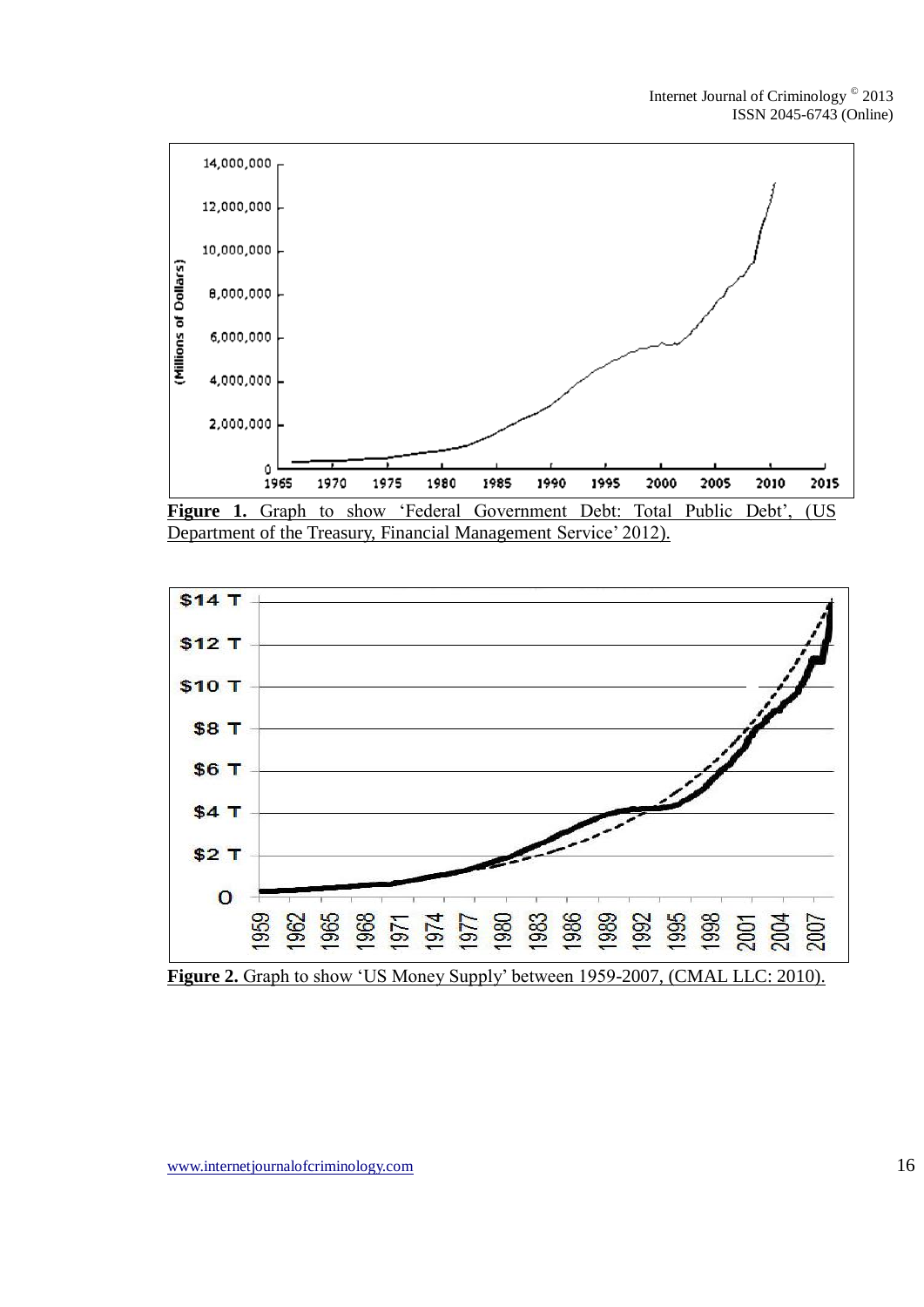

It is clear to see from these sources that there is not an 'elastic' money supply. Instead, it is apparent that there is a single trend; as the money supply increases so does the national and house hold debt. In fact, this is a scientific certainty (Joseph 2008).

The second major critique of the full title of the FRA is its claim "to afford means of rediscounting commercial paper". The dominant discourse amongst historians accepts that the FRA1913 was created in order to end panics such as that of 1907 and the collapse of commercial banks (Johnson 1999, Mishkin 2007, Tucker 2008, Joseph 2008). Therefore, it must be understood that giving the banks the power to 'rediscount' commercial paper was based on the intention to enable better circulation within the economy, which would lead to fewer panics. The real life implications of this were simply that the banks were given the power to degrade the buying power of the dollar through inflation. In reality, this means the printing of more money in order to overcome a financial disaster. Admittedly, this strategy would work for the short term but would only delay the problem instead of resolving it; for in order for the economy to stay healthy the inflation would have to eventually deflate. Consequently, all the problems of the past would eventually arise in an accumulated 'snow-balled' format. This 'snowballing' of inflation was kept at a minimum due to the gold standard. This gold standard limited the amount of discounting a bank could do on the dollar, which in turn limited the amount of inflation. This standard forced banks to have a limit on the amount of money they could create (Joseph 2008).

From 1910-1990 the gold standard was continually removed and then re-employed in order to accommodate for events such as the world wars (Amadeo, 2011). In 1971, the gold standard was official abolished by the US state. From here, it is thought by many scholars that the US money supply, and by extension the national debt, exploded (Iacono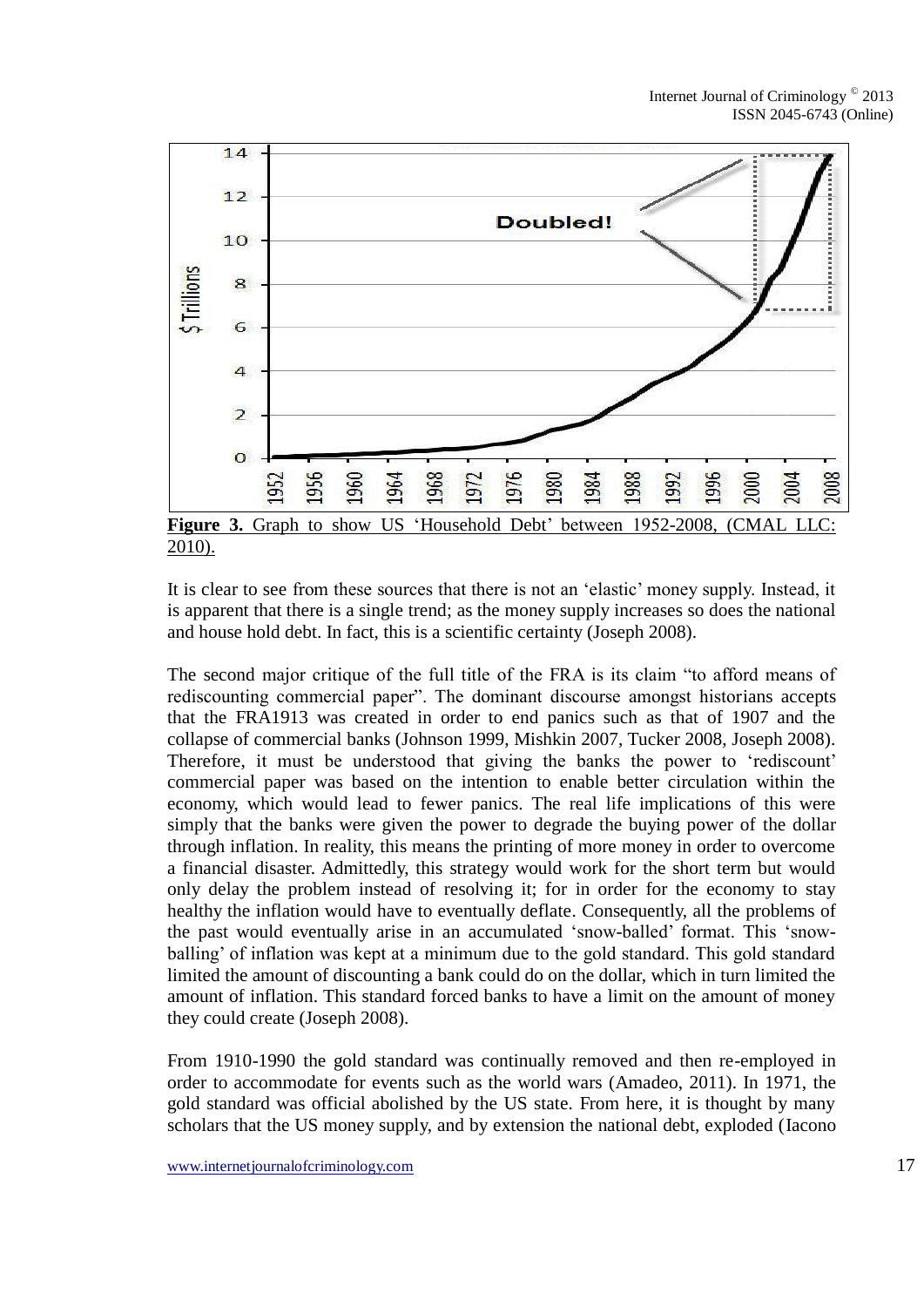2008, Frum, 2000, Elite E Services 2009). This explosion was so prominent it was named the "Nixon shock" (Frum, 2000: 296), after the US president at the time. This event in history can be clearly seen in this graph below:



between 1774-2010, (Lomatch 2011).

The reason for this 'explosion' has been placed on the combination of the powers granted by FRA and the abolishment of the gold standard (Joseph 2008). In short, the combination of these two events gave the Federal Reserve Bank the power to create near infinite money (Joseph 2008). It is important to understand that this was not the original intention of either act. Therefore it can be said that the purpose of the act, that is defined in its full title has not been met even though it is still in practice today. Further still, it can be argued that the act is being currently used in a way that was not initially intended by its publishers (Joseph 2008).

It can be stated therefore, that the FRA1913 and the institution it created, the Federal Reserve, are not operating as they we originally intended. The polar opposite is actually in effect. It is clear that the FRA1913 was published with the intension of stabilising the economy by creating a limited but 'elastic' money supply. Now however, the money supply is clearly not 'elastic'.

Understanding these events, an obvious paradox emerges; "why would the US state purposely place itself into an increasingly instable position and place itself into possibly infinite debt?". In order to understand why this paradox was created, a deeper analysis needs to be conducted. Specifically, an investigation into the actor's surrounding the creation and later modifications of the FRA1913. This will be done in order to see whether these individuals have privately benefited from this self-destructive financial paradox.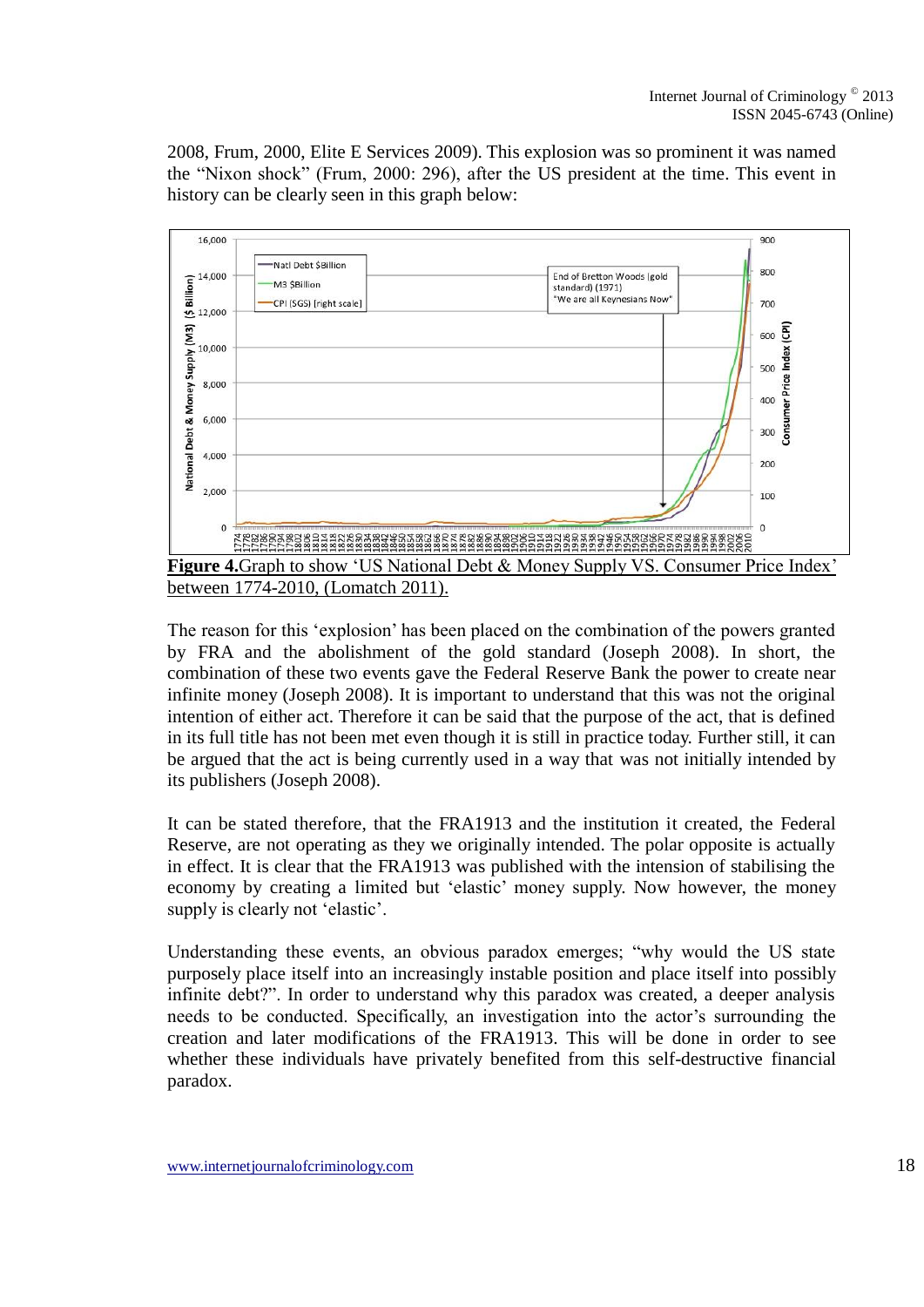#### *When?*

In order to gain the greatest insight into the forming of the US fractional reserve paradox the investigation must start at the beginning and look at the first creators of the act back in 1910. Later in this historical investigation, the 1971 'Nixon Shock' will be investigated examining why Nixon promoted the concept of increasing the national and public debt by removing the gold standard. Concluding this, a critical outlook will be given identifying the criminogenic elements hidden within the FRA's history.

The most prominent economic historian for this era is considered to be G. Edward Griffin. It was stated by US Senate representative Ron Paul, that Griffin's contribution to critical economic history provides "A superb analysis deserving serious attention" (World Net Daily 2012). Other scholars such as Mark Thornton, a Professor of Economics at Auburn University, criminological journalist Jane Ingraham and corporate-economics' advisor Don Schwerzler have also highly praised the accountancy of Griffin (World Net Daily 2012, Ingraham 1994, Family Business Advisor 2000). For these reasons, Griffin's account of the events surrounding the creation of the FRA1913 will be used as the key source for investigating the acts origin and by extension, its legitimacy.

Firstly, an understanding of the era should be explained. In the 1900-1920 period there were four main banking giants in the western world, J. P. Morgan, the Rockerfella family, the Warburg's family (Europe) and the Rothschild family (Joseph 2007, 2008, Griffin 1998, 2011). This group of banking elites where dubbed 'the money trust' (Griffin 1998). These banks where completely private and by no means had invested governmental responsibilities (Joseph 2007, Griffin 1998, 2011). Secondly, just after the 1908 crash there was a major public outcry for economic reform. Considering these conditions we can now examine the authors of the FRA1913 and critically ask why these Banks were allowed to create a piece of official government discourse.

#### *By Whom?*

Nelson W. Aldrich was the senator of Rhode Island in 1910. Aldrich chaired the commission that created the first draft of the Federal Reserve Act (Griffin 1998, 2011). The commission that create the act consisted of seven individuals. The first member was Aldrich, the other seven where Abraham Andrew, Frank Vanderlip, Henry Davison, Charles Norton, Benjamin Strong and Paul Warburg (Griffin 1998, 2011). It is important to look at these 7 individuals background in order to gain an insight into what their motives may have been when creating the first draft of the FRA.

Nelson Aldrich prior to 1910 was criticised in his role as senator for not doing enough to break up the 'money trust' (Griffin 1998, 2011). The 'money trust' seemed to monopolise Wall Street by bankrupting other smaller business and banks (Griffin 1998). Due to Aldrich's reservations over breaking up the 'money trust' some politicians thought that Aldrich could not be trusted as a member of the National Monetary Commission. It was clear to some members of the commission that Aldrich had biases towards supporting the 'money trust' (Griffin 1998, 2011). There is a strong argument that suggests that Aldrich's involvement with the National Monetary Commission was privately invested. Firstly, he was a close business associate of J. P. Morgan (Griffin 1998, 2011). Secondly, Aldrich eventually became the great grandfather of Nelson Rockefeller, more famously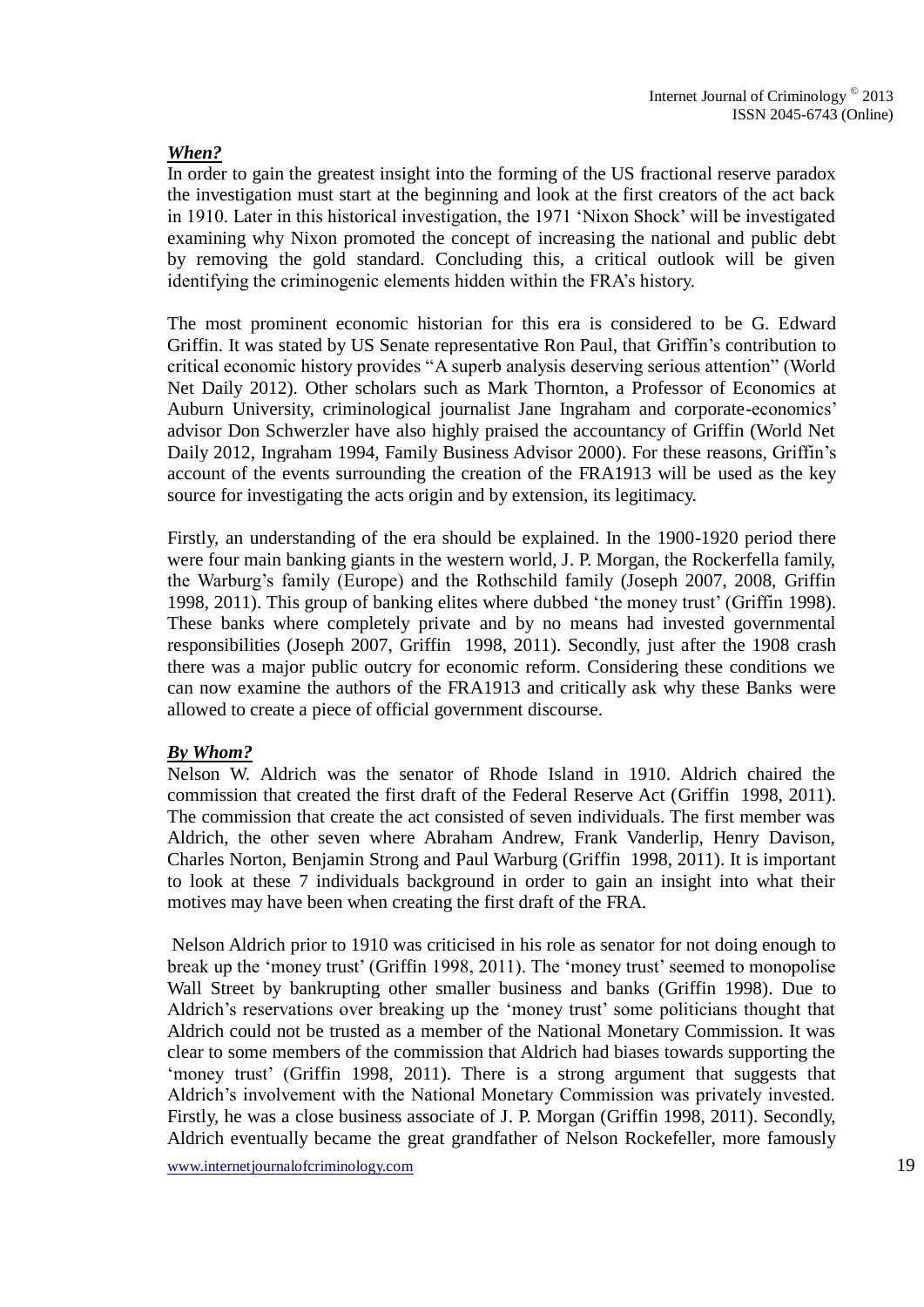known as the US vice-president in 1974 (Griffin 1998, 2011). Although, this does not directly accuse Aldrich of manipulating the FRA1913 policies for private gain, it does demonstrate that Aldrich, Morgan and Rockefeller had intimate ties. This closeness is concerning as it subjects the political contributions given by Aldrich to be possibly untrustworthy, suggesting that he had a value-laden, private agenda whilst working for the government.

Abraham Andrew, who was the US Assistant Secretary of the Treasury in 1910, later became a Congressman and is claimed to have played a crucial role in the publication of the FRA1913 (Griffin 1998, 2011). It is argued by Griffin (2011) that without Andrews support, it would have been unlikely that the act would have been published. It would be suspicious if a policy maker did not want to publish one of his own items. However, the legitimacy of allowing the author of a policy to judge whether that policy is worthy of being published is questionable. For this reason the publication of the act is also questionable. This paradigm of allowing a policy maker to also be the publishers of their own work undermines the publishing process; it is this process that aims to prevent fraudulent bills. For these reasons, Andrews's contribution to the act is deemed to be questionable and ultimately untrustworthy.

The next individual at the meeting was Frank Vanderlip. At the time, he was the President of the National City Bank of New York (Griffin 1998, 2011). This bank was considered to be the largest bank in America at the time (Griffin 1998, 2011). Vanderlip's career consisted of representing the financial interests of William Rockefeller and the international investment firm of Kuhn, Loeb & Company (Griffin, 1998 2011). It is clear to recognise that Vanderlip would have been subject to giving biased academic and professional advice in regard to the creation any official government legislation, especially that regarding economics. Vanderlip clearly had a personally invested stake in creating the FRA1913. It should be questioned therefore the legitimacy of such an individual's contribution to the FRA1913. Secondly, it should also be questioned why Aldrich thought it was a good idea to employ Vanderlip considering Vanderlip's professional position. Ultimately, Vanderlip's role in contributing to the FRA1913 should be considered to be at the very least suspicious.

These criticisms of legitimacy-to-contribution are prevalent through the rest of the individuals at the FRA's draft meeting. Henry Davison was considered to be the senior partner of the J. P. Morgan banking enterprise (Griffin 1998, 2011). As a representative of a private bank it is clear his contributions will be privately sponsored and by extension, biased towards the development of J. P. Morgan enterprises. Equally, Charles Norton was the President of the First National Bank of New York and held interests in securing his own bank (Griffin 1998, 2011). Benjamin Strong, who was also at the meeting, was also the head of J. P. Morgan's Banker's Trust Company (Griffin 1998, 2011). With Morgan having three employee's in the FRA's draft meeting, it seems obvious that any academic or professional advice given by these gentlemen would be more concerned with the preservation of the J. P. Morgan enterprises than that of state interests. Additionally, it should be noted that after Strong contributed to the FRA1913 draft, he was appointed to be the first chairman of the Federal Reserve board (Griffin 1998, 2011). Mills (1989) work on the 'power elite' would suggest that this employment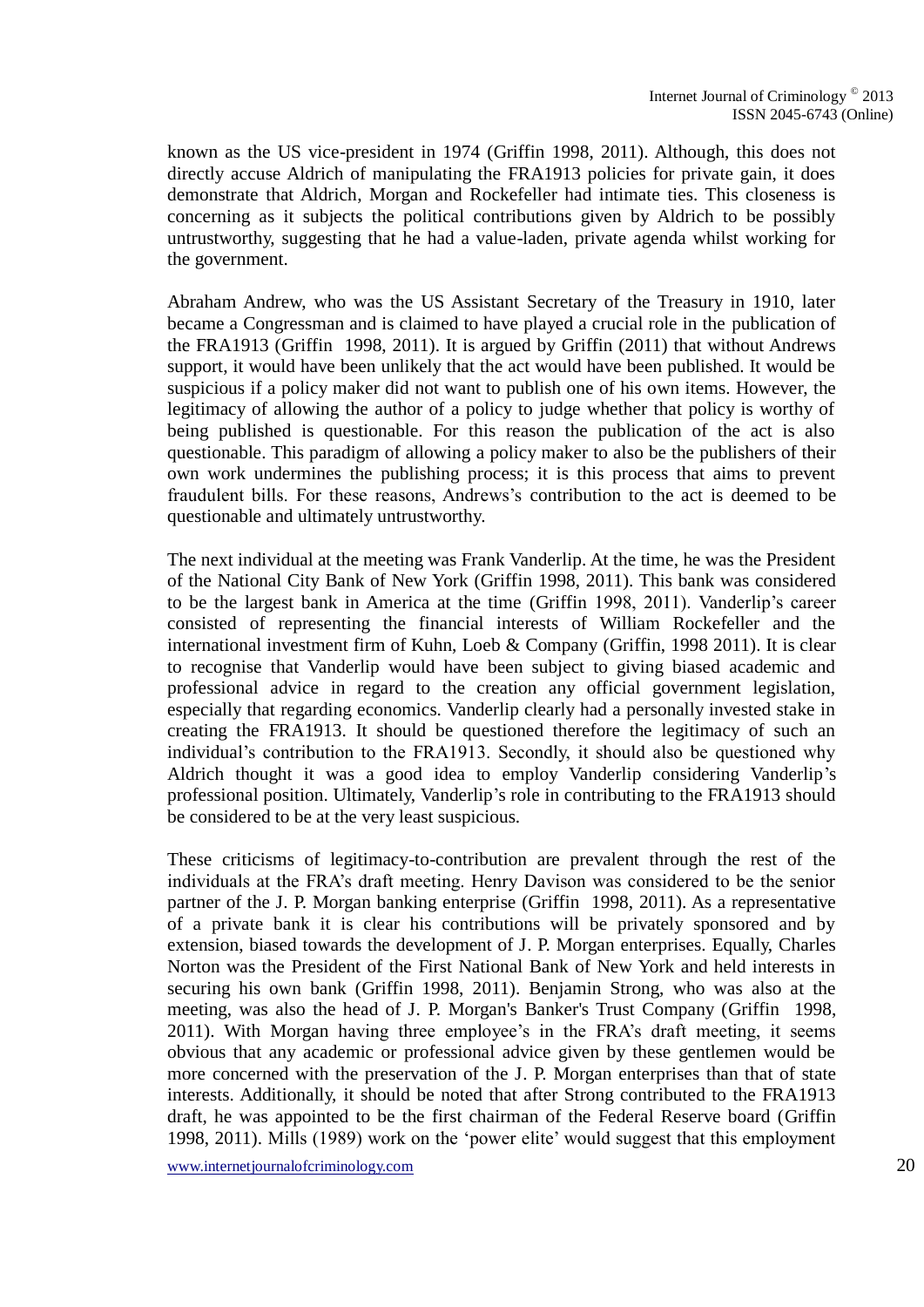is not coincidental or a product of sheer professionalism. Instead it is suggested that such selective employment is tactical in further securing the private agenda's of these state / corporate individuals. Considering this new evidence, it becomes exponentially more evident to argue that the FRA1913 should not be trusted as a piece of legislation that promotes national interests. Rather, the act is more likely to be a front which consists of policies for promoting the private agenda's of the 'money trust' (Joeseph 2007, 2008. Griffin 1998, 2011) .

Finally, the last member at the meeting was Paul Warburg, who has been considered to be the most important member of the FRA1913 draft commission (Griffin 1998, 2011). This is argued due to Warburgs 'influence' and unique financial position regarding the contemporary issues in Europe at the time (Griffin 1998, 2011). He was a partner in Kuhn, Loeb & Company and was a high ranked representative of the Rothschild banking empire in North Western Europe (Griffin 1998, 2011). He worked closely alongside his brother Max Warburg who was the head of the Warburg banking consortium in Germany and the Netherlands (Griffin 1998, 2011). Surely, understanding that this individual had intimate ties with preserving assets in foreign countries, Paul Warburg would have been rendered an untrustworthy candidate for developing a piece of US economic legislation?

Ultimately, it is clear to see that all these individuals involved in the creation of the FRA1913 draft harboured intense private interests which comprised the legitimacy of their contributions to US economic reform. All members were either concerned in protecting their own private assets, the private assets of their representative company or assets in a privately shared enterprise (Joseph 2007, 2008, Griffin 1998, 2011). Therefore it should be question why such an act was made not by law-makers and scholars but by private-business representatives. By extension, it should be questioned why such a document would ever be allowed to be published through congress.

Perhaps however, this critique is too harsh. This criticism seems to imply that individuals who are part of a private organisation are incapable of creating unbiased legislation. After all, the individuals within this commission are all highly experienced. Therefore it would make sense to seek the advice of such successful financiers. Still, the reasons why Aldrich hired such close business partners to work alongside him on a piece of government discourse is concerning, especially as a senator. It seems to strongly imply that he had some sort of private investment in the act. Although arguably, it could be said that his request for help from such highly-influential, financially successful figures is justifiable when considering the urgent public demand for reform. However, this does not excuse Aldrich's action to leave out academic scholars from the draft meeting. In conclusion, the creation of the FRA1913 can be said to be, at the very least, irregular, suspicious and privately perverted.

**\***\***\***

#### *Why & When?*

The 'Nixon Shock' is an equally curious event in history. It seems odd that any president of a state would purposely invest in increasing their nation's national debt. Therefore an investigation into this anomaly must be given.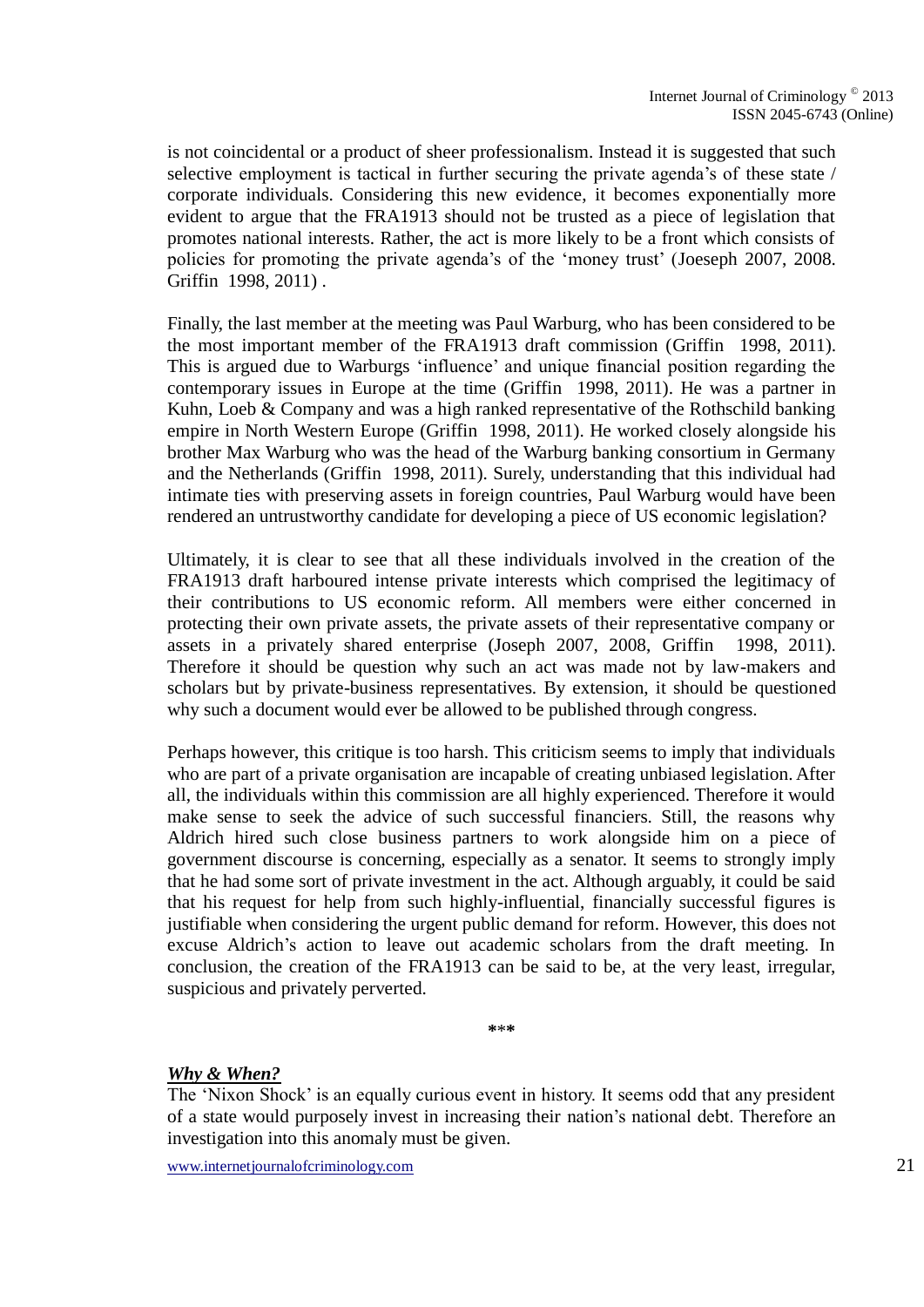It is argued that Nixon created the 'shock' in an effort to stabilize the economy, and tackle the 1970 inflation rate of 5.84% (Peet 2011). On August 15, 1971, Nixon implemented a 3 month 'freeze' on wage's and pricing as well as a 10% import surcharge. Most importantly however, Nixon also "closed the gold window" ending the dollars redeemability value in gold (Peet 2011: 1). This window has never since been reopened (Joseph 2008). In other words, Nixon's economic 'shock' reform eliminated the gold standard (Peet 2011). Curiously, Nixon and fifteen of his advisers made this decision without consulting the any of the members of the International Monetary Board (Peet 2011). It was due to the secrecy of this plan and its sudden unexpected implementation; the policy subsequently earned the unofficial title of the "Nixon shock". Interestingly, it was later found that Nixon and his team of advisors spent more time deciding when to publicly announce the policy rather that actually creating it (Peet 2011). Initially, when the policy was publicly announced, it received a warm reception (The Econ Review 2003). Consequently, Nixon was credited with saving the US economy from the 'foreign exchange crisis' and price-gougers (Yergin& Stanislaw 1997: 60-64, Hetzel 2008). Reviewing this insight into the 'Nixon shock', it could be argued that Nixon was actually a victim of Poulantzas's 'New Epoc' (Donaldson 2007: 101). Or In other words, Nixon was just reacting to a crisis to the best of his ability, selecting the lesser of two evils.

#### *By Whom?*

However, it seems odd that on an issue as grand as this, he only consulted 15 advisors compared to seeking help from other larger establishment such as the International Money System. This dubiousness can be attributed to Nixon's plan to catch the other nations off guard in order to gain a step ahead. However, if Nixon's true goal was to reduce US inflation he could have reduced the Vietnam war budget. This was the obvious move to take in order to reduce US inflation and improve the economy, there was strong public support for this option (Barringer 2009) and it was even argued that by taking this route, inflation would have dropped in mass literally over-night (Ambrose 1989:431- 432). Therefore, to claim that Nixon is a victim of the 'New Epoc' is simply untrue as there was other more morally and economically beneficial options available. This investigation will not stop here however. Instead, it seems legitimate to investigate whether there were any other actors who would profit from forcing Nixon to take this decision. Ultimately, Nixon's preference to deregulate the Federal Reserve is a mystery. The question is purposed therefore, "who was benefiting from this odd policy?". It is thought by answering this question; the final piece of the FRA1913 will fall into place.

In retrospect to the 'Nixon Shock', Nobel prize winning economist Paul Krugman summarizes the post-Nixon Shock era as follows: "...the Federal Reserve is not obliged to tie the dollar to anything. It can print as much or as little money as it deems appropriate. ... a system that leaves monetary managers free to do good also leaves them free to be irresponsible—and, in some countries, they have been quick to take the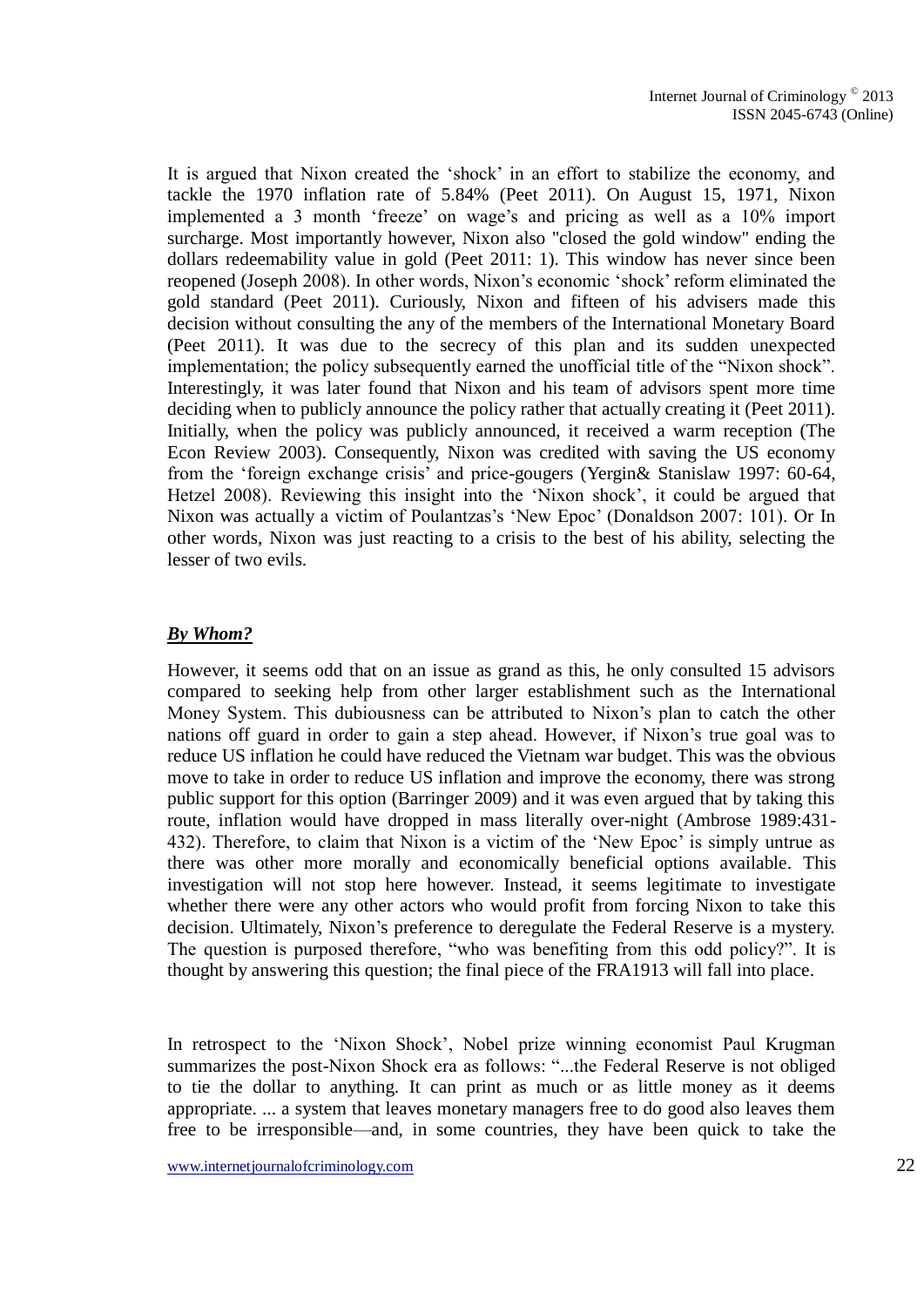opportunity" (The Johnsville news 2011 :1). The obvious benefiters from this new policy have been the private Federal Reserve Bank. It should be noted here that the modern Federal Reserve system is developed from the banking interests of older private banks, the 'money trust', and therefore has no legal obligation to benefit the state. Rather, the Federal Reserve is a private, profit-seeking corporation which after 1971, gained the power to print as much money it wanted with near no regulation from the state. The implications of this are morally questionable with the most demanding question being; "should a state's economic affairs be dictated by the interest of a few individuals who are not voted into power and do not have the interest of the people at heart rather that of seeking personal profit?". The obvious answer to this is simply no. A liberal democracy cannot be a liberal democracy if the leading powers are not voted into power (Joseph 2008).

#### *Conclusion*

In conclusion, it is becomes obvious to see that through the last 100 years, there has been an increase in the privatisation of state powers. This is truly concerning and simply ethically wrong. It is feared that if a nation government is pushed further and further towards privatisation, then that states government will turn its interests away from benefiting its citizens and toward the economic exploitation of its citizens. However, this concern could be simply regarded as theoretical speculation without certain evidence. Therefore the next big question should be, "is there any proof that the US government is really turning towards economically exploiting its people?". The answer to this question can be found in the next chapter.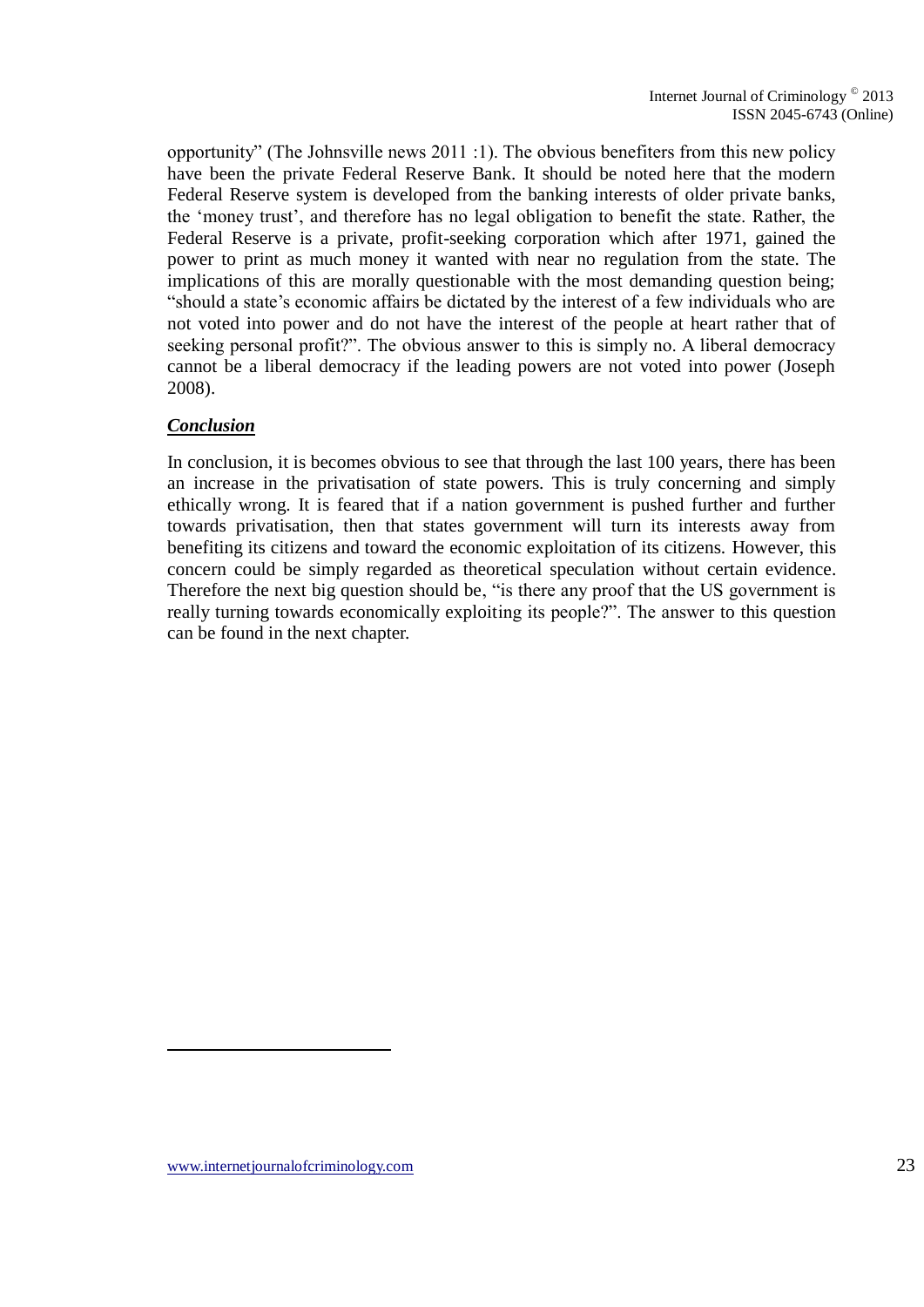### *References*

Amadeo, K. (2008). *What Is the History of the Gold Standard?* Available: http://useconomy.about.com/od/monetarypolicy/p/gold\_history.htm. Last accessed 10th Mar 2012.

Ambrose, S. (1989). *Nixon: The Triumph of a Politician 1962–1972*. New York: Simon & Schuster.

Barringer, M.. (2009). *The Anti-War Movement in the United States.* Available: http://www.english.illinois.edu/maps/vietnam/antiwar.html. Last accessed 11th Mar 2012.

Donaldson, G. (2007). *The First Modern Campaign: Kennedy, Nixon and the Election of 1960.* USA: Rowman & Littlefield Publishers.

Elite E Serives. (2009). *Forex as an investment of the future, What is Forex, what is investing, what is the future?*. Available: http://www.marketoracle.co.uk/Article13053.html. Last accessed 10th Mar 2012.

Family Business Experts. (2000). *The Creature From Jekyll Island A second look at The Federal Reserve.* Available: http://www.family-business-experts.com/creature-fromjekyll-island.html. Last accessed 10th Mar 2012.

Fox, L., Alvarez, S., Braunstein, S., Emerson, M., Johnson, J., Johnson, K., Malphrus, S., Reinhart, S., Roseman, L. & Spillenkot, R. (2002). *The Federal Reserve System: Purposes & Functions*. USA: Books for Business.

Frum, D. (2000). *How We Got Here: The 70s - The Decade That Brought You Modern Life - For Better or Worse.* USA: Basic Books. 296.

Griffin, G. (1998). *The Creature from Jekyll Island : A Second Look at the Federal Reserve*. 3rd ed. USA: Amer Media. p1.

Griffin, G. (2011). *A Talk by G. Edward Griffin Author of The Creature from Jekyll Island*. Available: http://bigeye.com/griffin.htm. Last accessed 10th Mar 2012.

Hetzel, R (2008). T*he Monetary Policy of the Federal Reserve: A History*. UK: Cambridge University Press.

Iacono, T. (2008). *M3 Money Supply Chart 1971 – 2008, Tim Iacono's Hot or Not Chart*. Available: http://www.rapidtrends.com/2008/11/18/m3-money-supply-chart-1971-2008 tim-iaconos-hot-or-not-chart/. Last accessed 10th Mar 2012.

Ingraham, J. (1994). *Review of 'Creature from Jekyll Island': Killing the Banking Beast. A Second Look at the Federal Reserve*. Available: http://www.bibliotecapleyades.net/sociopolitica/esp\_sociopol\_fed04.htm. Last accessed 10th Mar 2012.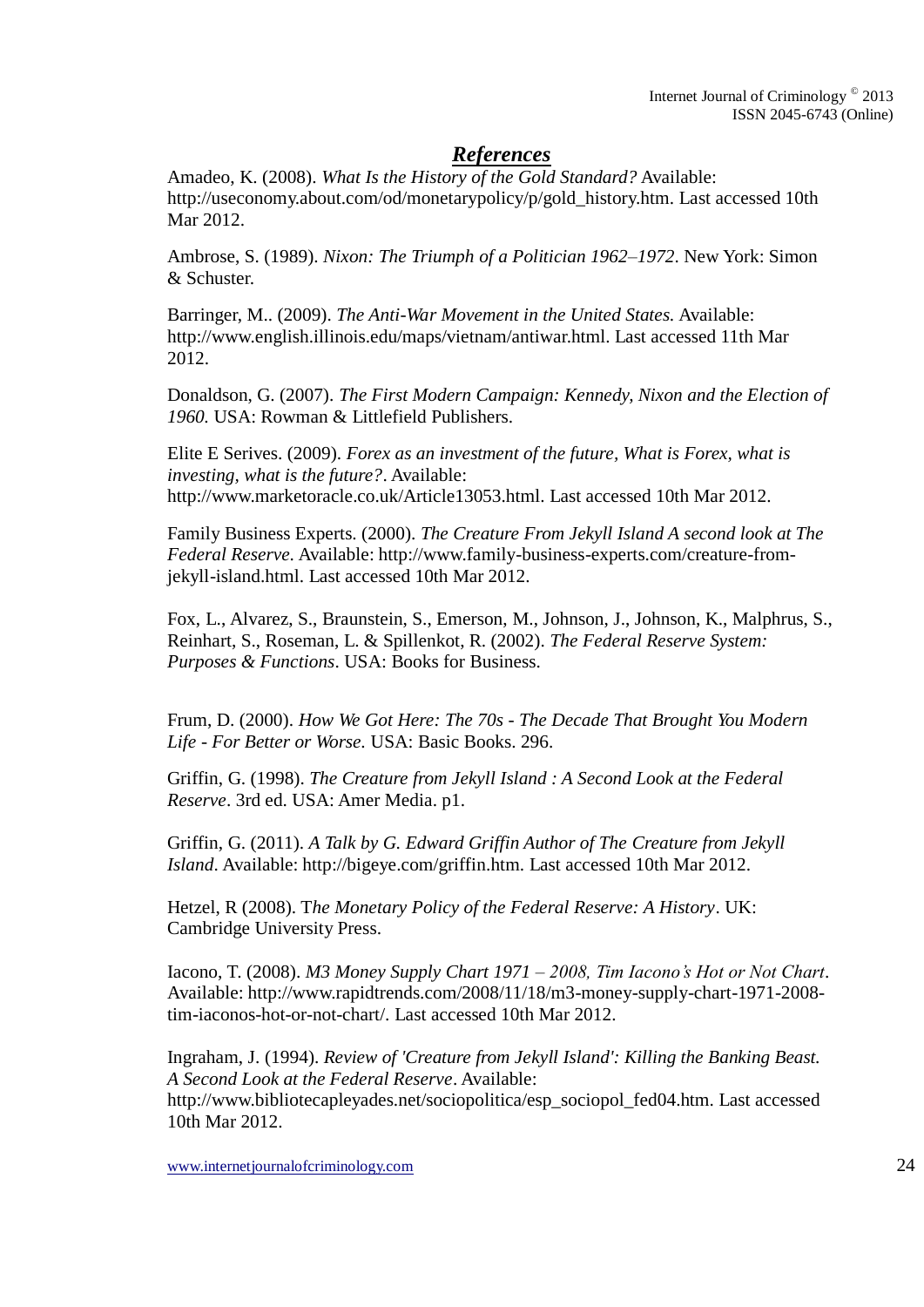Johnson, R (1995). *Historical beginnings, the Federal Reserve*. USA: Federal Reserve Bank of Boston, Public and Community Affairs Dept.

Joseph, P. (2008). *ZEITGEIST: Addendum.* Available: http://vimeo.com/13770061. Last accessed 31st Mar 2011.

Kynaston, D. (1995). *The City of London: Volume 1: A World of Its Own 1815-1890*. USA: Pimlico.

Law Librarians' Society of Washington, D.C. (1913). *The Federal Reserve Act.* [Public-No. 43-63d Congress.] [H. R. 7837.] . Available: http://www.llsdc.org/attachments/files/105/FRA-LH-PL63-43.pdf. Last accessed 10th Mar 2012.

Lomatch, S. (2011). Modern Monetary Madness and King George III. Available: http://www.eidolonspeak.com/?tag=sovereign-debt. Last accessed 10th Mar 2012.

McCracken, M. (2007). *Historic Definition... 'Elastic currency'*.. Available: http://www.teachmefinance.com/Financial\_Terms/Elastic\_currency.html. Last accessed 10th Mar 2012.

Mishkin, F. (2007). *At the Museum of American Finance Commemoration of the Panic of 1907, New York*. Available:

http://www.federalreserve.gov/newsevents/speech/mishkin20071026a.htm. Last accessed 10th Mar 2012.

Peet, J. (2011). *August 15th, 1971 - the "Nixon Shock".* Available: http://coldfusionguy.blogspot.com/2011/08/august-15th-1971-nixon-shock.html. Last accessed 11th Mar 2012.

The Chris Martenson Organisation. (2010). *Exponential Money in a Finite World*. Available: http://www.chrismartenson.com/blog/exponential-money-finite-world/29744. Last accessed 10th Mar 2012.

The Econ Review. (2003). *President Nixon Imposes Wage and Price Control*. Available: http://www.econreview.com/events/wageprice1971b.htm. Last accessed 11th Mar 2012.

The Johnsville News Group. (2011). T*he Nixon Shock: Going off the Gold Standard... Forever.* Available: http://johnsville.blogspot.com/2011/08/nixon-shock-going-off-goldstandard.html. Last accessed 11th Mar 2012.

Tucker, A. (2008). *The Financial Panic of 1907: Running from History.* Available: http://www.smithsonianmag.com/history-archaeology/1907\_Panic.html. Last accessed 10th Mar 2012.

U.S. Department of the Treasury, Financial Management Service. (2012). *Federal*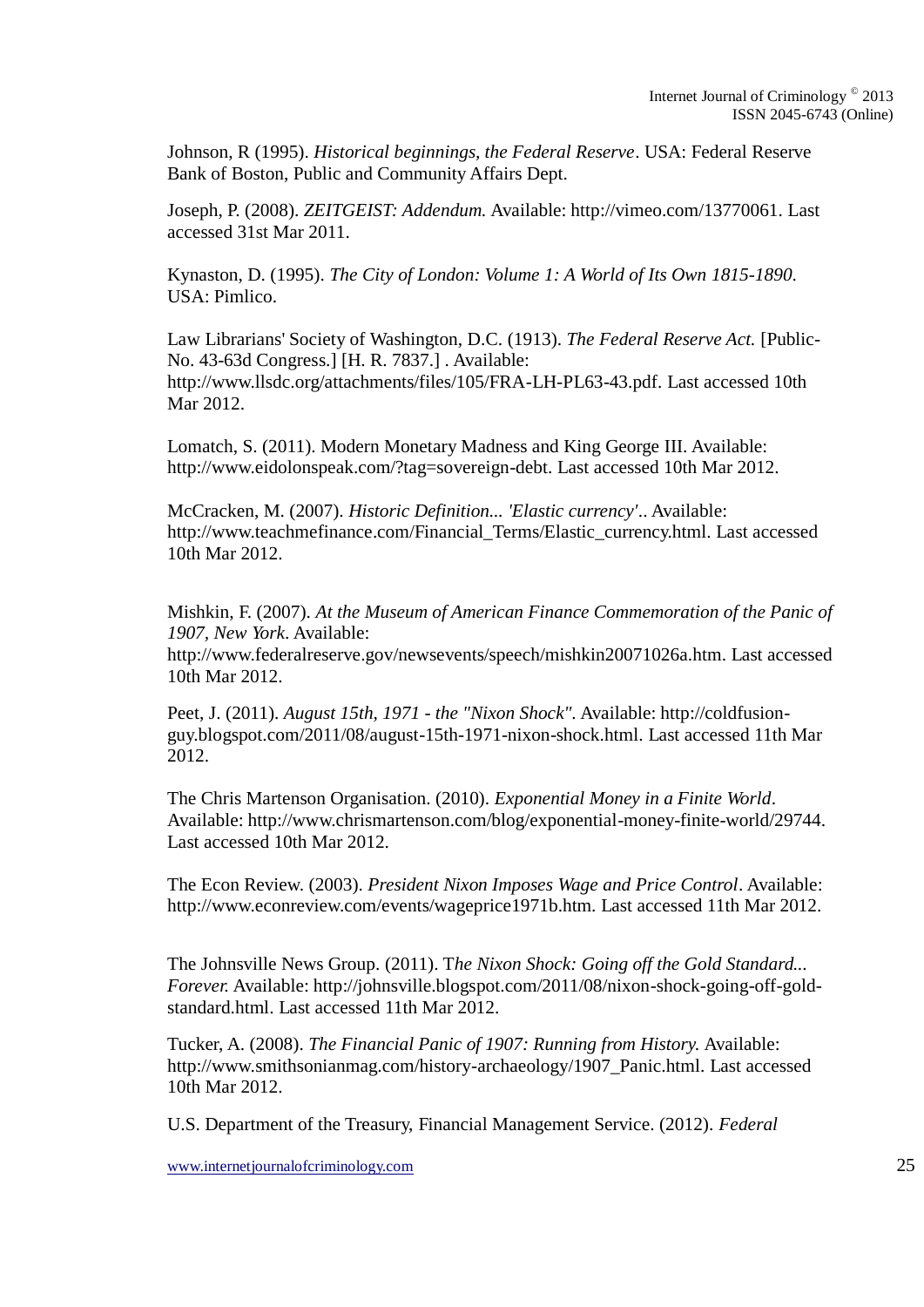*Government Debt: Total Public Debt.* Available: http://research.stlouisfed.org/fred2/series/GFDEBTN. Last accessed 10th Mar 2012. World Net Daily. (2012). *Federal Reserve's Money Magicians Exposed*. Available: http://www.wnd.com/2012/01/124844/. Last accessed 10th Mar 2012. Yergin, D. & Stanislaw, J. (1997). *The Commanding Heights: The Battle for the World Economy*. USA: Simon & Schuster. p60-64.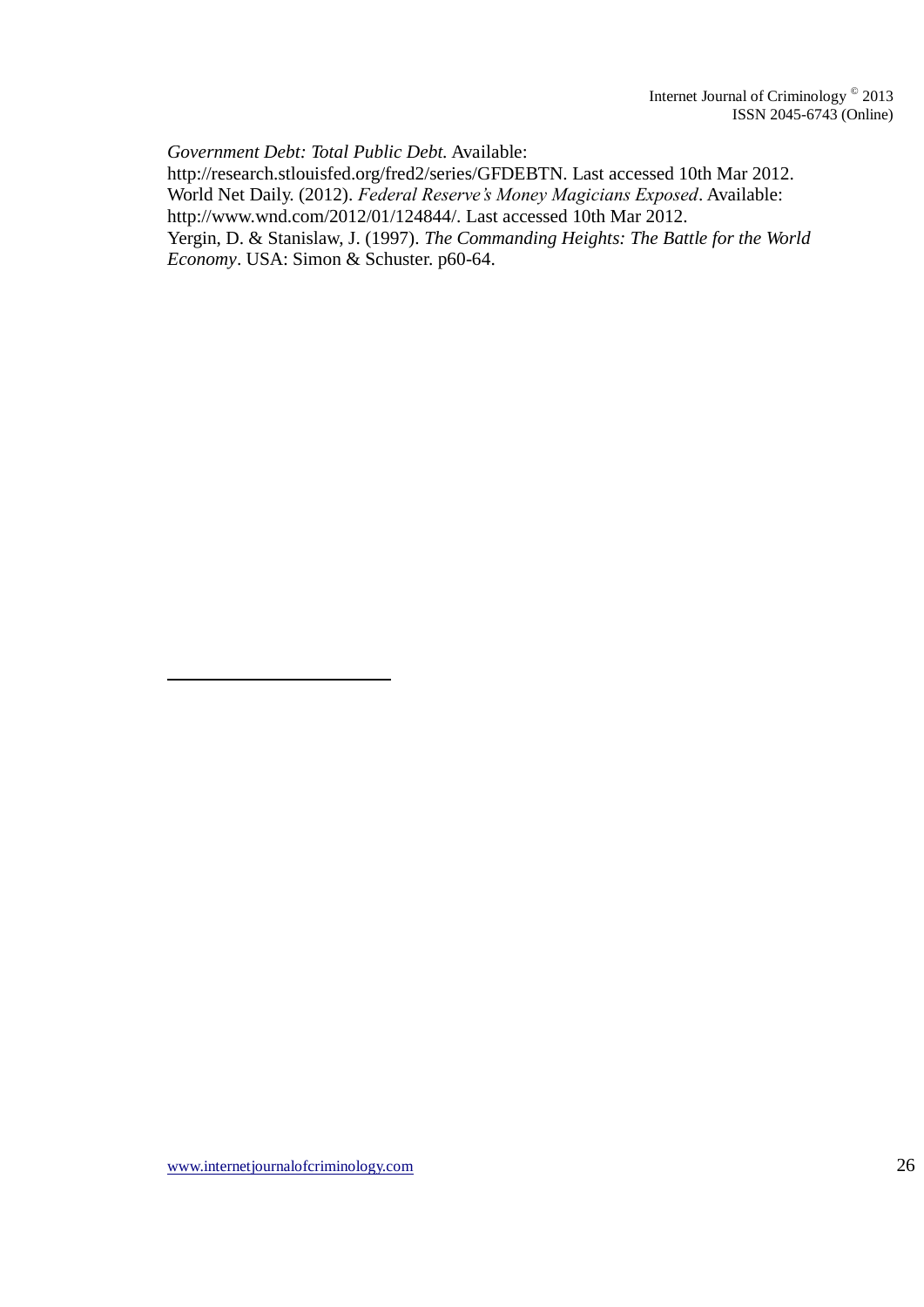### *Chapter 3: Results of the FRA1913: What is the problem?*

The problem with this fractional reserve banking system (FRBS) is that the currency is no longer backed by any standard apart from the promise or 'bank bond' that declares that the money loaned will eventually be paid back, which is a mathematical impossibility (Joseph 2008). Therefore this fiat currency can be considered to be backed by debt, as for every dollar made, there is at least a dollar owed back to the bank. It is this that gives the currency value (Joseph 2008; Khan 2008; Schilchter 2011; Nichols & Gonczy, 1992). Therefore the government and its citizens are all infinitely in debt to the banking system (Joseph 2008). Due to all the money being issued at interest, there will always be more money owed back to the bank than what is in the system (Joseph 2008; Nichols & Gonczy 1992; Schilchter 2011). This results in a certain percentage of people being unable to repay their debt to the banking system. Clearly therefore, it can be recognised that the moral implications of this system are questionable (Joseph 2008). This phenomenon is due to the paradox of more money being indebted than what is in the system. In acknowledgment of this, a further investigation into the effects of a debt-based monetary system is crucial to this study.

This oddity of a debt-based monetary system has also been recognised in the UK (McConnachie, 2001). In 1997, the Earl of Caithness made a speech within the House of Lords explaining his concerns over the functionality of such a debt-based economic system. He argued that any debt-based economic system is self destructive in nature as well as encouraging morally questionable activity. He began his speech by clearly stating his purpose was "...to reassess whether our economy is soundly based" (cols 1869-1871). His conclusion is summarised as follows; "...our whole monetary system is utterly dishonest, as it is debt-based ... under the existing system, the irony is that the better our banks, building societies and lending institutions do, the more debt is created ... Personal debt has already increased by nearly 3,000 per cent since 1971. How much more can we take?" (cols. 1869-1871). The Earl of Caithness highlighted how the control over money creation is not in the hands of government but in the hand of private banks. This duality deserves further analysis.

A private organisation within a capitalist system is not concerned primarily with the wellbeing of people but rather the pursuit of profit (Fresco, Meadow and Joseph 2009; Fresco 2008; Joseph 2008). This point can be exemplified thanks to the work of many such as Klein (2001), Joseph (2008) and Tombs et al. (1993, 1998, 1999, 2007) who have shown that successful companies such as Gap, Nike, Bayer (pharmaceuticals), Coca-Cola, Ford, Union Carbine (a global chemical firm) adopt an amoral approach to the pursuit of profit. It is this philosophy that has lead private organisations to knowingly and legally kill, abuse and enslave individuals (Klein 2001; Joseph 2008; Tombs et al 2007). It seems fair to state that this amoral philosophy is inherent in the majority of successful capitalist businesses; though there are obvious exceptions such as charity organisations and the like. It should be questioned therefore, what are the consequences of an amoral bank with the power to change the economy?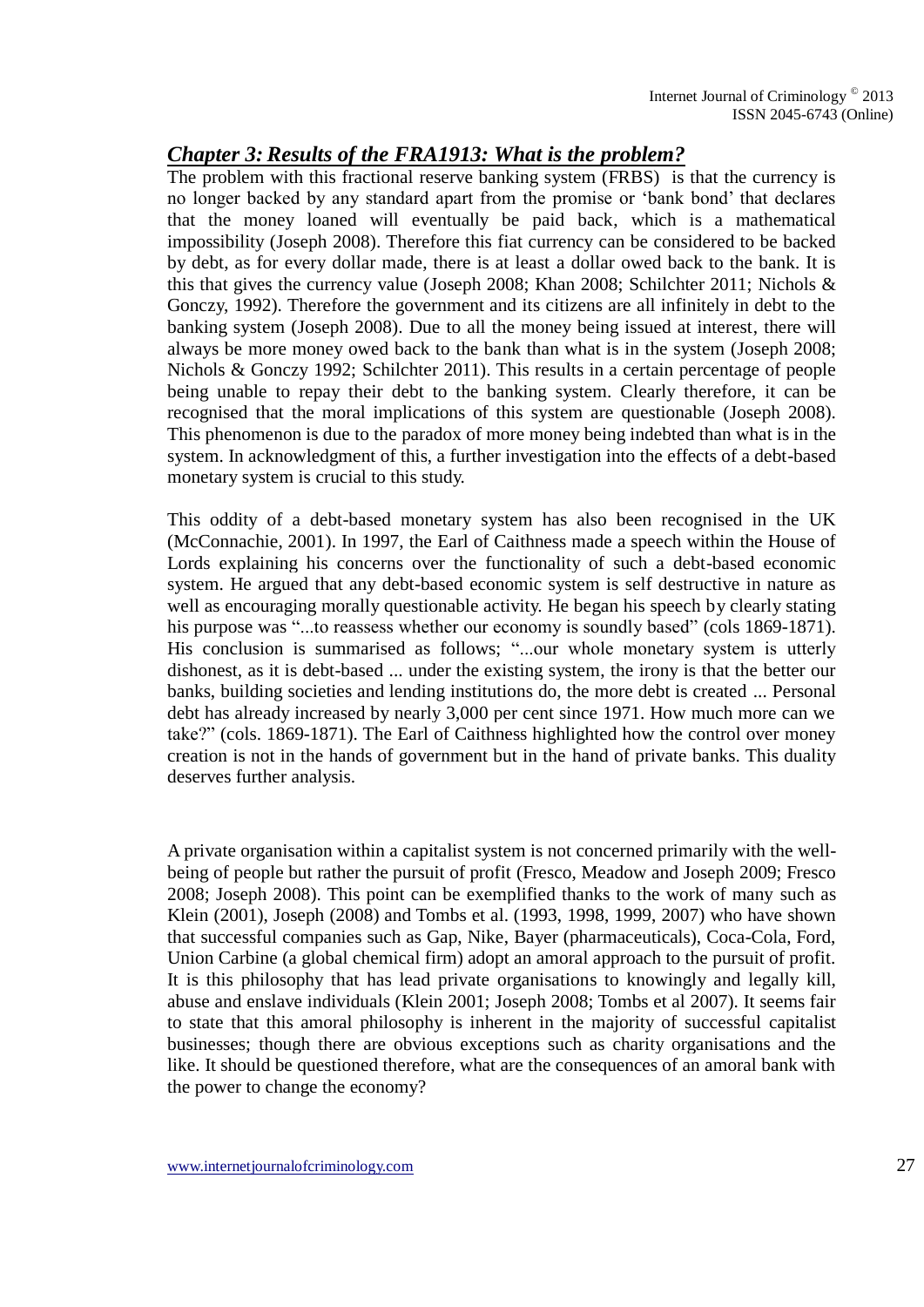One of the most striking paradoxes of this debt-based economy comes from analysing the foreclosure figures against homelessness within the US. In 2008, 18.6million houses were foreclosed in the US (Gormlie, 2008). In the same year there were 3.5million homeless people (Morrison 2008). This means that for every homeless individual, there were at least five empty houses available (Morrison 2008; Gormlie 2008).The moral implications of this paradox should be investigated. It is clearly wrong that the resources and commodities exist to cater for people in need, yet such people's access to the resources is restricted or prevented entirely. Although the solution seems to be self solving, the problem persists due to the legal phenomenon surrounding the FRBS. This paradox was attributed to the 'sub-prime mortgage crisis' (Morrison, 2008; Gormlie, 2008). This explanation has been generally accepted within academia (Mishkin, 2009: 147-212; Morrison, 2008; Gormlie, 2008; Jarvis, 2012). However, on further examination of the sub-prime mortgage crisis, a trend becomes apparent. The underlying causal factor that forced these individuals out of their homes was that they were unable to keep up with the ever increasing debt that was owed to the bank (Morrison, 2008; Gormlie, 2008). As previously mentioned, the FRBS will always produce a certain percentage of people who are unable to repay their debts to the banking system (Joseph, 2008). Through this analysis, it can be argued that it is not just the 'sub-prime mortgage crisis' that caused homelessness but the structure that created the crisis; the fractional reserve banking system (Joseph, 2008). In much the same way that Marx was able to use his 'theory of crisis' to explain the underlying flaws of the structure of capitalism (Easterling, 2003; Bowman, 2009), this present analysis of the FRBS is able to identify the flaws within the 'sub-prime mortgage crisis'. It is clear that the mass homelessness within the US in 2008 was a product of the 'sub-prime mortgage crisis', and by extension the 'sub-prime mortgage crisis' was a product of the fractional reserve banking system. In conclusion, this percentage of persecuted individuals who have not done anything quantifiably criminal in a traditional moral sense will always receive legal abuse from the state (Joseph, 2008). This abuse usually being received in the form of forced evictions, imprisonment, child separation, forced removal of property, etc (Moor, 2009; Beck, 2011). Again, in another series of paradoxical events, the state seems to act morally criminal yet the morally innocent homeless are classed as legally criminal (Joseph, 2008). It can be stated therefore, that the paradoxical function of the FRBS has a treacledown effect that creates further paradoxes within the states function (Joseph 2008).

It was said by the Earl of Caithness; "The next government must grasp the nettle, accept their responsibility for controlling the money supply and change from our debt-based monetary system. My Lords, will they? If they do not, our monetary system will break us and the sorry legacy we are already leaving our children will be a disaster" (cols 1869- 1871). Since 1997, there have been increasing economic collapse, bankruptcies and global debt (TimeRime, 2011). There is clearly a demand for change and this brings about the next big question, 'how can this problem be fixed?'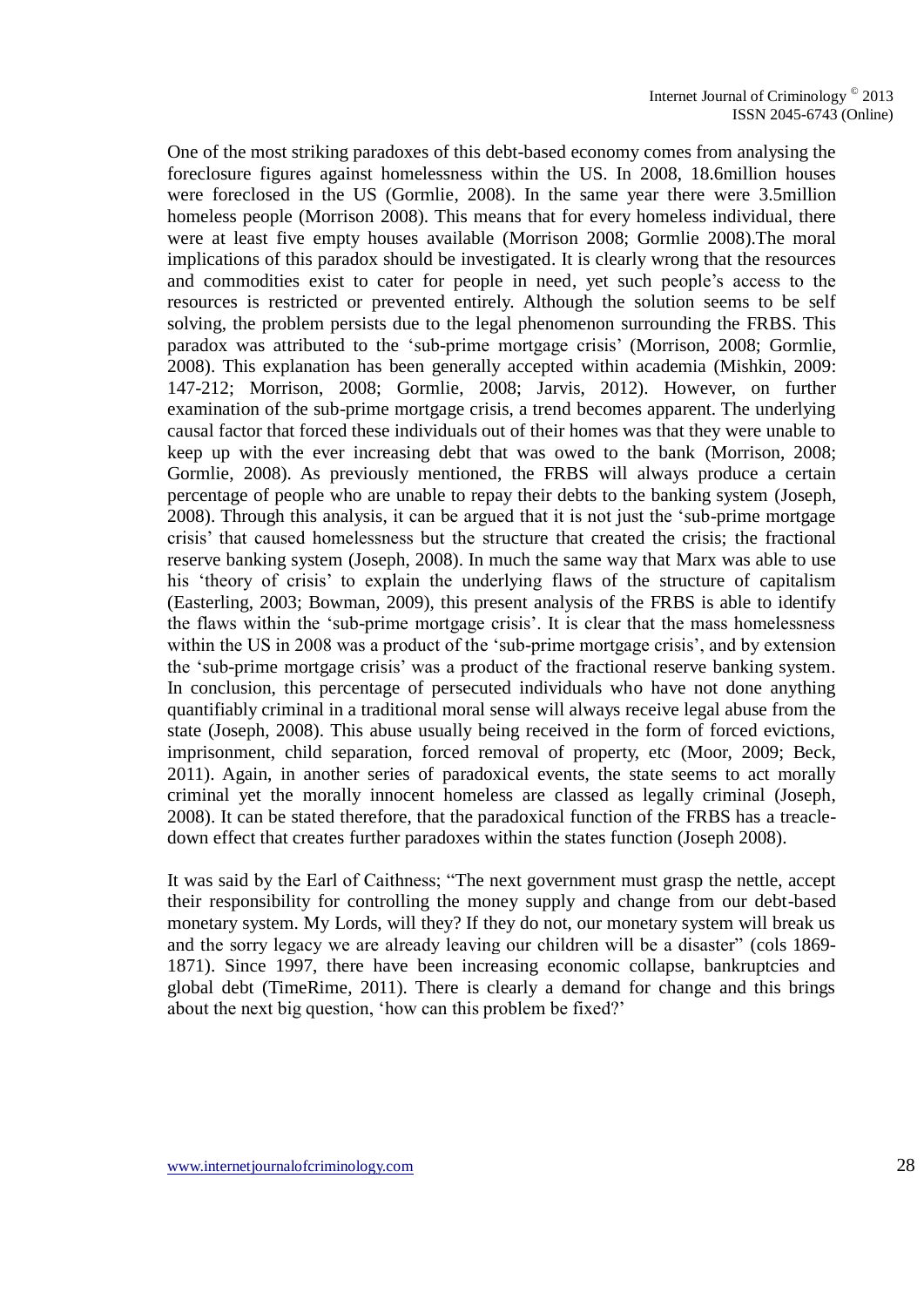### *References*

Amadeo, K. (2008). *What Is the Gold Standard, and How Would a Return Affect the U.S. Economy?.* Available:

http://useconomy.about.com/od/monetarypolicy/p/gold\_standard.htm. Last accessed 21 Feb 2012.

Beck, P. (2011). *IVA - What will happen to my house, car and furniture?.* Available: http://www.freeivaadvice.co.uk/House.htm. Last accessed 26th Feb 2012.

Bowman, C. (2009). *Marx's Theory of Economic Crisis*. Available: http://www.youtube.com/watch?v=-e8rt8RGjCM. Last accessed 26<sup>th</sup>

Capitalism: A Love Story, 2009. [DVD] Micheal Moore, USA: Overture Films.

Champeau, D. (2005). Changes In The Dollar. Available: http://web.archive.org/web/20051126231415/http://www.goldeagle.com/editorials\_05/champeau052405.html. Last accessed 22nd Feb

Cooper, M. & Story, L.. (2011). *Q. and A. on the Debt Ceiling*. Available: http://www.nytimes.com/2011/07/28/us/politics/28default.html?\_r=1&pagewanted=all. Last accessed 22nd Feb 2012.

Earl of Caithness. 1997. 'Our Debt-based Money system will break us'. 5th March 1997. Parliamentary Debates, *Lords*, 5th series, vol. 578, cols 1869-1871.

Easterling, S. (2003). 'Marx's theory of economic crisis'. *International Socialist Review*. Issue 32 (November-December). p1.

Fresco, J. (2008). *The Future and Beyond.* Available: http://projectavalon.net/forum/showthread.php?t=5977. Last accessed 21 Nov 2011. Gormlie, F.. (2008). *There Are 18.6 Million Empty Homes In America*. Available: http://obrag.org/?p=690. Last accessed 22nd Feb 2012.

Jackson, B.. (2008). *The Budget and Deficit Under Clinton*. Available: http://www.factcheck.org/2008/02/the-budget-and-deficit-under-clinton/. Last accessed 22nd Feb 2012.

Jarvis, J. (2012). *The Crisis of Credit*. Available: http://crisisofcredit.com. Last accessed 26th Feb 2012.

Joseph, P. (2007). *ZEITGEIST: The Movie Companion Source Guide*. USA: Creative Commons. P151-220.

Joseph, P. (2008). *ZEITGEIST: Addendum.* Available: http://vimeo.com/13770061. Last accessed 31st Mar 2011.

www.internetjournalofcriminology.com 29 Joseph, P., Meadows, R. & Fresco, J. (2009). *THE ZEITGEIST MOVEMENT*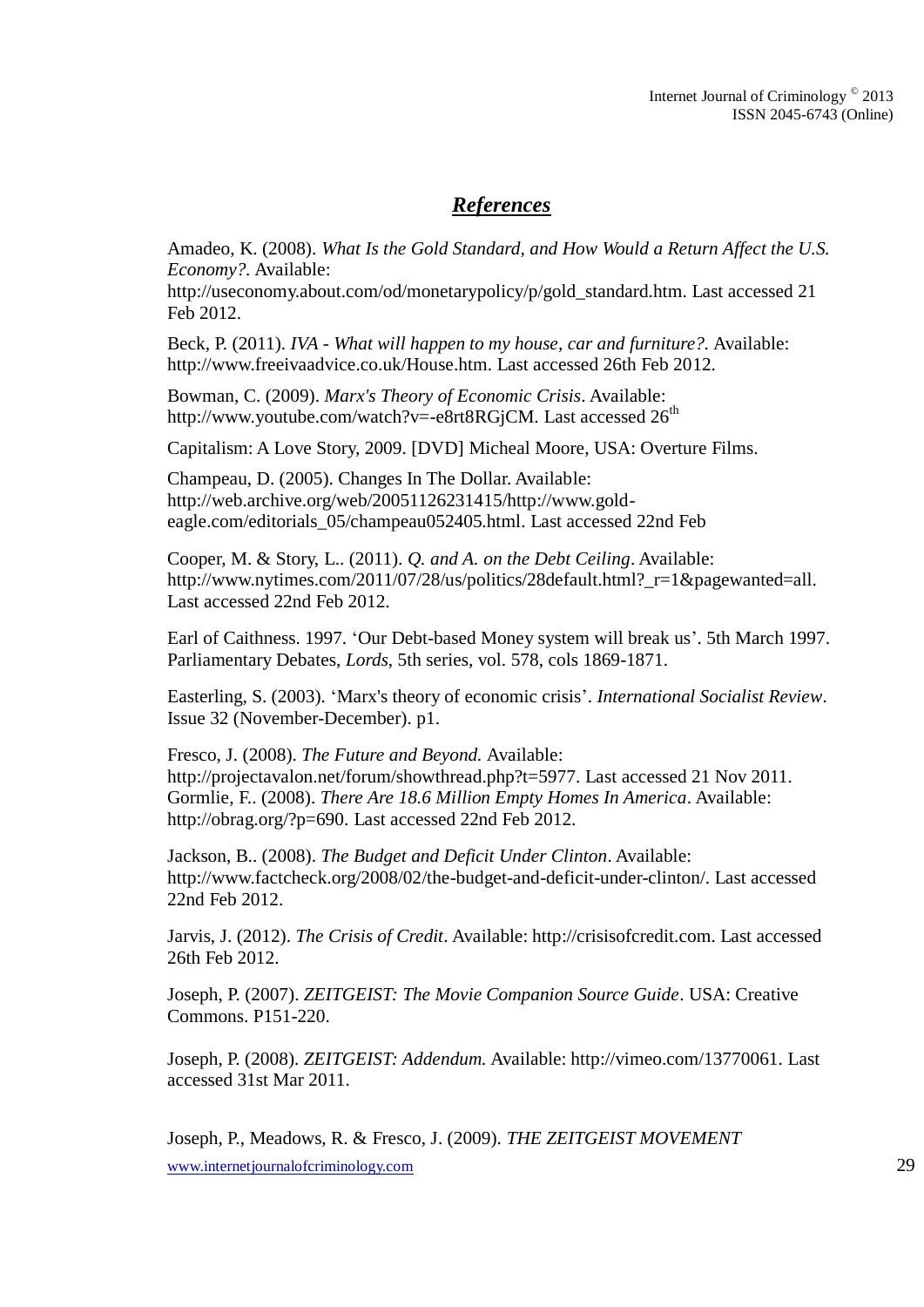*OBSERVATIONS AND RESPONSES: Activist Orientation Guide*. USA: Deluxe Catalog Publishing.

Kessler, G. (2011). *Barbara Boxer's blatant rewriting of history*. Available: http://www.washingtonpost.com/blogs/fact-checker/post/barbara-boxers-gross-rewritingof-history/2011/06/30/AGFGVqsH\_blog.html. Last accessed 22nd Feb 2012

Kessler, G.. (2012*). Fact checking the NBC Florida debate*. Available: http://www.washingtonpost.com/blogs/fact-checker/post/fact-checking-the-nbc-floridadebate/2012/01/23/gIQAEJCiMQ\_blog.html. Last accessed 22nd Feb 2012.

Khan, S. (2008). *Banking 4: Multiplier effect and the money supply*. Available: http://www.youtube.com/watch?v=F7r7l1VG-Tw&list=PL6EF9832B84EB8113&index=14&feature=plpp\_video. Last accessed 22nd Feb 2012.

Khan, S. (2008). *Banking 3: Fractional Reserve Banking.* Available: http://www.youtube.com/watch?v=nH2- 37rTA8U&feature=BFa&list=PL6EF9832B84EB8113&lf=plpp\_video. Last accessed 22nd Feb 2012.

Klien, N. (2001). *No Logo*. UK: Flamingo.

McConnachie, A.. (2001). *Prosperity: Freedom from debt slavery*. Available: http://prosperityuk.com/. Last accessed 26th Feb 2012.

Nichols, D. & Gonczy, A. (1992). *Modern Money Mechanics* . USA: Public Information Center. P1-38.

Pearce, F. & Tombs, S. (1993). "US Capital versus the Third World: Union Carbide and Bhopal" in *Global Crime Connections: Dynamics and Control*. (Frank Pearce & Michael Woodiwiss eds.)

Pearce, F. & Tombs, S. (1998).*Toxic capitalism*: *Corporate crime and the chemical industry.* Ashgate: Aldershot.

Schlichter, D. (2011). *Paper Money Collapse: The Folly of Elastic Money and the Coming Monetary Breakdown*. USA: John Wiley & Sons. P1-288.

Slapper, G. & Tombs, S. (1999). *Corporate Crime*. Harlow: Longman.

Taylor, I. Walton, P. & Young, J. (1973). *The New Criminology: For a Social Theory of Deviance*. UK: Routledge. p19.

TimeRime. (2011). *Economic Events From 1960-2010.* Available: http://timerime.com/en/timeline/354797/Economic+Events+from+1960-2010/. Last accessed 26th Feb 2012.

Tombs, S. & Whyte, D. (2007). Safety Crimes. Devon: Willan.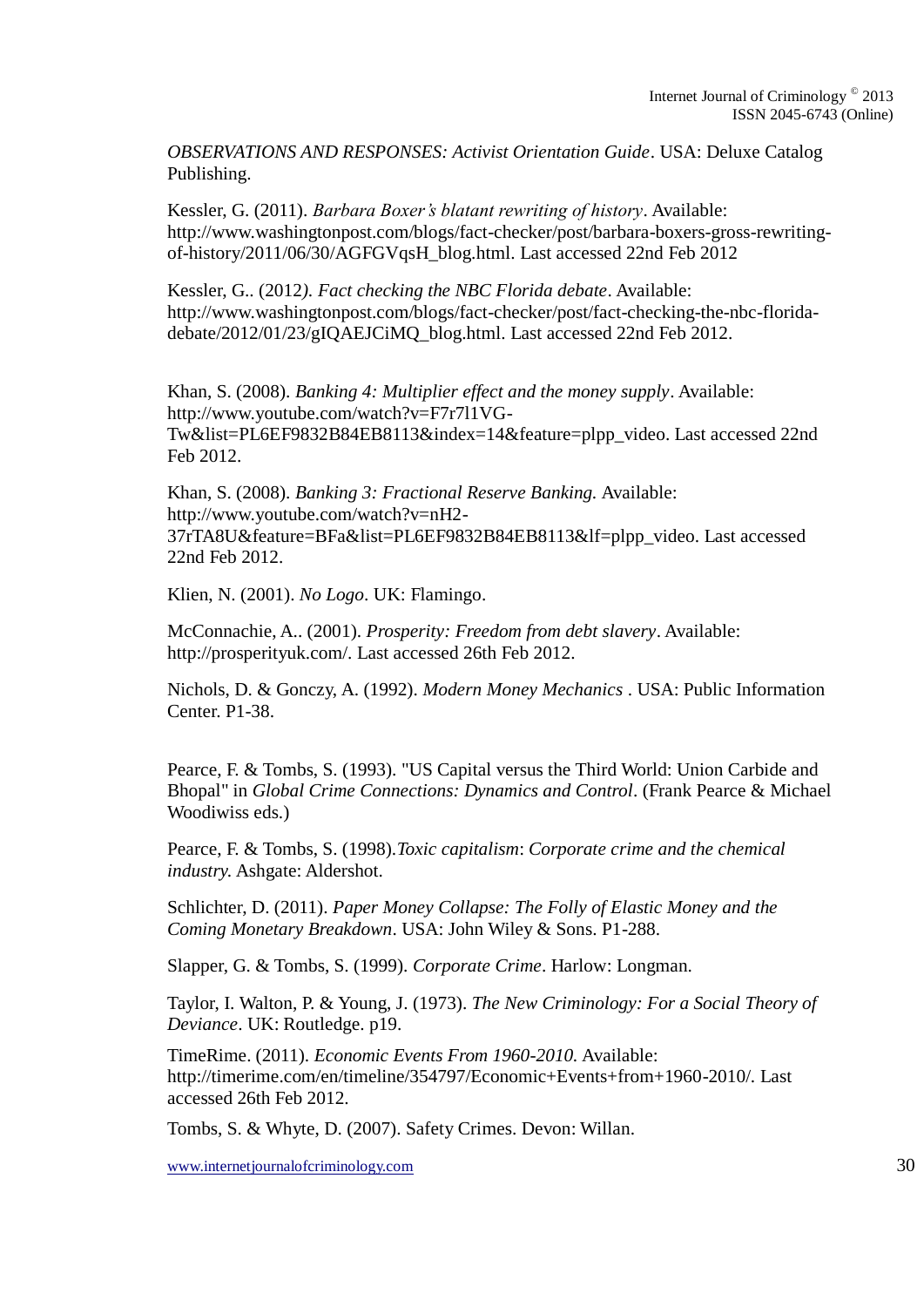### *Chapter 4: Fixing the Problem: A multiple choice question*

Since the realisation of the modern fractional reserve crisis, a number of solutions have been proposed. Some scholars have argued that the gold standard should be reinstated (Taylor, 2012; Hebert, 2011); others suggest that the nationalisation of the fractional reserve is needed (The Economic Collapse 2011; Kucinich, 2011; Makow, 2006). Some academics argue that a complete liquidation of the monetary system is needed in order to establish a successful long term solution (Joseph, 2008; Fresco, 2002, 2011). Others argue that the modern fractional reserve banking system needs to be left to its own devices (Amadeo, 2011). This perspective is favourable towards supporting a 'freemarket' ideology predicting that when the banking systems 'hit the wall', they should be allowed to fail instead of being bailed out by the government. However, there is one clear understanding amongst all of these academic views; the modern fractional reserve banking era needs to eventually end. This chapter will focus on analysing and contrasting all of these major theories in order to establish the best possible solution to the modern fractional reserve crisis. To do this, each of these major theories will be analysed, discussing their advantages and disadvantages. Following this, a summary will be presented proposing the most suitable solution.

#### *A Recourse Based Economy?*

It was proposed by Peter Joseph (2007, 2008) and Jacque Fresco (2002, 2011) that in order to resolve the modern fractional reserve crisis, a global resource based economy (RBE) needs to be established. It is argued that if the modern monetary system is liquidised, a world resources union can be established. With this union the "intelligent management of Earth's resources" can be achieved (Durrani, 2007). As a result of this management, there would be no need for a debt based economy (Fresco, 2002). In turn, it is argued that there would be almost zero property crime (Fresco, 2002; Joseph, 2008). This includes such crimes as fraud, robbery, dubious salesmanship and many more (Fresco, 2002; Joseph, 2008). Secondly, it is also argued that there would be no financially based conflicts; meaning that wars that are created in order to secure a resource, such as oil, would be rendered meaningless (Fresco, 2002; Joseph, 2008). Any party participating in an RBE would not be interested in gaining financial superiority as there is no integral value in paper or digital money; except the resource it is made from: paper (Joseph, 2008). Other benefits of this system include the reforming of the education systems. Instead of individuals being encouraged to train in order to achieve a career, they would be trained in order to excel in the area they are interested in (Fresco, 2002, Joseph, 2008). This is considered to be a more natural, humanistic approach to education. It is also argued that sexual exploitation, such as prostitution, would also decrease due to its financial backing being removed (Fresco, 2002). Equally, it is argued that the illegal drug industries would also suffer (Fresco, 2002). This positive phenomenon is due to an RBE's absence of currency. Fresco explains that if currency was removed from the illegal sector, criminal acts would be less likely as there is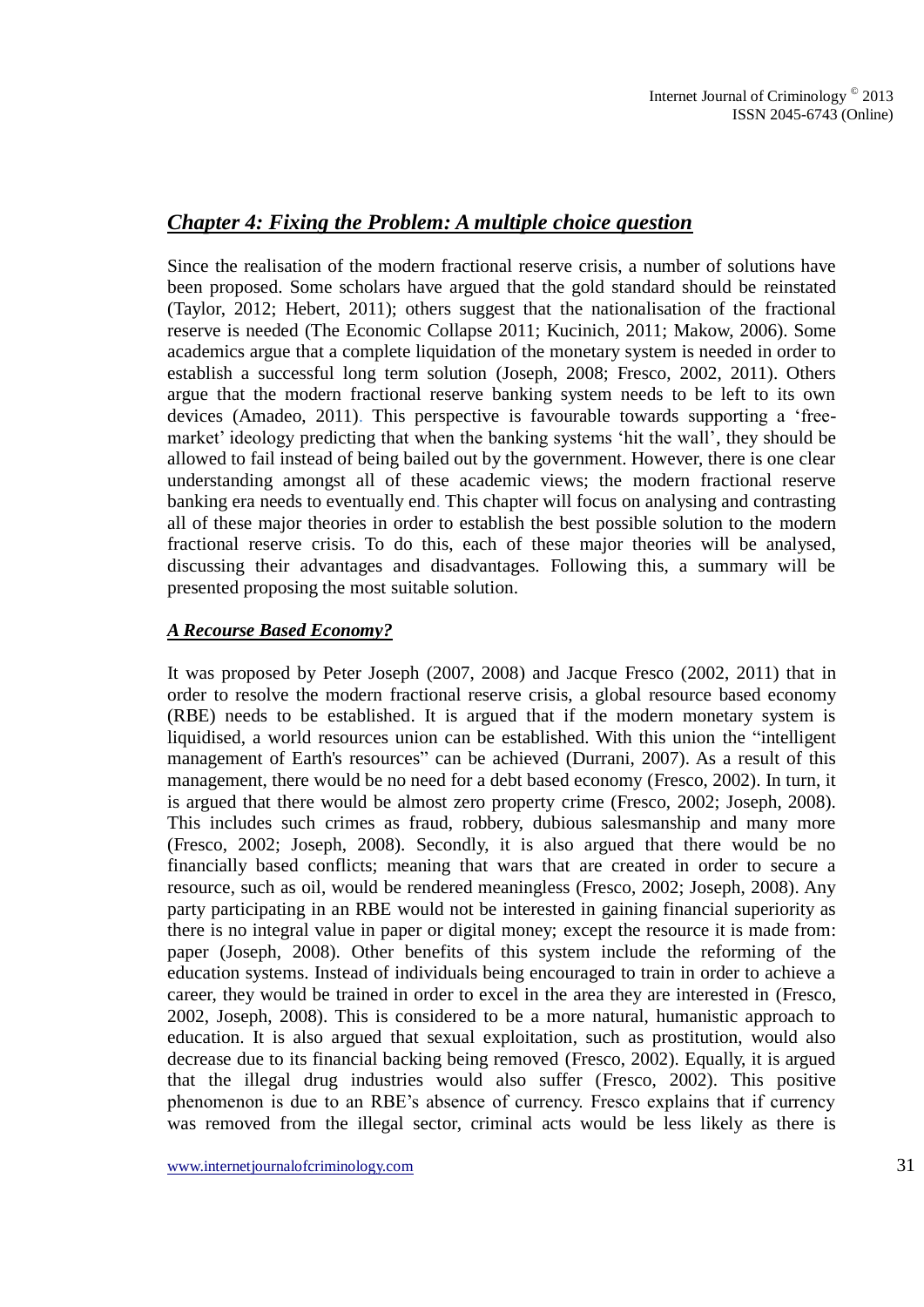financial incentive is removed (Fresco, 2002). One of the most important contributions an RBE is claimed to have is its ability to end planned obsolescence due to its proefficient nature (Fresco, 2002; Joseph, 2008). Therefore, the tactical failure of goods made by corporations in order to achieve more profit would no longer exist in an RBE (Fresco, 2002; Joseph, 2008). An example of this planned failure of goods and services can be found in the electronics industry, where a laptop / computer is designed for failure soon after its warranty runs out in order to encourage consumer demand (Bradford, 2009). Ultimately, the RBE system claims to become a more effective system than that of a fractional reserve system.

However there are criticisms of this RBE system. Firstly, the most devastating critique is the 'inherent design flaws' argument (Matthews, 2012). It is argued that in order for an RBE to work, at least a 51% world majority co-operation is required (Joseph 2008). If this ambitious figure is not met, it is feared that any RBE system would sponsor neocolonialism (Matthews, 2012). Furthermore, it is argued that the mono-culture system desired by the RBE system is fragile due to a lack of diversity. It is argued that the mixture of differing economic systems is good as it creates a more durable international society (Matthews, 2012). In short, it is argued that 'economies are much less likely to collapse entirely if there is variety' (Matthews, 2012). Finally, it is also argued that due to the system being so heavily reliant on a single computing source in order to manage the world resources, it is thought that this system will be the target of the criminally inclined. For these reasons, it is ultimately argued that a RBE is inherently flawed and requires revision. Interestingly, Matthews criticises the modern fractional reserve system with equal intensity, demanding change. It is clear to see therefore, that there is academic demand for a new theory to resolve the modern fractional reserve crisis.

#### *Bring back the gold standard?*

It is argued by Taylor (2012) that if a gold standard were to be reinstated then the US economic conditions would improve. Although it is not argued that there would be the dramatic improvements that an RBE proclaims to offer, it is said that international trust will improve. It is thought that trade will become more secure due to this gold backing and by extension; the national debt will dramatically decrease (Taylor, 2012). Essentially, it is thought that reintroducing the gold standard would cause the reverse of the 'Nixon shock' of 1981. This argument is supported by the success of Gary Hebert, Governor of Utah, and the publication of the 'Sound Money Act 2011'. This act has allowed gold and silver to be used as units of legal tender. Subsequently, this has led to Utah's 2011/2012 taxes being decreased as this new form of legal tender cannot be taxed in the US (Stanek, 2011). It was later stated by UK economics and gold statistics data base 'UK Gold Price' (2011) that "Since 1971, the US dollar has effectively lost 97% of its gold value...A gold standard would provide a stable base for the US Dollar to recuperate its failings". Ultimately, it can be said that there is modern evidence, both nationally and internationally sourced, that suggests that if the gold standard was reinstated, US economic prosperity will develop. The national and public debt will decrease and by extension, the phenomena of the modern fractional reserve crisis will be reversed.

www.internetjournalofcriminology.com 32 Selgin (2012) criticises this concept of bringing the gold standard back. He stresses the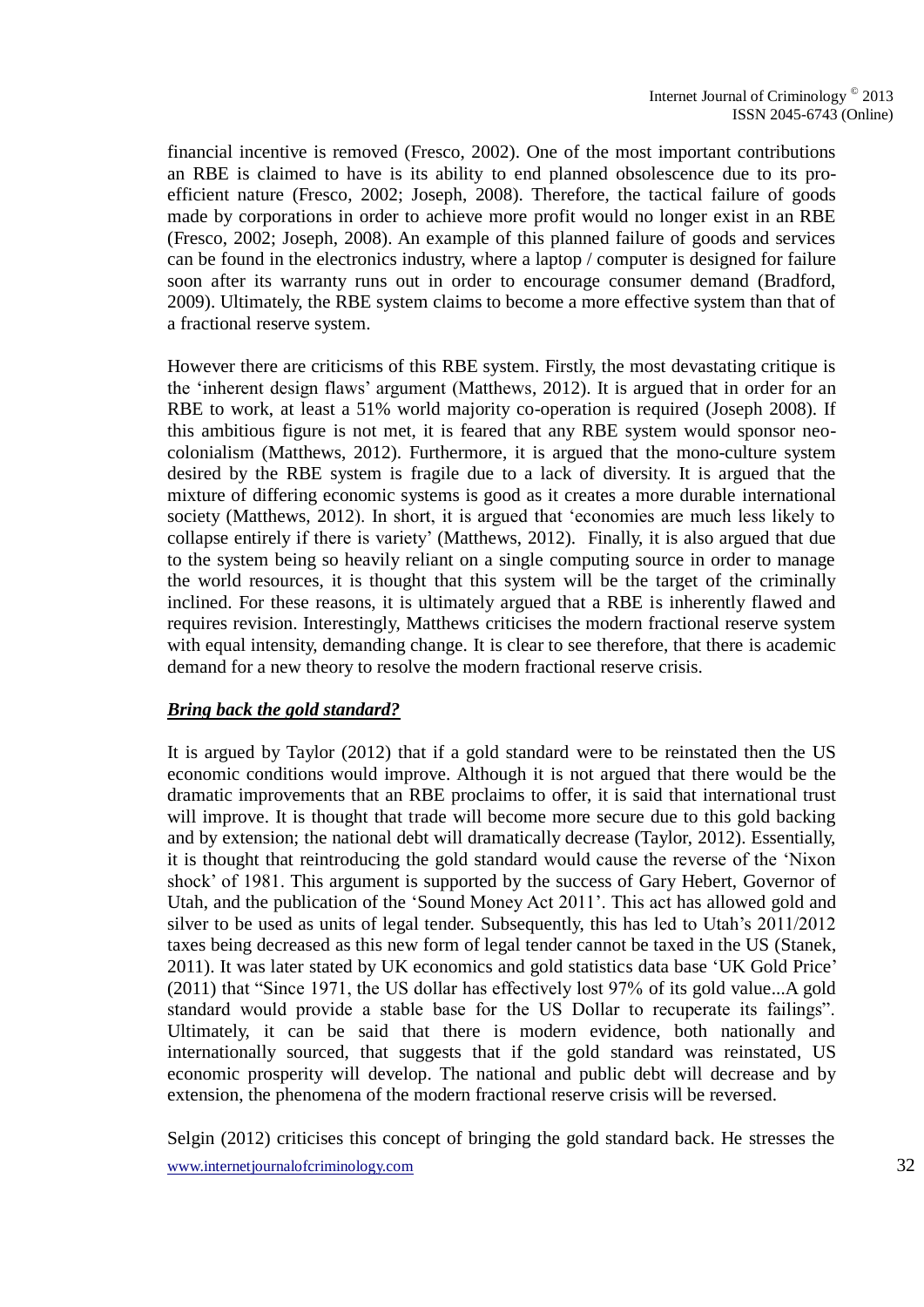importance of looking at the history of the gold standard, particularly how the Great Depression of 1930 was causally linked to the gold standard. He makes it clear that if a gold standard is to be reinstated, the US economy would be taking a step backwards, devolving instead of moving intelligently forward. This point made by Selgin is valid as the inherent problems with any gold standard will not be eliminated, even in a revised modern gold standard. For example, it was highlighted by USGS Mineral representatives; Butterman and Amey (2005), that the total amount of gold ever mined is estimated to be around 142,000 metric tons. It was argued that this amount of resource is simply far too small in order to act as an effective money base. Mayer (2010:33-34) expanded this idea by noting "As an economy's productive capacity grows, then so should its money supply. Because a gold standard requires that money be backed in metal, then the scarcity of the metal constrains the ability of the economy to produce more capital and grow.". In short, a gold standard would limit economic growth. Possibly the most important criticism of the gold standard is how it may instigate alternative motive for war and international conflict. Goodman (1981:165-166) argued that the unequal dispersal of gold gives it an 'advantageous' property. Gold, according to the understanding of a gold standard, would not only be valuable in terms of services and goods but also in terms of economic empowerment for those countries that produce and harbour gold. This added value would strain international relations and ultimately encourage conflicts of resource (Goodman, 1981).

#### *Nationalise the Federal Reserve?*

It should be noted that the US Constitution states under Article I, Section 8, that the US government is the one official body that should be allowed to print money. It clearly states the US Congress has the responsibility to "coin money, regulate the Value thereof, and of foreign coin, and fix the standard of weights and measures" (The Economic Collapse 2011). This point, over who should have control over the Federal Reserve, was even raised by Congressman Dennis Kucinich as he released a video announcement over YouTube declaring his support for the 'Occupy Wall Street' movement stating "…Wall Street banks got billion dollar bailouts but the American people get austerity. 14million Americans are out of work. 50million people don't have health insurance and a million people a year lose their homes to foreclosure. Our policies take the wealth of the nation and accelerate it into the hands of the few. We need a government of the people and for the people. We need a financial system that is of the people and for the people. It is time we take our nation back and take our monetary system back from the big banks."(Kucinich, 2011). The benefits for nationalising the Federal Reserve should be made clear. It is thought that if the Federal Reserve is nationalised then a domino effect will follow. It is proposed that the gold reserve will be reintroduced and as a consequence of this, inflation will fall. If this is to be successful, the economic health of the country will improve. This prosperity will manifest itself in a lower unemployment rate, lower taxes, an increase in responsible homeowners and so on (Kucinich, 2011; Makow, 2006). This concept of nationalising the Federal Reserve is supported from grass-roots movements to congressmen; due to this high demand for change, it would seem that this solution would be the most achievable.

www.internetjournalofcriminology.com 33 However, the question should be asked, 'what happens if the Federal Reserve is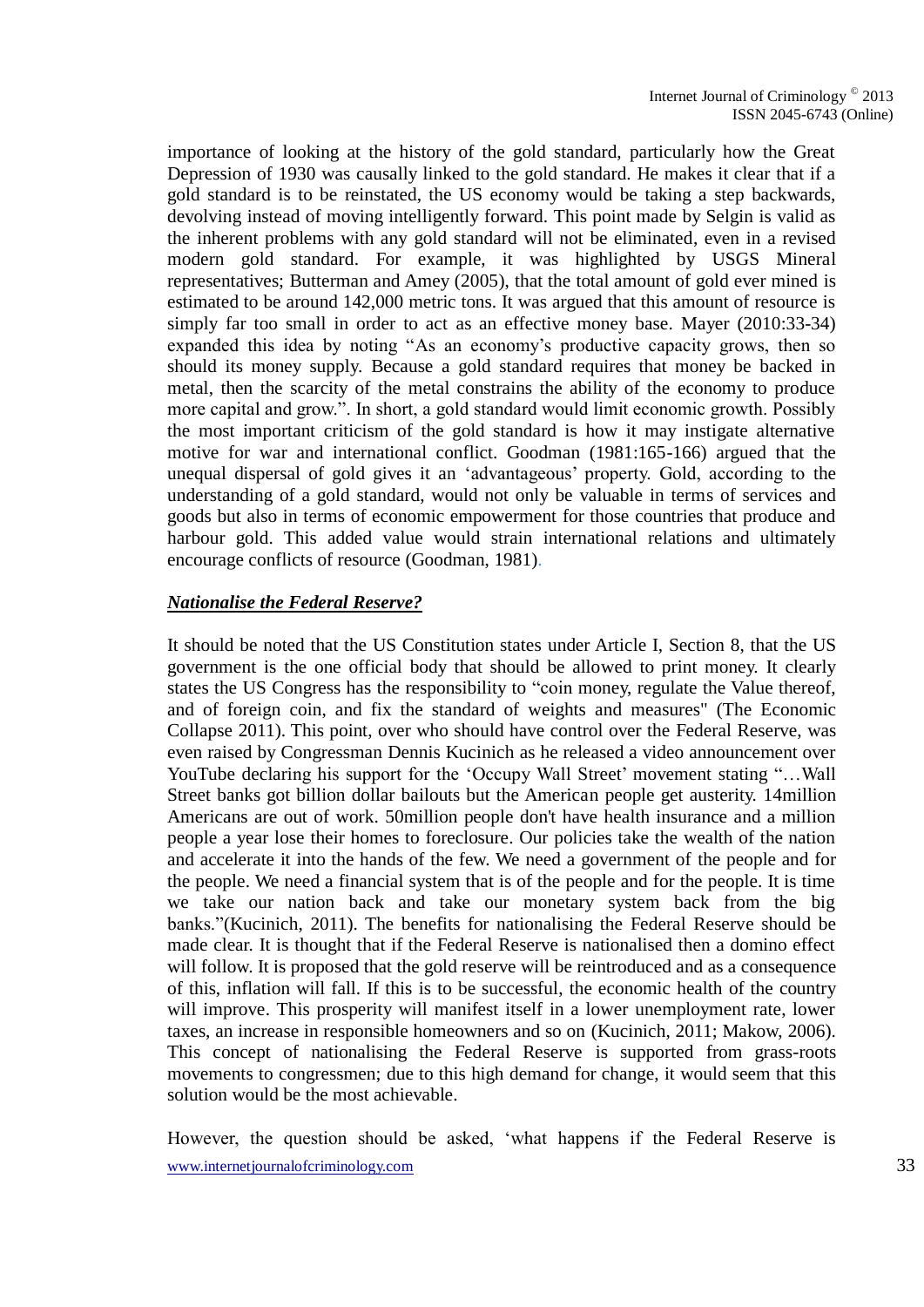nationalised but doesn't adopt a gold standard?'. It is feared that history will repeat itself, in much the same way that prior to the FRA1913 congressmen and statesmen were problematically, intimately tied with the 'money trust', it thought that the main banking bodies that form the current Federal Reserve will be inclined to corrupt state representatives. Therefore, it would be unwise to presume that by nationalising the Federal Reserve, all other synonymous problems will also dissolve as a consequence. It should be made clear, that by simply nationalising the Federal Reserve the influence and power of other exploitative bodies will not be removed from the system; they will simply be repositioned.

#### *Let nature take its course?*

Throughout the last decade there have been a record high number of globalised bailouts (The New Times Rwanda, 2012; Roberts, 2009; Fassoulas, 2012; Mail Online, 2012). It has been found that these bailouts are due to the financial systems inherent, inevitable banking failures as previously discussed. It has been argued that instead of bailing the banks out, which usually relies on raising public taxes (Mackenzie, 2012; Schneeweiss, 2012; The Washington Free Beacon, 2012; O'Carroll, 2012), the banks should be allowed to fail (Lilico, 2011; Hannan, 2011).

Morally, this paradigm makes sense as it is the banking systems own design that dictates that businesses should be subject to both achievement and failure in order to create a competitive market (Joseph, 2008). Therefore, should it not be argued that a private bank should receive the same treatment as the rest of the private sector? Secondly, it should be considered that for the banks to increase public taxes in order to maintain their power is an insult to the public. It is these institutions that openly exploit as well as unjustly imprison and de-home the public under the same 'free enterprise' philosophy. Furthermore, it is argued that if the banks were allowed to fail then the power of the CEO's will also diminish, reducing the likelihood of such individuals infiltrating and corrupting a nationalised banking system (Amadeo, 2011). In this regard, it can be argued that this should be the first and most important step in the 'domino effect' as it will ensure the depowerment of the source of the criminal behaviour. Clearly, it can be established that this would be the most moral, emotionally retributive and economically logical choice for tackling the modern fractional reserve crisis.

However, there are aspects of this theory that are questionable. Firstly, if the bail-outs were not met and the banks were forced to 'hit the wall' and go bankrupt, the immediate consequences would be devastating. Even if a government plan was eagerly ready to step in, the time taken to dissolve one global banking system and instate a new system would be globally devastating on a scale never seen before (Hunt, 2011). In order for this transition to go swiftly, all the major world banks would have to agree to dissolve together at the same time and work alongside the government. The likelihood of even a single bank willing to voluntary dissolve is extremely slim. Therefore to expect all the world's central banks to voluntary collapse at the same time in extremely unlikely. However, the immediate effects of the entire world's central banks collapsing at the same time should still be considered. With international trade being delayed for just a single day it is thought that the planet would grind to a halt (Wagstyl, 2012), with banking runs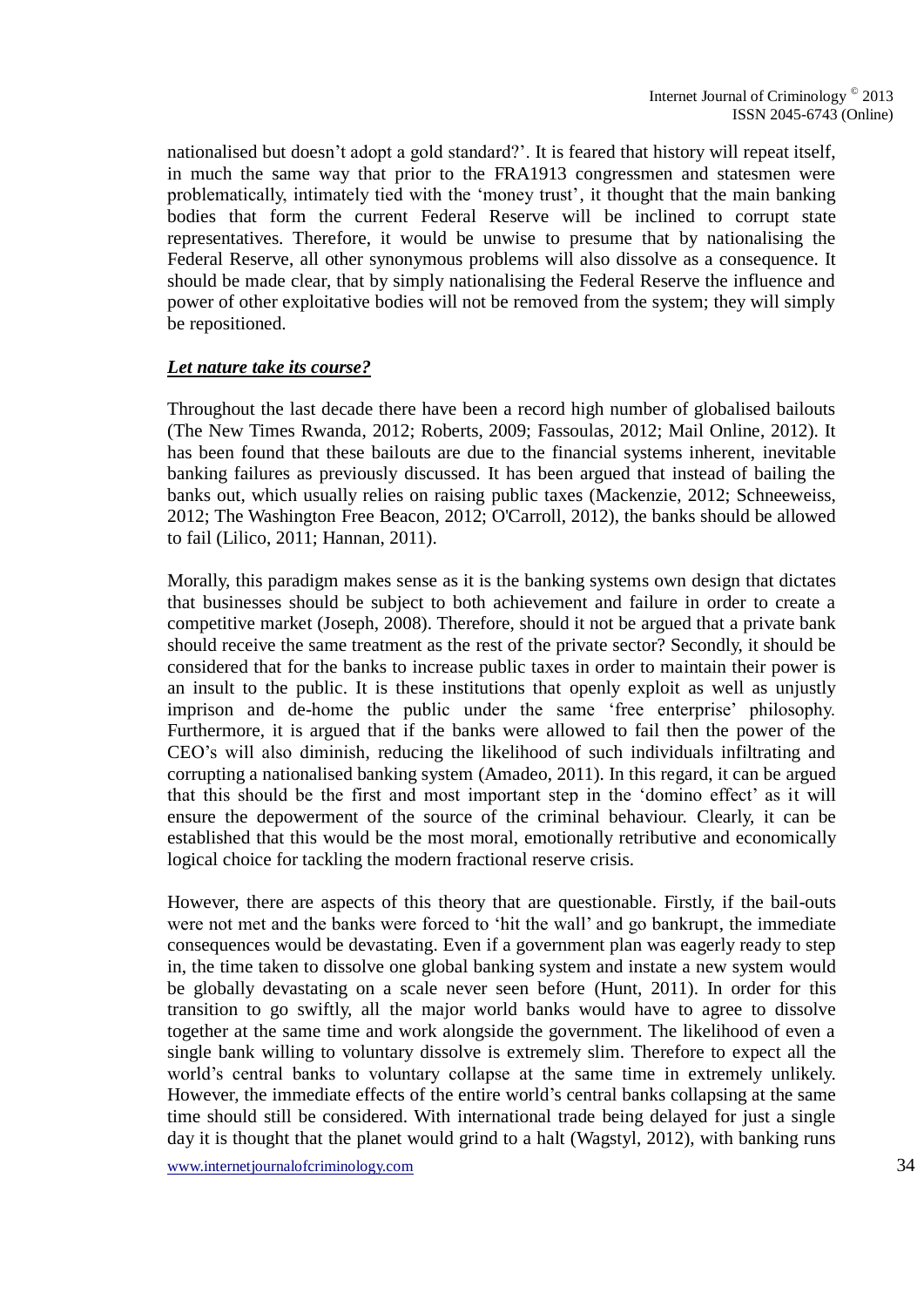similar to those of 1907. Ultimately, it can be said that in any event of the World Bank's defaulting on their debt, another global crisis would arise. Although eventually the global economic world would become healthier in the long run (Hunt, 2011; Joseph, 2008; Fresco, 2002, 2011) the immediate effects would cause extreme harm. This bailout paradigm also has a more scientifically problematic issue which is visible only when examining the FRBS structure. It is argued that by bailing out the banks, the root problem is not solved (Joseph, 2008). Instead the problem is delayed and as described before, a snowball of problems is created. This will result in issues of the past to eventually come back to haunt the future.

#### *The perfect answer...*

All of the above solutions should be considered in order to formulate a solution which causes as little harm as possible as well as encompassing the greatest amount of benefits. Additionally, the ideal solution should be engineered in such a way to have the highest degree of achievability. The clear long term solution is to establish a global RBE. Although this concept is problematic in parts, the benefits far out-weight the disadvantages. For these reasons, support should be given towards eventually establishing a RBE. However, it would seem apparent that establishing an RBE on a macro scale would seem unlikely in the near future. Therefore, the most support should be placed on creating a short-to-long term domino effect. A series of events should be proposed as to best tackle the immediate problems leading up to the final solution of creating a RBE. The evidence suggests that the best solution is to merge and adapt the three remaining ideas into a single, harmonious policy.

There needs to be a revolutionary act that encompasses the re-employment of the nationalisation of the Federal Reserve and simultaneously reintroduces the gold standard. Following this, anti-trust laws need to be in place in order to minimise the possibility of state officials being privately sponsored by external banking and business establishments. Once this is achieved, the failures of the private banks should be allowed to come to fruition; meaning that they should not be bailed out or state sponsored in any way. This will encourage the public to invest in the state bank. This is morally desirable as the state bank will be working in the interests of the people and not for the sterile pursuit of private profit. Following this, an international treaty should be established in order to protect member states from bank runs and bankruptcy. This system can be seen as a revised version of the Euro, where all member states have a vested interest in the development of other member states. Following this success, a long term plan should be put in place, establishing an international RBE. Ideally, this will be done with the involvement of the other member states in order to achieve a higher rate of stability, security and ultimate success.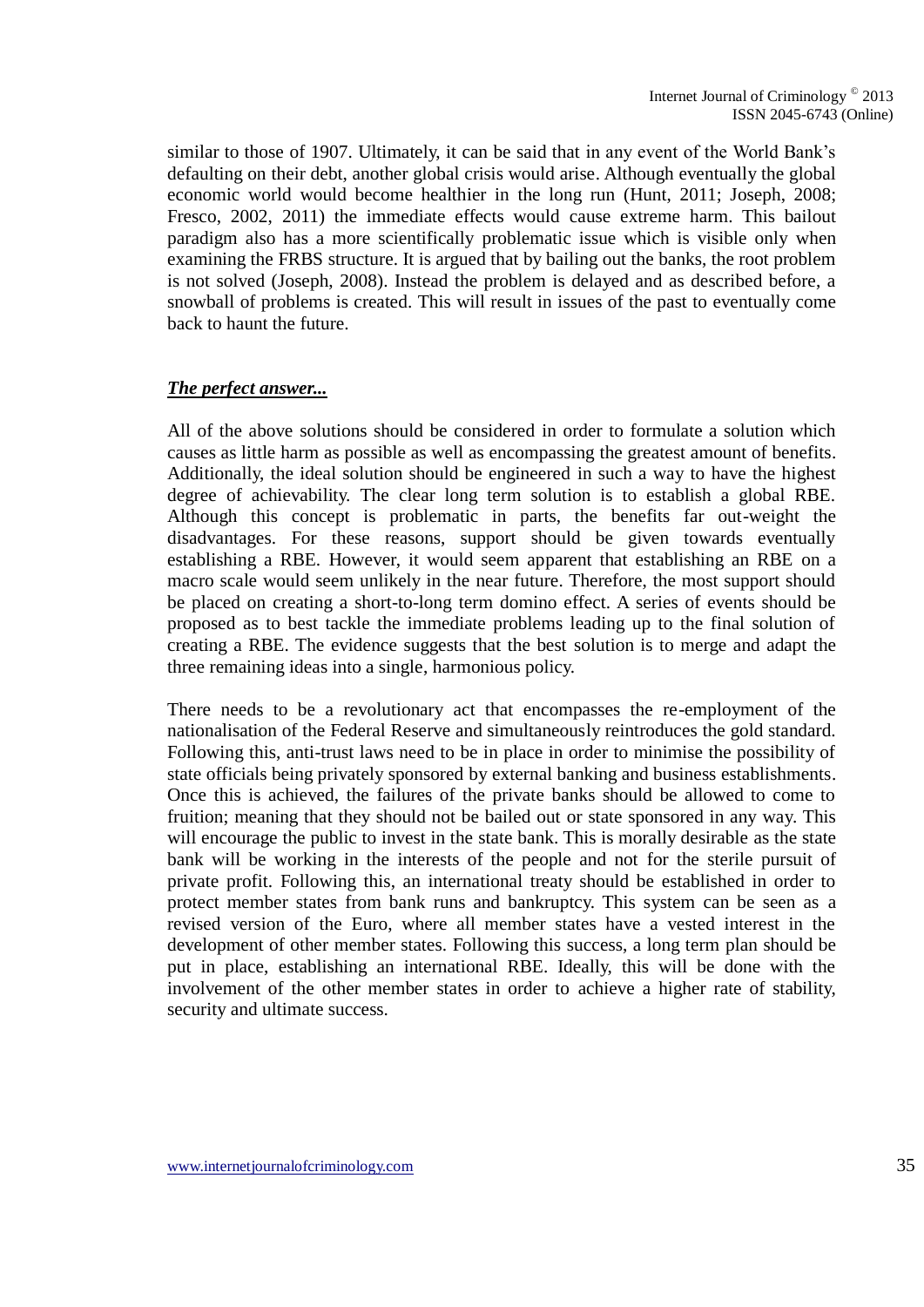### *References*

Amadeo, K. (2011). *Readers Respond: Should the Fed be Audited?.* Available: http://useconomy.about.com/u/ua/monetarypolicy/fed\_audiit.02.htm. Last accessed 22nd Mar 2012.

Bradford, T. (2009). *20 – 30% of Notebooks Fail Over 3 Years; HPs Fail Most*. Available: http://blog.laptopmag.com/laptop-fail-happens-to-20-30-of-notebooks-over-3 years-hps-more-than-anyone-else. Last accessed 22nd Mar 2012.

Butterman, W.C. & Amey, E. B. (2005). *Mineral Commodity Profiles—Gold*. Virginia: USGS.

Durrani, N.. (2007). *Jacque Fresco On The Future*. Available: http://www.forbes.com/2007/10/13/jacque-fresco-prediction-tech-future07 cx\_1015fresco.html. Last accessed 22nd Mar 2012.

Kucinich, D. (2011). *Dennis Kucinich introduces key bill to nationalise the Federal Reserve*. Available: http://birdflu666.wordpress.com/2011/10/08/dennis-kucinichintroduces-key-bill-to-nationalise-the-federal-reserve/. Last accessed 21st Mar 2012.

Fassoulas , P. (2012). *The bailout is dead, long live the bailout*. Available: http://www.newstatesman.com/economy/2012/02/greek-debt-greece-growth . Last accessed 21st Mar 2012.

Fresco, J. (2002). The *Best That Money Can't Buy: Beyond Politics, Poverty & War.* USA: Global Cyber-Visions.

Fresco, J. (2011). *Resource Based Economy*. Available: http://www.thevenusproject.com/en/the-venus-project/resource-based-economy. Last accessed 21st Mar 2012.

Gold Price UK. (2012). *Gold Price, Articles and Buying Guides.* Available: http://www.ukgoldprice.com/2011/08/can-gold-standard-save-us-dollar.html. Last accessed 21st Mar 2012.

Hannan, D. (2012). *Iceland was right not to bail out its banks; we shouldn't have either*. Available: http://blogs.telegraph.co.uk/news/danielhannan/100083764/iceland-was-rightnot-to-bail-out-its-banks-if-only-we-had-done-the-same/. Last accessed 21st Mar 2012.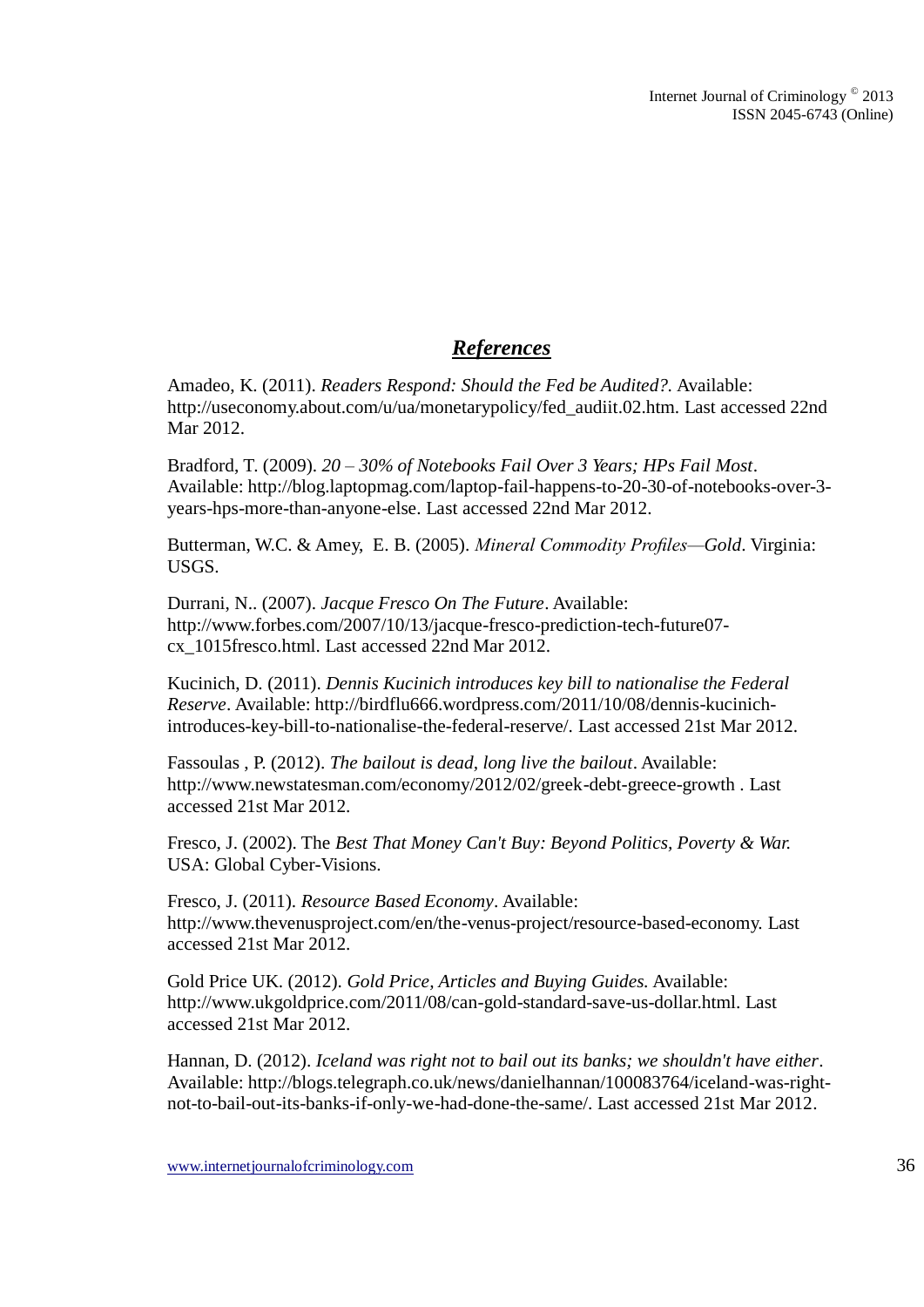Hunt, J.. (2011). *A Resource Based Economy – Viable Option?.* Available: http://thefuturist.co/a-resource-based-economy-%E2%80%93-viable-option. Last accessed 22nd Mar 2012.

Joseph, P. (2007). *ZEITGEIST: The Movie Companion Source Guide*. USA: Creative Commons.

Joseph, P. (2008). *ZEITGEIST: Addendum.* Available: http://vimeo.com/13770061. Last accessed 31st Mar 2011.

Joseph, P., Meadows, R. & Fresco, J. (2009). *The Zeitgeist Movement Observations and Responses: Activist Orientation Guide*. USA: Deluxe Catalog Publishing

Lilico, A. (2012). *This economist believes we shouldn't bail out the banks: Let their lenders pay instead*. Available: http://www.cityam.com/forum/economist-believes-weshouldn-t-bail-out-the-banks-let-their-lenders-pay-instead. Last accessed 21st Mar 2012.

Mackenzie, E. (2012). *Organized Chaos – Greece Bailout Package Requires Tax Increases*. Available: http://digest.deltaquestgroup.com/2012/02/organized-chaos-greecebailout-package-requires-tax-increases/ . Last accessed 21st Mar 2012.

Makow, H. (2006). *Call For The Fed To Be Nationalized*. Available: http://rense.com/general72/callfor.htm. Last accessed 21st Mar 2012.

Mail Online. (2012). Portugal's borrowing reaches all-time high as up to 100billion euro bailout looms. Available: http://www.dailymail.co.uk/news/article-1345812/Portugalsborrowing-reaches-time-high-100billion-euro-bailout-looms.html. Last accessed 21st Mar 2012.

Matthews, R. (2012). *The Inherent Design Flaws In The "Resource Based Economy" Model.* Available: http://www.greenconduct.com/articles/2012/02/20/video-the-inherentdesign-flaws-in-the-resource-based-economy-model/. Last accessed 22nd Mar 2012.

Mayer, D. (2010). The Everything Economics Book: From Theory to Practice, Your Complete Guide to Understanding Economics Today. UK: Adams. p33-34.

Roberts, C. (2009). *Is It Time To Bail Out Of The US?.* Available: http://www.rense.com/general84/bais.htm. Last accessed 21st Mar 2012.

O'carroll, L.. (2012). *Irish banks heading for new bailout*. Available: http://www.guardian.co.uk/business/ireland-business-blog-with-lisaocarroll/2011/mar/28/irish-banks-need-another-bailout. Last accessed 21st Mar 2012.

Schneeweiss, Z. (2012). *Austria to Increase Bank Tax to Finance Volksbanken Bailout.* Available: http://www.bloomberg.com/news/2012-02-27/austria-to-increase-bank-tax-tofinance-volksbanken-bailout.html . Last accessed 21st Mar 2012.

Selgin, G. (2012). *Don't blame the Depression on the gold standard – but don't expect it back either.* Available: http://www.cityam.com/forum/don-t-blame-the-depression-the-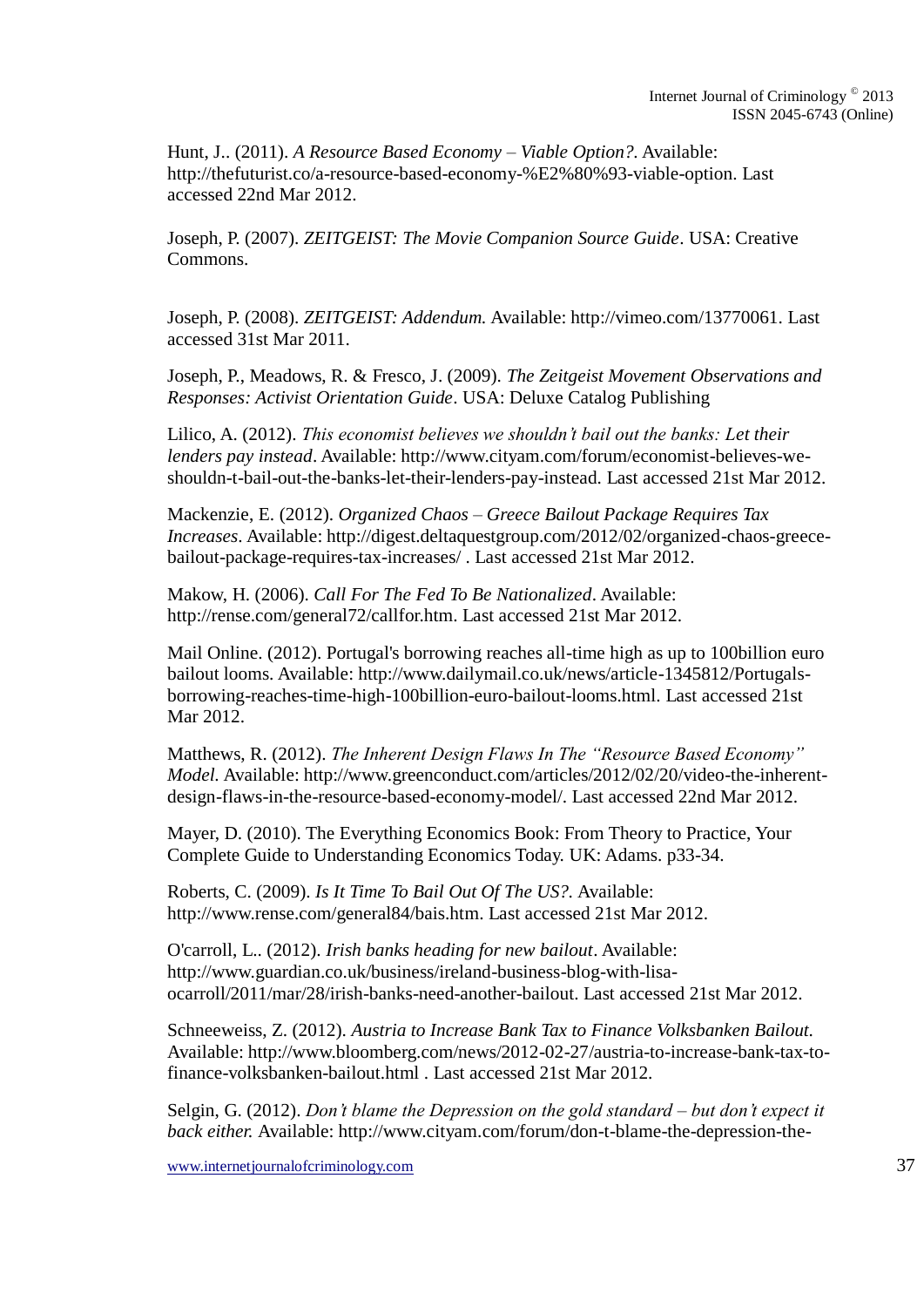gold-standard-don-t-expect-it-back-either. Last accessed 21st Mar 2012.

Smith, A. & Goodman, G. (1981). *Paper money.* USA: G.K. Hall. p165-6.

Stanek, S. (2011). *Utah Allows Gold, Silver as Legal Currency.* Available: http://news.heartland.org/newspaper-article/2011/05/24/utah-allows-gold-silver-legalcurrency. Last accessed 21st Mar 2012.

Taylor , R. (2012). *Bring the Gold Standard Back to Save the Economy*. Available: http://www.policymic.com/articles/bring-the-gold-standard-back-to-save-the-economy. Last accessed 21st Mar 2012.

The Economic Collapse. (2011). *Have You Heard About The 16 Trillion Dollar Bailout The Federal Reserve Handed To The Too Big To Fail Banks?.* Available: http://theeconomiccollapseblog.com/archives/have-you-heard-about-the-16-trilliondollar-bailout-the-federal-reserve-handed-to-the-too-big-to-fail-banks. Last accessed 21st Mar 2012.

The Economic Collapse. (2011). *14 reasons why we should nationalize the federal reserve.* Available: http://theeconomiccollapseblog.com/archives/14-reasons-why-weshould-nationalize-the-federal-reserve. Last accessed 21st Mar 2012.

The New Times Rwanda . (2012). *EU shares hit all time high as Greece secures bailout*. Available: http://www.newtimes.co.rw/news/index.php?i=&a=9272&week=08. Last accessed 21st Mar 2012.

The Washington Free Beacon. (2012). *Bank Tax Increases as Bailouts Cost Skyrockets*. Available: http://freebeacon.com/bailout-billions/. Last accessed 21st Mar 2012.

U.S. Sound Money Promotion Act 2011, (S. 1287*) The State of Utah*. Available from: http://connorboyack.com/drop/SoundMoneyAct.pdf [Accessed: 21st March, 2012].

Wagstyl, S.. (2012). *Trade: Any further eurozone shock will dent emerging-market growth*. Available: http://www.ft.com/cms/s/0/bd1489e6-3c67-11e1-8d38- 00144feabdc0.html#axzz1pszNDZOT. Last accessed 22nd Mar 2012.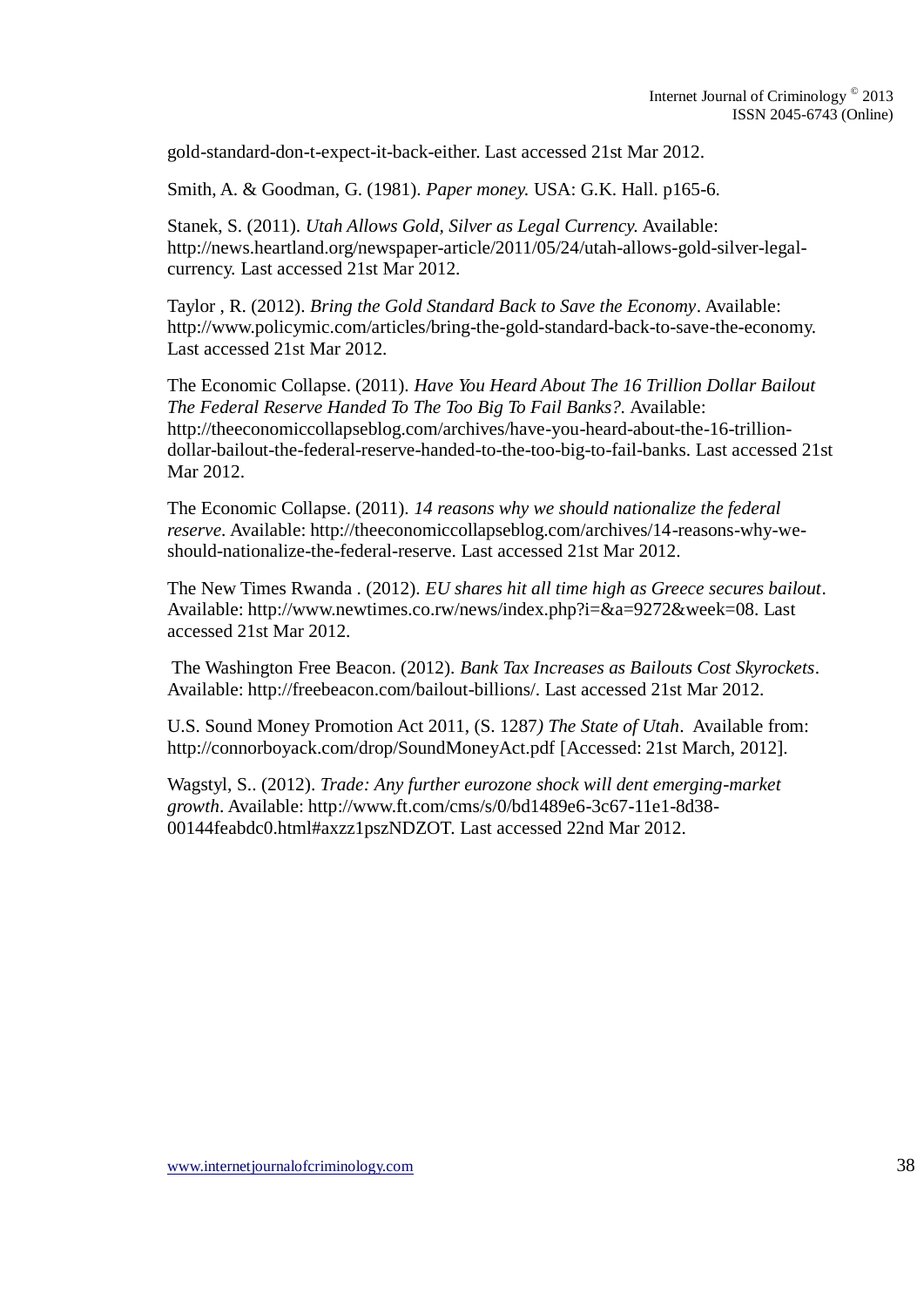#### *Chapter 5: Conclusion.*

This study has set out to investigate the legitimacy of the FRA1913. Firstly, it is recognised that the demand for economic change around 1913 was a completely legitimate concern. However, the FRA1913 was not a legitimate way of tackling this problem. There is little justification for how the act was created and published. The act was created in a morally dubious fashion and therefore should have received little legal recognition. Secondly, the consequences of the FRA1913 have been devastating not just to the US public but to other states who have adopted the US economic system. Not only has this devastation been spread through many countries, it has been spread through many generations. Even a hundred years after the implementation of the Act, it still negatively affects US and world citizens. The results of mass unemployment, illegitimate taxes as well as the paradoxically legal removal of individuals from homes and the increase of illegal homelessness should all be accounted to the FRA1913. For this reason, the FRA1913 has little practicality and extremely little moral legitimacy.

Immediate change is needed. This change should be well revised and intelligently deployed. If this is not done it is feared that the problems the FRA1913 has created will intensify over time. For these reasons, change should be demanded and implemented as soon as possible.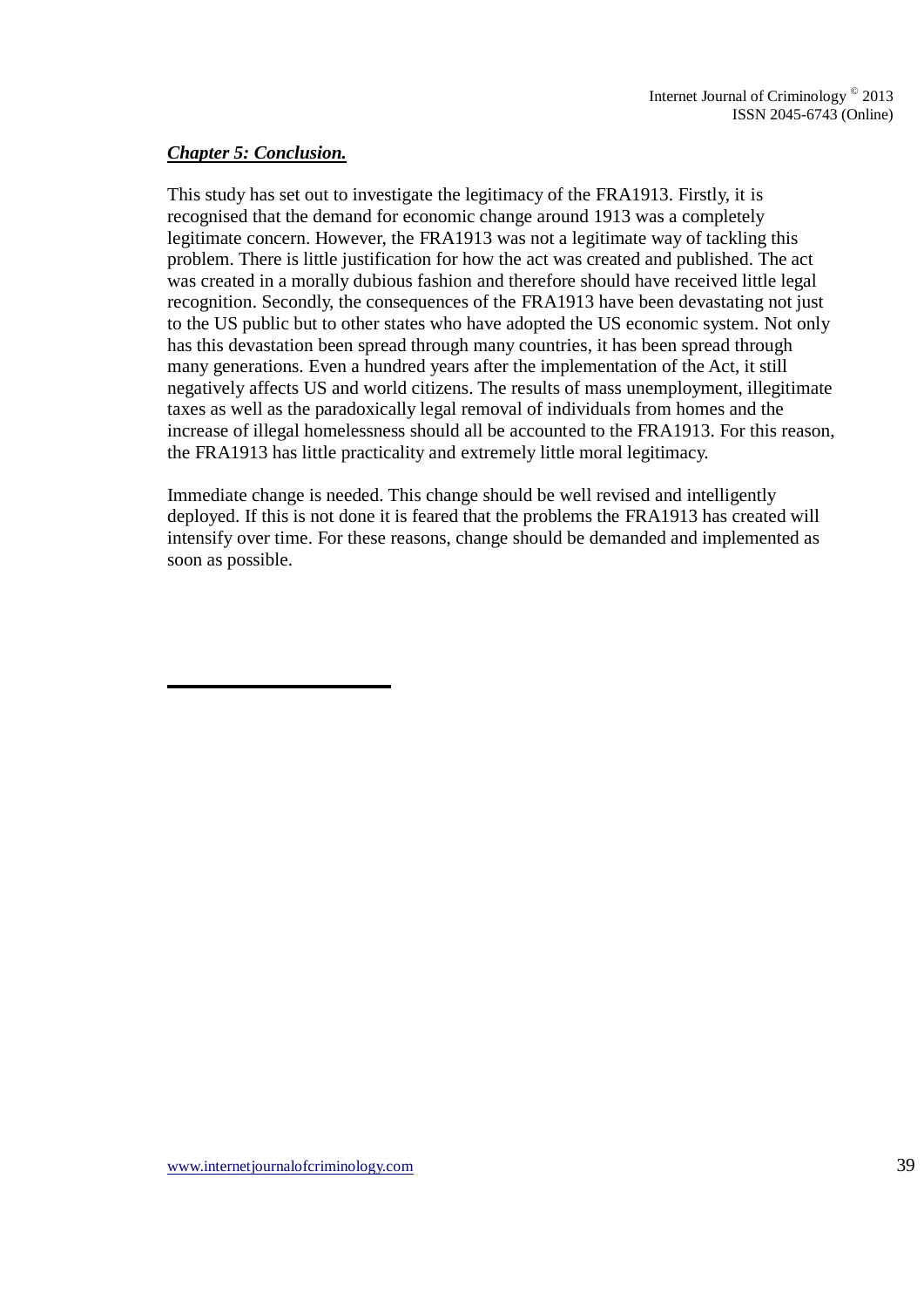## *Full Bibliography.*

Amadeo, K. (2008). *What Is the History of the Gold Standard?.* Available: http://useconomy.about.com/od/monetarypolicy/p/gold\_history.htm. Last accessed 10th Mar 2012.

Amadeo, K. (2011). *Readers Respond: Should the Fed be Audited?*. Available: http://useconomy.about.com/u/ua/monetarypolicy/fed\_audiit.02.htm. Last accessed 22nd Mar 2012.

Ambrose, S. (1989). *Nixon: The Triumph of a Politician 1962–1972*. New York: Simon & Schuster.

Barringer, M. (2009). *The Anti-War Movement in the United States*. Available: http://www.english.illinois.edu/maps/vietnam/antiwar.html. Last accessed 11th Mar 2012.

Becker, G. (1968). 'Crime and Punishment: An Economic Approach'. *The Journalof Political Economy.* 76 (2), p169-217.

Berwick, J. (2011). *Canada is No Haven from US Dollar Collapse*. Available: http://www.resourceinvestor.com/2011/06/03/canada-is-no-haven-from-us-dollarcollapse. Last accessed 5th Feb 2012.

Blackstock, C. (2009). 'First Nations Child and Family Caring Society of Canada' . *The Journal of Social Work Values and Ethics*. 6 (3), p1-7.

Bradford, T. (2009). *20 – 30% of Notebooks Fail Over 3 Years; HPs Fail Most*. Available: http://blog.laptopmag.com/laptop-fail-happens-to-20-30-of-notebooks-over-3 years-hps-more-than-anyone-else. Last accessed 22nd Mar 2012.

Bryman, A. (2008). *Social Research Methods*. 3rd ed. Oxford: OUP Oxford.

Butterman, W.C. & Amey, E. B. (2005). *Mineral Commodity Profiles—Gold*. Virginia: USGS.

Capitalism: A Love Story, 2009. [DVD] Micheal Moore, USA: Overture Films.

Carrington, K. & Hogg, S. (2002). *Critical Criminology*. UK: Willan Publishing.

Chambliss, W. (1973). *Sociological Readings in the Conflict Perspective*. USA: Longman Higher Education .

Champeau, D. (2005). *Changes In The Dollar*. Available: http://web.archive.org/web/20051126231415/http://www.goldeagle.com/editorials\_05/champeau052405.html. Last accessed 22nd Feb

www.internetiournalofcriminology.com 40 Choa, T. (2008). *Countries Using U. S. Dollar as Legal Tender* . Available: http://nutmegcollector.blogspot.com/2008/03/countries-using-u-s-dollar-as-legal.html.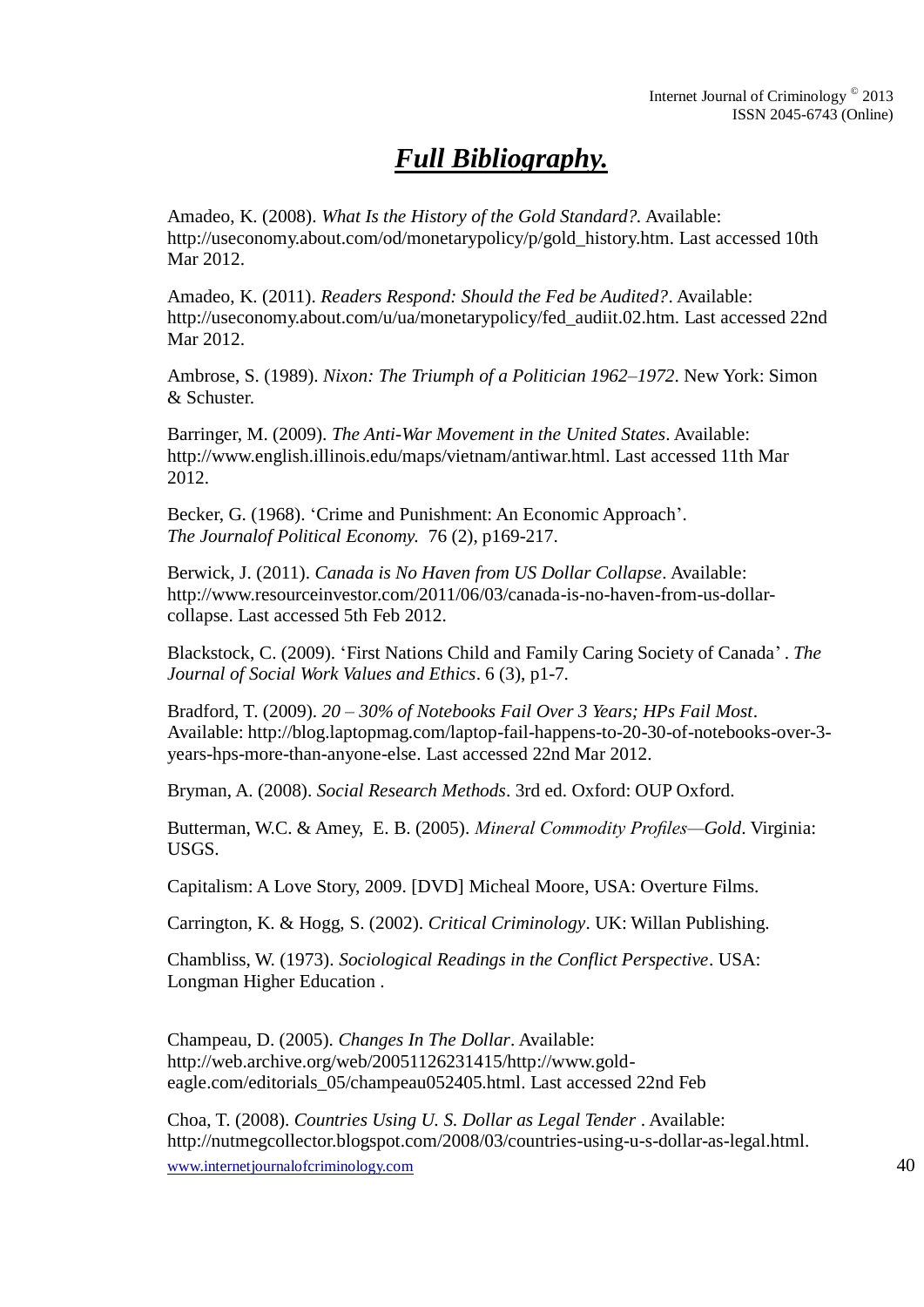Last accessed 5th Feb 2012. Christie, N. (2004). *A Suitable Amount of Crime*. London: Routledge.

Clough, P. & Nutbrown, C. (2002). *A Student's Guide to Methodology: Justifying Enquiry*. London: Sage Publications Ltd.

Cohen, S. (2001) *States of Denial: Knowing about Atrocities and Suffering*, Polity Press

Donaldson, G. (2007). The First Modern Campaign: Kennedy, Nixon and the Election of 1960. USA: Rowman & Littlefield Publishers.

Cooper, M. & Story, L.. (2011). Q. and A. on the Debt Ceiling. Available: http://www.nytimes.com/2011/07/28/us/politics/28default.html?\_r=1&pagewanted=all. Last accessed 22nd Feb 2012.

Dorling, D., Gordon, D., Hillyard, P., Pantazis, C., Pemberton, S. & Tombs, S (2008). *Criminal Obsessions. Why harm matters more than crime.* 2nd ed. London: Crime and Society Foundation.

Durrani, N. (2007). *Jacque Fresco On The Future*. Available: http://www.forbes.com/2007/10/13/jacque-fresco-prediction-tech-future07 cx\_1015fresco.html. Last accessed 22nd Mar 2012.

Economic and social research council. (2009). *Framework for Research Ethics*. UK: ESRC.

Elite E Serives. (2009). *Forex as an investment of the future, What is Forex, what is investing, what is the future?* . Available: http://www.marketoracle.co.uk/Article13053.html. Last accessed 10th Mar 2012.

Family Business Experts. (2000). *The Creature From Jekyll Island A second look at The Federal Reserve*. Available: http://www.family-business-experts.com/creature-fromjekyll-island.html. Last accessed 10th Mar 2012.

Fassoulas , P. (2012). *The bailout is dead, long live the bailout*. Available: http://www.newstatesman.com/economy/2012/02/greek-debt-greece-growth . Last accessed 21st Mar 2012.

Foucault, M. & Rabinow, P. (1984). *The Foucault Reader*. UK: Vintage.

Fox, L., Alvarez, S., Braunstein, S., Emerson, M., Johnson, J., Johnson, K., Malphrus, S., Reinhart, S., Roseman, L. & Spillenkot, R. (2002). *The Federal Reserve System: Purposes & Functions*. USA: Books for Business.

Fresco, J. (2002). *The Best That Money Can't Buy: Beyond Politics, Poverty & War*. USA: Global Cyber-Visions.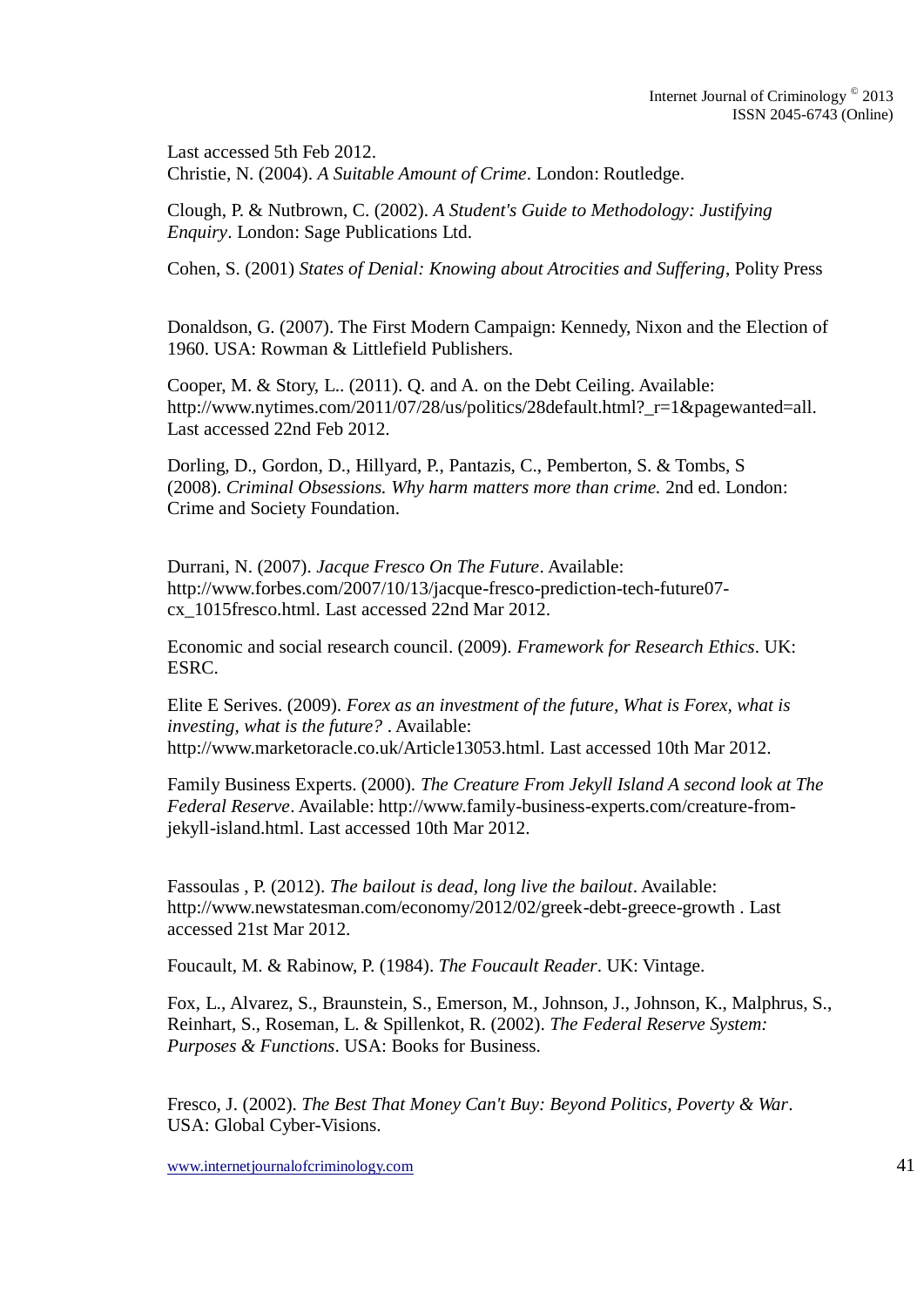Fresco, J. (2011). *Resource Based Economy*. Available: http://www.thevenusproject.com/en/the-venus-project/resource-based-economy. Last accessed 21st Mar 2012.

Frum, D. (2000). How *We Got Here: The 70s - The Decade That Brought You Modern Life - For Better or Worse*. USA: Basic Books. 296.

Glueck, S. (1986). *The Sheldon Glueck papers*. USA: University Publications of America.

Gold Price UK. (2012). *Gold Price, Articles and Buying Guidelines.* Available: http://www.ukgoldprice.com/2011/08/can-gold-standard-save-us-dollar.html. Last accessed 21st Mar 2012.

Gormlie, F. (2008). *There Are 18.6 Million Empty Homes In America*. Available: http://obrag.org/?p=690. Last accessed 22nd Feb 2012.

Griffin, G. (1998*). The Creature from Jekyll Island : A Second Look at the Federal Reserve*. 3rd ed. USA: Amer Media. p1.

Griffin, G. (2011). *A Talk by G. Edward Griffin Author of The Creature from Jekyll Island*. Available: http://bigeye.com/griffin.htm. Last accessed 10th Mar 2012.

Hannan, D. (2012). *Iceland was right not to bail out its banks; we shouldn't have either.* Available: http://blogs.telegraph.co.uk/news/danielhannan/100083764/iceland-was-rightnot-to-bail-out-its-banks-if-only-we-had-done-the-same/. Last accessed 21st Mar 2012.

Harvey, L. (1990). *Critical Social Research*. London: Routledge.

Henn, M., Weinstein, M., & Foard, N. (2006). *A Short Introduction to Social Research*. London: Sage Pubns Pvt Ltd.

Hetzel, R (2008). *The Monetary Policy of the Federal Reserve*: A History. UK: Cambridge University Press.

Hillyard, P., Pantazis, C., Tombs, S. & Gordon, D. (2004). *Beyond Criminology? Taking Harm Seriously*. London: Pluto Press.

Hudson, W. (1993). *Penal Policy and Social Justice*. Toronto: University of Toronto Press.

Hudson, B. (2004). *Understanding Justice: An introduction to Ideas, Perspectives and Controversies in Modern Penal Therory (Crime & Justice*. 2nd ed. UK: Open University Press.

Hunt, J. (2011). *A Resource Based Economy – Viable Option?.* Available: http://thefuturist.co/a-resource-based-economy-%E2%80%93-viable-option. Last accessed 22nd Mar 2012.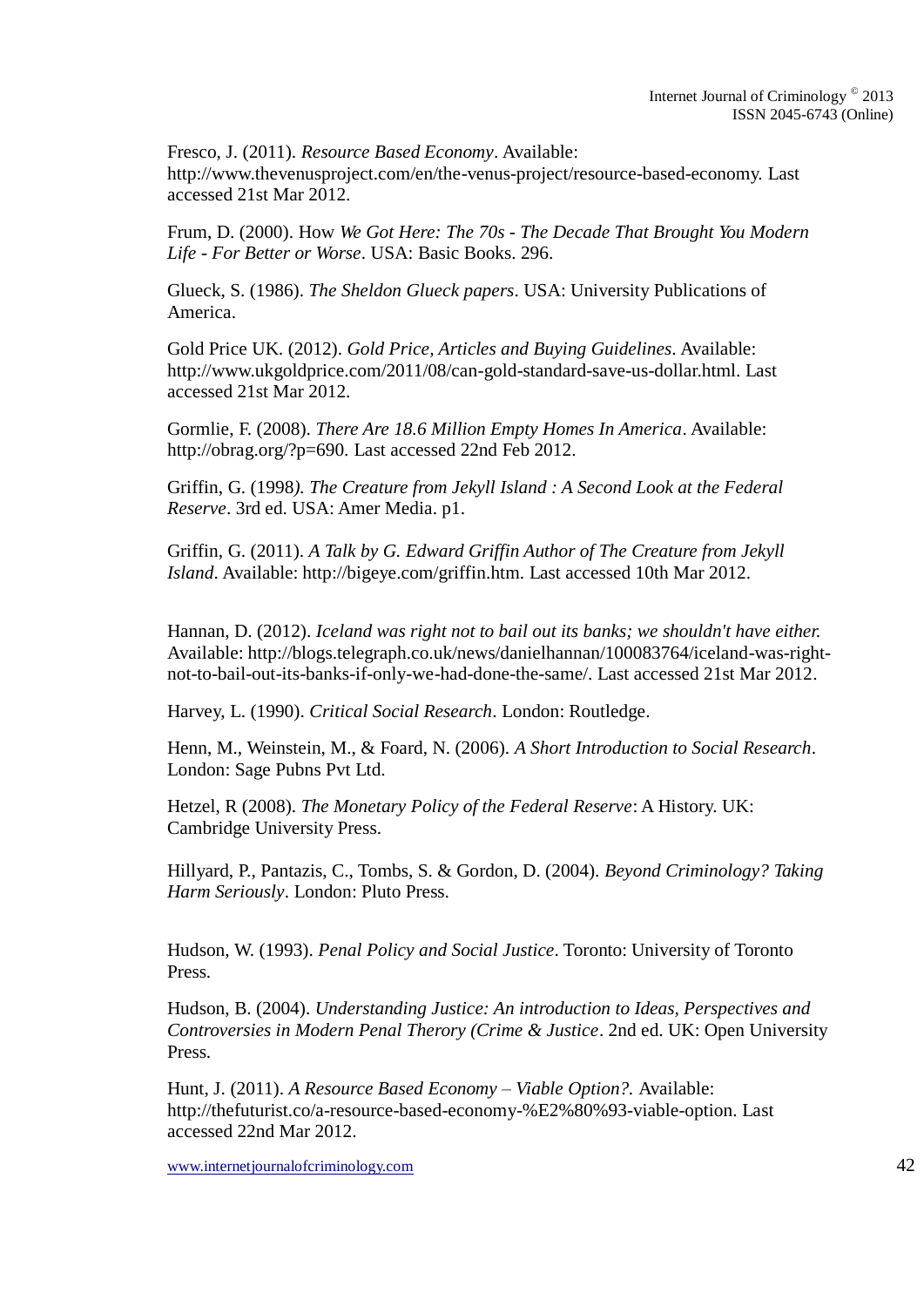Iacono, T. (2008). *M3 Money Supply Chart 1971 – 2008, Tim Iacono's Hot or Not Chart.* Available: http://www.rapidtrends.com/2008/11/18/m3-money-supply-chart-1971-2008 tim-iaconos-hot-or-not-chart/. Last accessed 10th Mar 2012.

Ingraham, J. (1994). *Review of 'Creature from Jekyll Island': Killing the Banking Beast. A Second Look at the Federal Reserve*. Available: http://www.bibliotecapleyades.net/sociopolitica/esp\_sociopol\_fed04.htm. Last accessed 10th Mar 2012.

International Monetary Fund, (2010) *World Economic Outlook Database: Nominal GDP list of Countries, annual report 2009-2010*, Global: IMF.

Isbell, K. (2010). *What's the law around aggregating news online? A Harvard Law report on the risks and the best practices .* Available: http://www.niemanlab.org/2010/09/whatsthe-law-around-aggregating-news-online-a-harvard-law-report-on-the-risks-and-the-bestpractices/?utm\_source=feedburner&utm\_medium=feed&utm\_campaign=Feed:+NiemanJ . Last accessed 3rd Apr 2011.

Jackson, B. (2008). *The Budget and Deficit Under Clinton.* Available: http://www.factcheck.org/2008/02/the-budget-and-deficit-under-clinton/. Last accessed 22nd Feb 2012.

Jeffrey, N. (1998). *Alterity Politics: Ethics and Performative Subjectivity*. UK: Duke University Press.

Johannes, F. (1983). *Time and the Other: How Anthropology Makes Its Object*. USA: Columbia University Press.

John, R. (2010). *Bad Medicine: A Judge's Struggle for Justice in a First Nations Community*. USA: Rocky Mountain Books.

Johnson, A. (2002). *Whistleblowing: When It Works - and Why*. USA: Lynne Rienner Publishers Inc.

Joseph, P. (2007). *ZEITGEIST: The Movie Companion Source Guide*. USA: Creative Commons. P151-220.

Joseph, P. (2008). *ZEITGEIST: Addendum.* Available: http://vimeo.com/13770061. Last accessed 31st Mar 2011.

Joseph, P., Meadows, R. & Fresco, J. (2009), *The Zeitgeist Movement Observations and Responses: Activist Orientation Guide*. USA: Deluxe Catalog Publishing.

Johnson, R (1995), *Historical beginnings, the Federal Reserve*. USA: Federal Reserve Bank of Boston, Public and Community Affairs Dept.

www.internetjournalofcriminology.com 43 Jupp, V., Davies, P. & Francis, P. (2000). *Doing Criminological Research*. London: Sage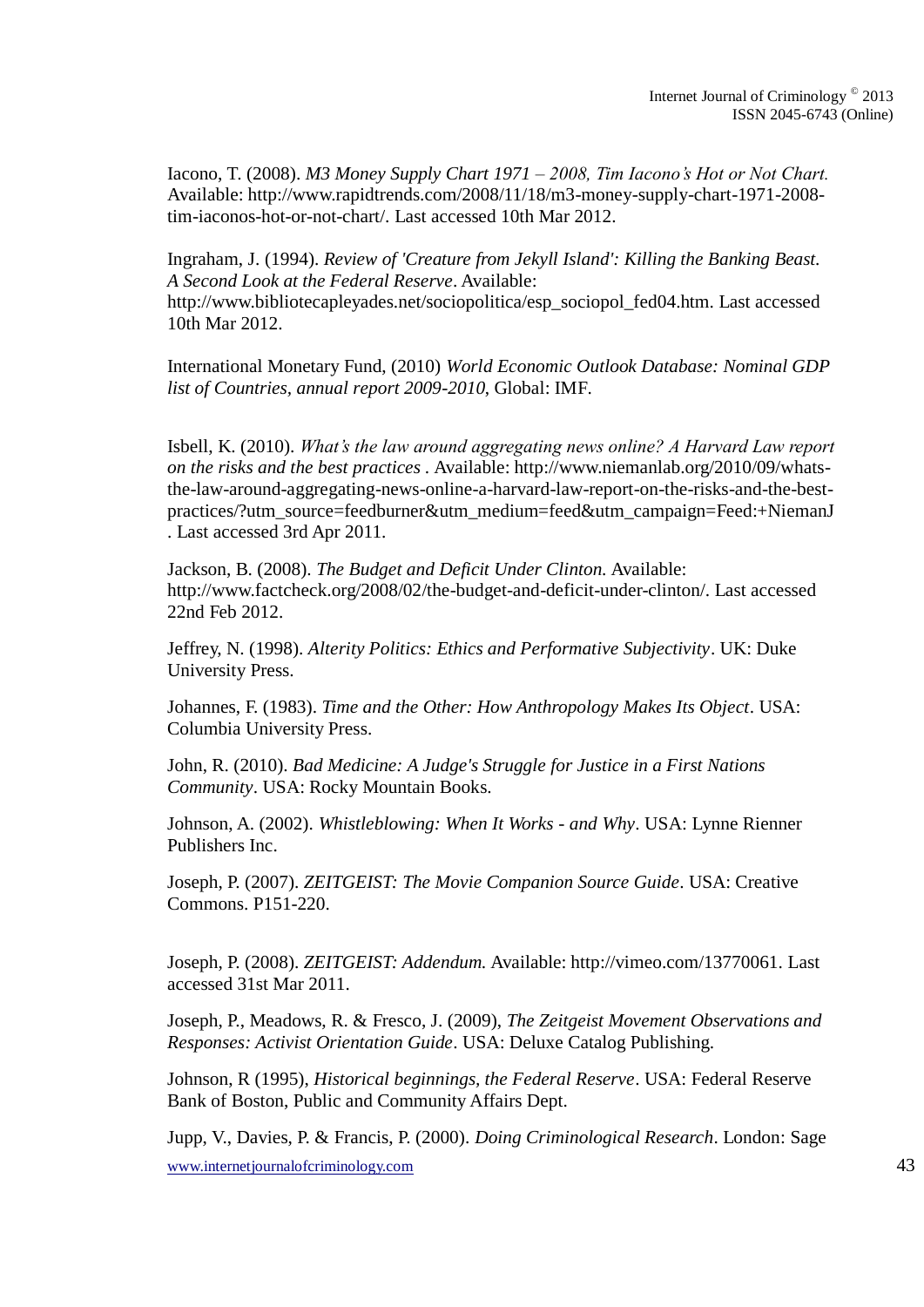Publications Ltd.

Kessler, G.. (2011), *Barbara Boxer's blatant rewriting of history.* Available: http://www.washingtonpost.com/blogs/fact-checker/post/barbara-boxers-gross-rewritingof-history/2011/06/30/AGFGVqsH\_blog.html. Last accessed 22nd Feb 2012

Kessler, G.. (2012), *Fact checking the NBC Florida debate*. Available: http://www.washingtonpost.com/blogs/fact-checker/post/fact-checking-the-nbc-floridadebate/2012/01/23/gIQAEJCiMQ\_blog.html. Last accessed 22nd Feb 2012.

Khan, S. (2008), *Banking 4: Multiplier effect and the money supply*. Available: http://www.youtube.com/watch?v=F7r7l1VG-Tw&list=PL6EF9832B84EB8113&index=14&feature=plpp\_video. Last accessed 22nd Feb 2012.

Khan, S. (2008). *Banking 3: Fractional Reserve Banking*. Available: http://www.youtube.com/watch?v=nH2- 37rTA8U&feature=BFa&list=PL6EF9832B84EB8113&lf=plpp\_video. Last accessed 22nd Feb 2012.

Klein, N. (2001) *No Logo*. London: Picador.

Kucinich, D. (2011) *Dennis Kucinich introduces key bill to nationalise the Federal Reserve.* Available: http://birdflu666.wordpress.com/2011/10/08/dennis-kucinichintroduces-key-bill-to-nationalise-the-federal-reserve/. Last accessed 21st Mar 2012.

Lather, P. (1992) "Critical Frames in Educational Research: Feminist and Poststructural Perspectives", Theory into Practice, 31(2), p87-99.

Law Librarians' Society of Washington, D.C. (1913). *The Federal Reserve Act.* [Public-No. 43-63d Congress.] [H. R. 7837.] . Available: http://www.llsdc.org/attachments/files/105/FRA-LH-PL63-43.pdf. Last accessed 10th Mar 2012.

Lilico, A. (2012). *This economist believes we shouldn't bail out the banks: Let their lenders pay instead.* Available: http://www.cityam.com/forum/economist-believes-weshouldn-t-bail-out-the-banks-let-their-lenders-pay-instead. Last accessed 21st Mar 2012.

Lomatch, S. (2011). *Modern Monetary Madness and King George III*. Available: http://www.eidolonspeak.com/?tag=sovereign-debt. Last accessed 10th Mar 2012.

Maguire, M., Morgan, R. & Reiner, R. (1997). *The Oxford Handbook of Criminology*. New York: Oxford University Press.

Mackenzie, E. (2012). *Organized Chaos – Greece Bailout Package Requires Tax Increases*. Available: http://digest.deltaquestgroup.com/2012/02/organized-chaos-greecebailout-package-requires-tax-increases/ . Last accessed 21st Mar 2012.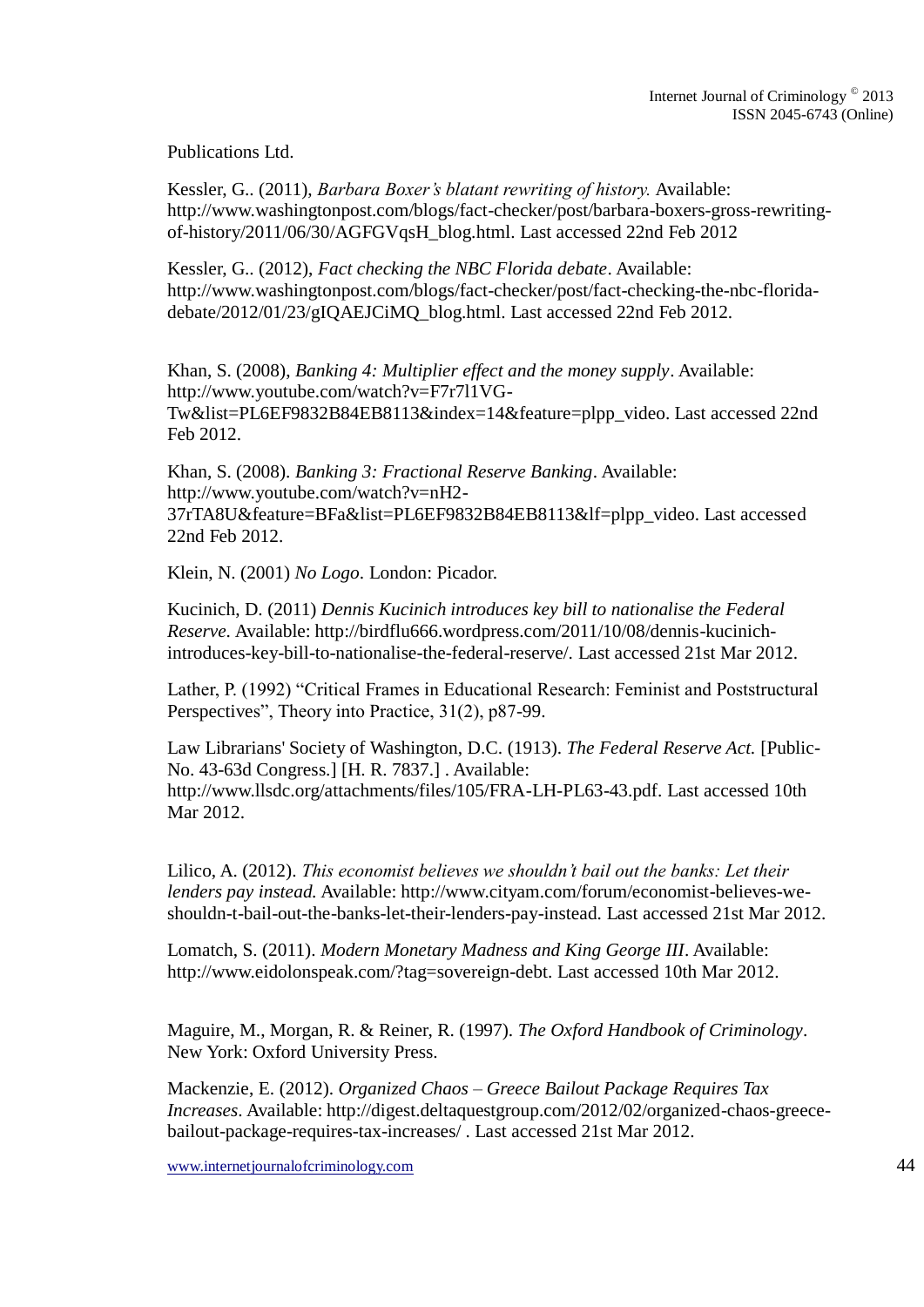Makow, H. (2006). *Call For The Fed To Be Nationalized.* Available: http://rense.com/general72/callfor.htm. Last accessed 21st Mar 2012.

Mail Online. (2012). *Portugal's borrowing reaches all-time high as up to 100billion euro bailout looms*. Available: http://www.dailymail.co.uk/news/article-1345812/Portugalsborrowing-reaches-time-high-100billion-euro-bailout-looms.html. Last accessed 21st Mar 2012.

Matthews, R. (2012). *The Inherent Design Flaws In The "Resource Based Economy" Model*. Available: http://www.greenconduct.com/articles/2012/02/20/video-the-inherentdesign-flaws-in-the-resource-based-economy-model/. Last accessed 22nd Mar 2012.

Mayer, D. (2010). *The Everything Economics Book: From Theory to Practice, Your Complete Guide to Understanding Economics Today*. UK: Adams. p33-34.

Martin, G. (2011). *A fish rots from the head down*. Available: http://www.phrases.org.uk/meanings/fish-rot-from-the-head-down.html . Last accessed 5th Feb 2012

McCracken, M. (2007). *Historic Definition... 'Elastic currency'.* Available: http://www.teachmefinance.com/Financial\_Terms/Elastic\_currency.html. Last accessed 10th Mar 2012.

Mills, C. (1969). *The Power Elite*. Oxford: Oxford University Press.

Mills, C. & Wolfe, A. (1999). *The Power Elite*. New York: Oxford university Press.

Mishkin, F. (2007). *At the Museum of American Finance Commemoration of the Panic of 1907*, New York, New York. Available:

http://www.federalreserve.gov/newsevents/speech/mishkin20071026a.htm. Last accessed 10th Mar 2012.

Morrison, J. (2008). *There Are 18.6 Million Empty Homes In America*. Available: http://obrag.org/?p=690. Last accessed 26th Feb 2012.

Nichols, D. & Gonczy, A. (1992). *Modern Money Mechanics* . USA: Public Information Center. P1-38.

O'carroll, L.. (2012). Irish banks heading for new bailout. Available: http://www.guardian.co.uk/business/ireland-business-blog-with-lisaocarroll/2011/mar/28/irish-banks-need-another-bailout. Last accessed 21st Mar 2012.

Pashukanis, E. (1987). *Law and Marxism: A General Theory*. London: Pluto Press.

Pearce, F. (1976). *Crimes of the Powerful*. London: Pluto Press.

Pearce, Frank & Tombs, Steven. (1992). "Realism and Corporate Crime", in *Issues in Realist Criminology*. (R. Matthews & J. Young eds.). London: Sage.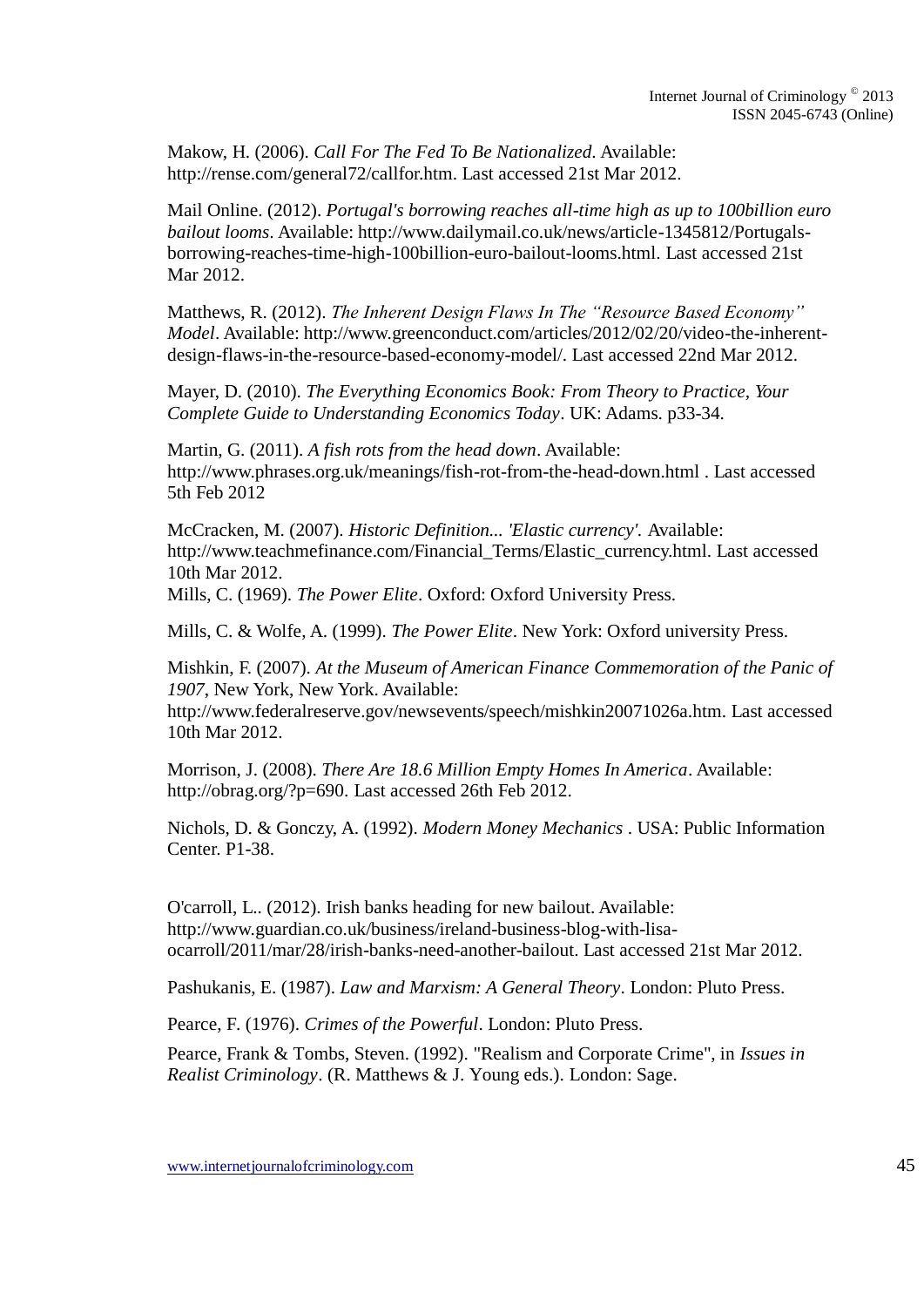Pearce, F. & Tombs, S. (1993). "US Capital versus the Third World: Union Carbide and Bhopal" in *Global Crime Connections: Dynamics and Control*. (Frank Pearce & Michael Woodiwiss eds.)

Pearce, F. & Woodiwiss, M. (1993). *Global crime connections dynamics and control*. Toronto: University of Toronto Press.

Pearce, F. & Tombs, S. (1998).*Toxic capitalism: Corporate crime and the chemical industry*. Ashgate: Aldershot.

Peet, J. (2011). *August 15th, 1971 - the "Nixon Shock*". Available: http://coldfusionguy.blogspot.com/2011/08/august-15th-1971-nixon-shock.html. Last accessed 11th Mar 2012.

Roberts, C. (2009). *Is It Time To Bail Out Of The US?.* Available: http://www.rense.com/general84/bais.htm. Last accessed 21st Mar 2012.

Ruggiero, V. (1992).*La roba: Economie e culture dell'eroina*. Italy : Pratiche editrice.

Ruggiero, V. (2000). *Crime and Markets: Essays in Anti-Criminology*. Oxford, UK: Oxford University Press.

Schlichter, D. (2011). *Paper Money Collapse: The Folly of Elastic Money and the Coming Monetary Breakdown*. USA: John Wiley & Sons. P1-288.

Schneeweiss, Z. (2012). *Austria to Increase Bank Tax to Finance Volksbanken Bailout*. Available: http://www.bloomberg.com/news/2012-02-27/austria-to-increase-bank-tax-tofinance-volksbanken-bailout.html . Last accessed 21st Mar 2012.

Scranton, P. (2007). *Power, Conflict and Criminilsation* . New York: Routeledge.

Selgin, G. (2012). *Don't blame the Depression on the gold standard – but don't expect it back either*. Available: http://www.cityam.com/forum/don-t-blame-the-depression-thegold-standard-don-t-expect-it-back-either. Last accessed 21st Mar 2012.

Sim, J. (1990). *Medical Power In Prisons* . Suffolk: St Edmundsbury Press Ltd.

Slapper, G. & Tombs, S. (1999). *Corporate crime.* Harlow: Longman.

Smart, J. & Williams, B. (1973). *Utilitarianism; For & Agains*t. Cambridge: Cambridge University Press.

Smith, A. & Goodman, G. (1981). *Paper Money.* USA: G.K. Hall. p165-6.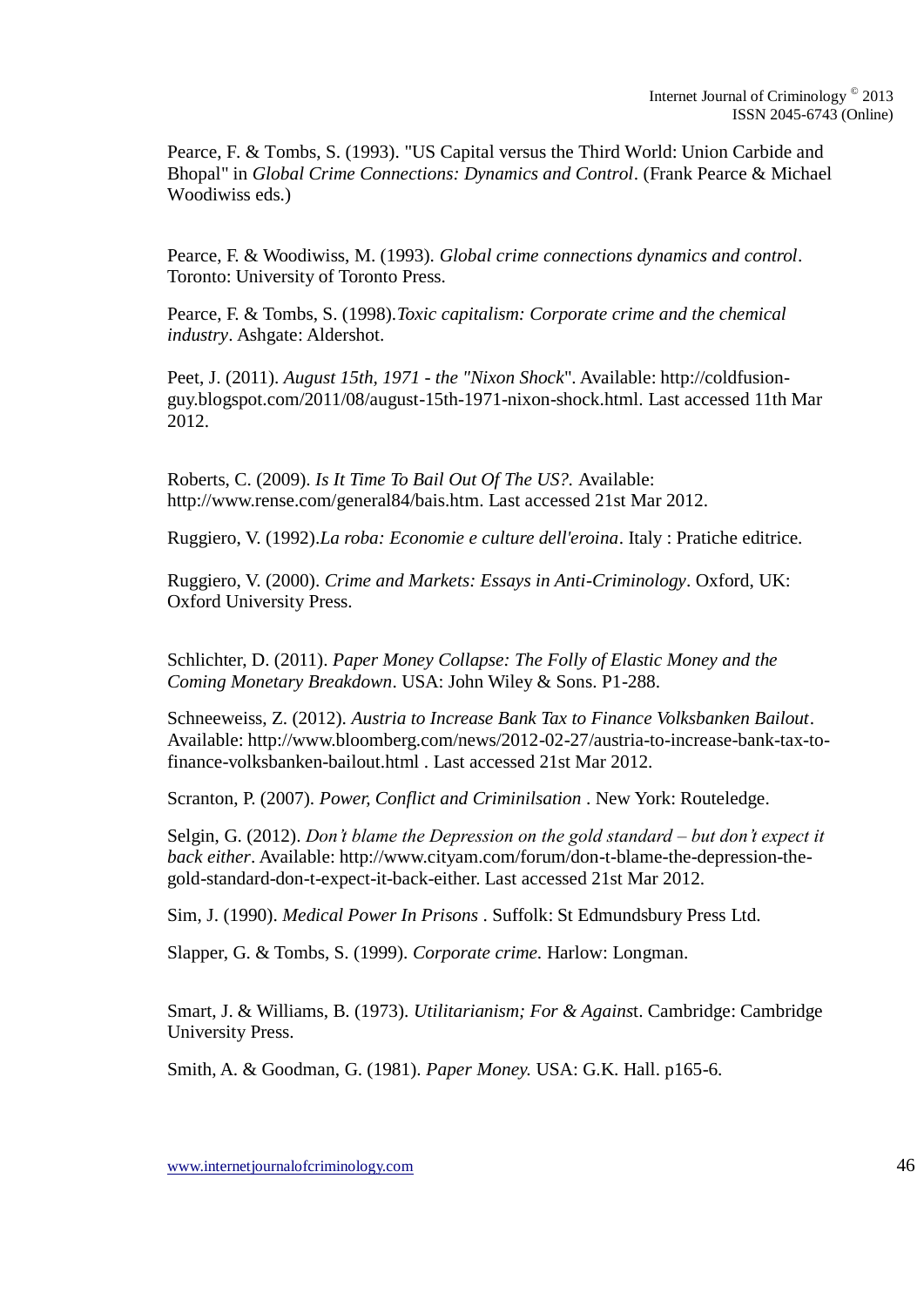Smith, D.. (2006). *Da Vinci trial pits history against art .* Available: http://www.guardian.co.uk/uk/2006/feb/26/books.booksnews. Last accessed 3rd Apr 2011.

Sridhar, M.. (1995). *Sridhar Library Science.* Available: http://eprints.rclis.org/bitstream/10760/9509/2/J37.pdf. Last accessed 3rd Apr 2011.

Stanek, S. (2011). *Utah Allows Gold, Silver as Legal Currency*. Available: http://news.heartland.org/newspaper-article/2011/05/24/utah-allows-gold-silver-legalcurrency. Last accessed 21st Mar 2012.

Sutherland, E., H, (1940) 'White Collar Criminality' *excerpt in* Shover, N. and Wright, J., P, (eds 2001) Crimes of Privilege: Readings in Crime and Punishment Oxford University Press. P12-20.

Sutherland, E. (1949).*White Collar Crime*. USA: Dryden Press. Sutherland, E., H, (1983) *White Collar Crime: The uncut version.* Yale University Press New Haven and London.

Sutherland, Edwin H. 1985 (original published 1949). *White Collar Crime*. Yale University Press.

Taylor, I., Walton, P. & Young, J. (1975). *Critical Criminology*. London: Routledge & Kegan Paul.

Taylor , R. (2012). *Bring the Gold Standard Back to Save the Economy*. Available: http://www.policymic.com/articles/bring-the-gold-standard-back-to-save-the-economy. Last accessed 21st Mar 2012.

Taylor, I. Walton, P. & Young, J. (1973). *The New Criminology: For a Social Theory of Deviance*. UK: Routledge. p19.

The Chris Martenson Organisation. (2010). *Exponential Money in a Finite World*. Available: http://www.chrismartenson.com/blog/exponential-money-finite-world/29744. Last accessed 10th Mar 2012.

The Econ Review. (2003). *President Nixon Imposes Wage and Price Control*. Available: http://www.econreview.com/events/wageprice1971b.htm. Last accessed 11th Mar 2012.

The Economic Collapse. (2011). *Have You Heard About The 16 Trillion Dollar Bailout The Federal Reserve Handed To The Too Big To Fail Banks?.* Available: http://theeconomiccollapseblog.com/archives/have-you-heard-about-the-16-trilliondollar-bailout-the-federal-reserve-handed-to-the-too-big-to-fail-banks. Last accessed 21st Mar 2012.

The Economic Collapse. (2011). *14 reasons why we should nationalize the Federal Reserve.* Available: http://theeconomiccollapseblog.com/archives/14-reasons-why-weshould-nationalize-the-federal-reserve. Last accessed 21st Mar 2012.